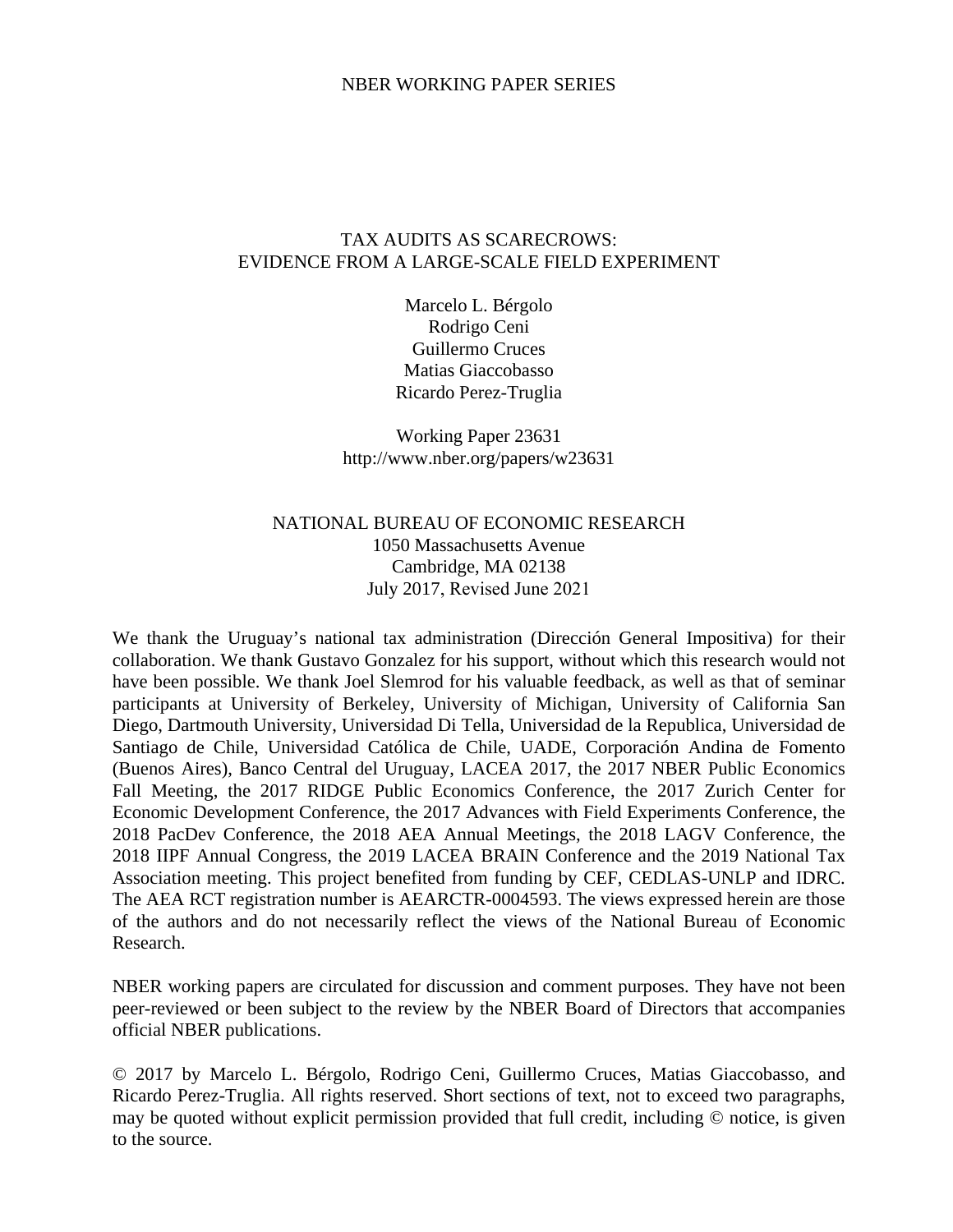Tax Audits as Scarecrows: Evidence from a Large-Scale Field Experiment Marcelo L. Bérgolo, Rodrigo Ceni, Guillermo Cruces, Matias Giaccobasso, and Ricardo Perez-Truglia NBER Working Paper No. 23631 July 2017, Revised June 2021 JEL No. C93,H26,K42

#### **ABSTRACT**

The canonical model of Allingham and Sandmo (1972) predicts that firms evade taxes by optimally trading off the costs and benefits of evasion. However, there is no direct evidence that firms react to audits in this way. We conducted a large-scale field experiment in collaboration with Uruguay's tax authority to address this question. We sent letters to 20,440 small- and medium-sized firms that collectively paid more than 200 million U.S. dollars in taxes per year. Our letters provided exogenous yet nondeceptive signals about key inputs for their evasion decisions, such as audit probabilities and penalty rates. We measured the effect of these signals on their subsequent perceptions of the auditing process using survey data, as well as on the actual taxes paid using administrative data. We find that providing information about audits had a significant effect on tax compliance but in a manner that was inconsistent with Allingham and Sandmo (1972). Our findings are consistent with an alternative model of risk-as-feelings, in which messages about audits generate fear and induce probability neglect. According to this model, audits may deter tax evasion in the same way that scarecrows frighten off birds.

Marcelo L. Bérgolo Instituto de Economia (IECON) Universidad de La Republica 1926 Gonzalo Ramirez Montevideo Uruguay and IZA mbergolo@iecon.ccee.edu.uy

Rodrigo Ceni Instituto de Economia (IECON) Universidad de La Republica 1375 Joaquin Requena Montevideo, Uruguay rceni@iecon.ccee.edu.uy

Guillermo Cruces CEDLAS Univesidad Nacional de La Plata Calle 6 entre 47 y 48 La Plata, Argentina gcruces@cedlas.org

Matias Giaccobasso Anderson School of Management - UCLA 110 Westwood Plaza, C 3.10 Los Angeles, CA 90077 mgiaccobasso@ad.ucla.edu

Ricardo Perez-Truglia Haas School of Business University of California, Berkeley 545 Student Services Building #1900 Berkeley, CA 94720-1900 and NBER ricardotruglia@berkeley.edu

An online appendix available at http://www.nber.org/data-appendix/w23631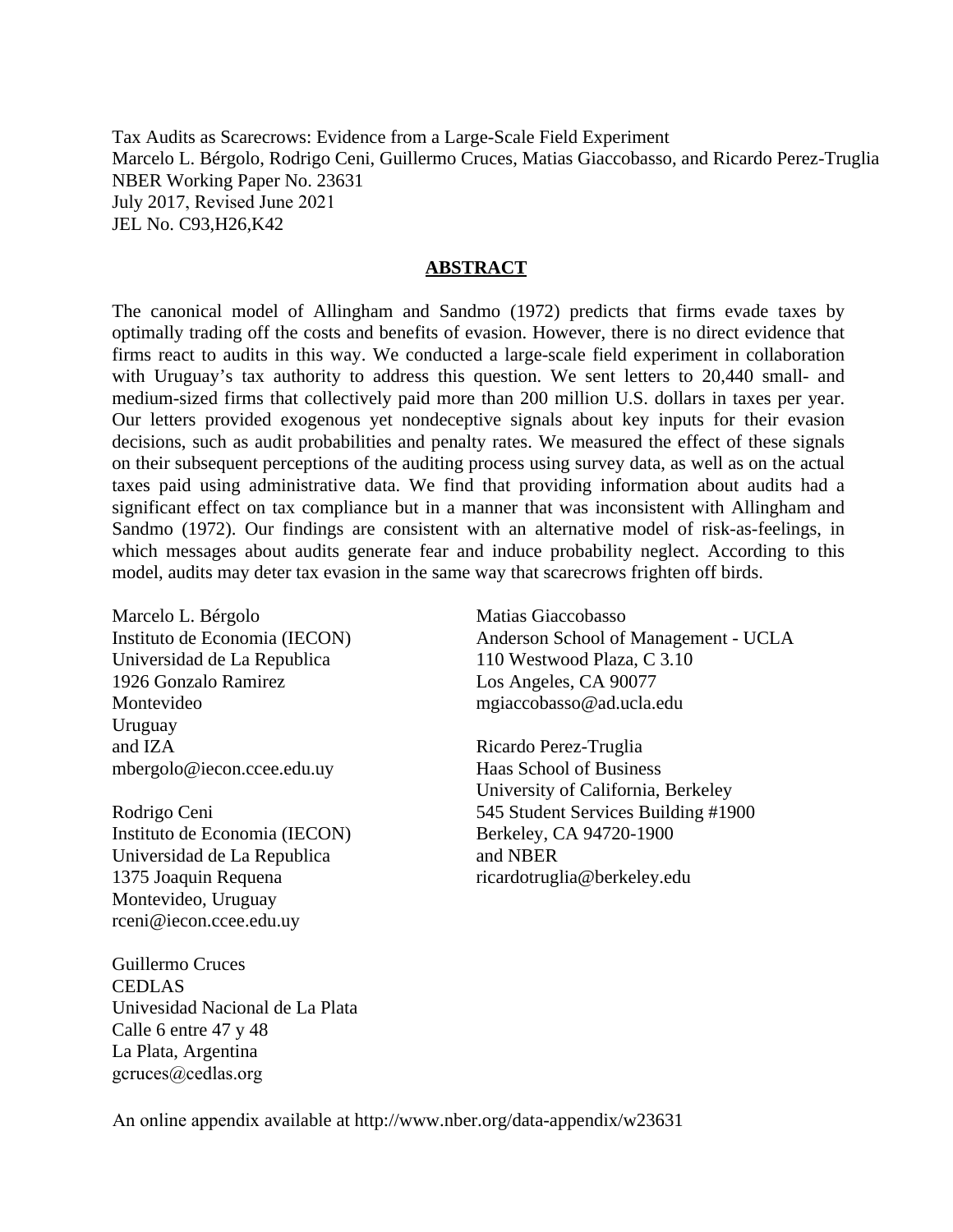# **1 Introduction**

Tax audits are a standard tool that most tax administrations have used throughout history. Audits increase tax revenues directly, because firms caught evading must pay taxes on the hidden income and corresponding penalties. However, with the exception of large taxpayers, these direct revenues are insufficient to make audits cost-effective. Audits play a central role in the deterrence paradigm of tax evasion: the threat of being audited in the future, being caught evading and having to pay penalties deters firms from evading taxes in the present.

Audits may be useful in fostering tax compliance, but there is no direct evidence on how firms react to them. The [Allingham and Sandmo](#page-40-0) [\(1972\)](#page-40-0) model (hereafter referred to as *A&S*) is the canonical model of tax evasion in economics. This model is an application of [Becker](#page-40-1) [\(1968\)](#page-40-1), in which selfish individuals choose whether to engage in criminal activities based on the trade-off between expected costs and benefits. In *A&S*, firms choose the optimal amount of income to hide from the tax authority so that the marginal benefits (i.e., the lower tax burden) equal the marginal costs (i.e., the penalties they will be required to pay if caught). This intuition is so deeply ingrained in economic thought that most economists take it for granted. However, surprisingly little causal evidence exists on whether real firms react to audits in this profit-maximizing fashion [\(Alm et al., 1992;](#page-40-2) [Luttmer and Singhal,](#page-42-0) [2014;](#page-42-0) [Slemrod, 2018\)](#page-43-0). In this study, we provide direct tests of the *A&S* model based on a high-stakes, large-scale field experiment.

We study small- and medium-sized firms in Uruguay that are subject to the Value Added Tax (VAT), which provides a context in which taxpayers should care about the threat of being audited. This is not always the case: tax agencies can sometimes use third-party reporting to automatically detect and rectify tax evasion regardless of whether the taxpayer is audited or not, thus making the audit threat irrelevant. For instance, the U.S. Internal Revenue Service uses their electronic records to compare the wage amount reported by an individual to the amount reported by the individual's employer. This algorithm automatically rectifies the discrepancies in reporting and sends a notification to the taxpayer with the updated tax amount to be paid. Because the evasion will be caught through the third-party reporting regardless of whether the individual is audited or not, taxpayers should not care about the threat of being audited in such a context [\(Kleven et al., 2011\)](#page-42-1). On the contrary, in our context of the VAT in a developing country, such automatic cross-checking and rectification does not exist. The VAT paper trail, which consists of non-electronic invoices, can only be scrutinized in the event of an audit.<sup>[1](#page--1-0)</sup> Thus, tax authorities must still rely heavily on the

<sup>&</sup>lt;sup>1</sup>While the VAT requires a paper trail, which is a form of third-party reporting, this paper trail is subject to significant limitations. Most importantly, there is no simple algorithm that automatically detects tax evasion. Moreover, the paper trail breaks down when reaching the consumer [\(Naritomi, 2019\)](#page-42-2). Finally, firms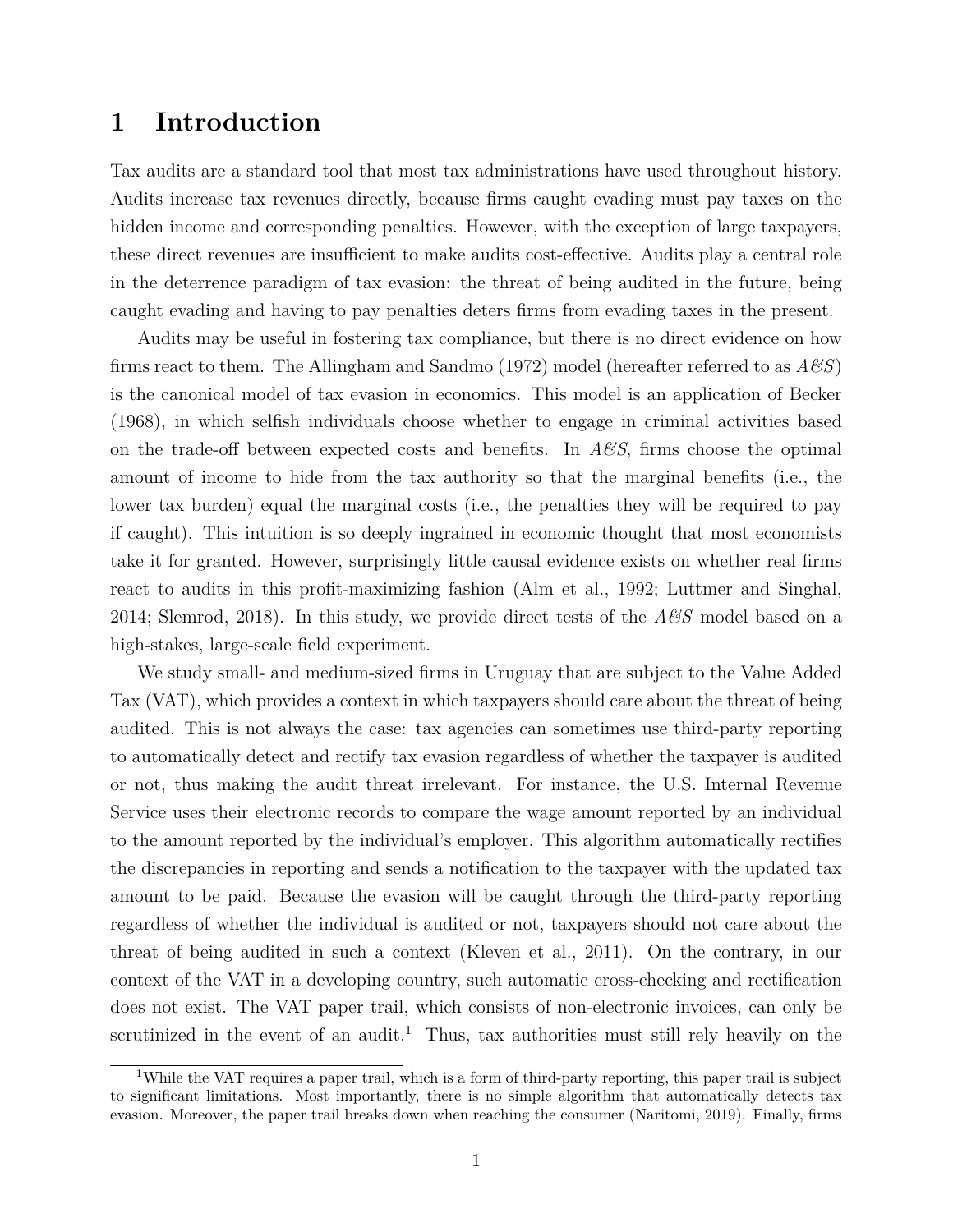threat of audits to discourage VAT evasion [\(Gomez-Sabaini and Jimenez, 2012;](#page-41-0) [Bergman](#page-40-3) [and Nevarez, 2006\)](#page-40-3).

We collaborated with Uruguay's Internal Revenue Service (hereafter referred to as 'IRS') to conduct a natural field experiment with a sample of 20,440 small- and medium-sized firms that are subject to the VAT. For our study, the IRS mailed four different types of letters with information about audits to the owners of each of these firms.<sup>[2](#page--1-0)</sup> Some of the information contained in each of these letters was randomly assigned, with the goal of testing predictions of *A&S*. Using IRS administrative records, we measured the subsequent effects of the information contained in the letters on the firms' compliance with the VAT and other tax liabilities in the following year. Additionally, we collaborated with the IRS to conduct a post-mailing survey to capture the effect of this information on these firms' subsequent perceptions about audits.

The first part of the experimental design, following the seminal work by [Slemrod et al.](#page-43-1) [\(2001\)](#page-43-1), measures how informing taxpayers about tax enforcement affects their tax compliance. Firms were randomized into four different letter types: *baseline*, *audit-statistics*, *audit-endogeneity*, and *public-goods*. The *baseline* letter type included brief and generic tax information that the IRS often includes in its communications with firms. The *audit-statistics* letter type was identical to the *baseline* letter, with additional information about the probability of being audited and the penalty rate based on tax administration statistics. The relevant hypothesis is that adding the *audit-statistics* message to the *baseline* letter will deter tax evasion and thus increase post-treatment tax payments. We also can compare the effects of this *audit-statistics* message with the effects of other types of messages. The *auditendogeneity* letter type provided information about a different feature of the auditing process. It was identical to the *baseline* letter, with an additional message about how evading taxes increases the probability of being audited. The *public-goods* letter type was designed to provide a benchmark for a message that might increase tax compliance but does not provide information about tax audits. It was identical to the *baseline* letter, with an additional message describing the social costs of evasion by detailing the set of public goods that could be provided if tax evasion was lower.

We show that, consistent with [Slemrod et al.](#page-43-1) [\(2001\)](#page-43-1) and the subsequent literature, informing firms about tax enforcement increases their tax compliance. We find that adding the *audit-statistics* message to the *baseline* letter increases tax payments by about 7.0% in the first post-treatment year; in the second post-treatment year the effects are still present,

can also collude with each other to tamper with the paper trail [\(Pomeranz, 2015\)](#page-42-3).

<sup>2</sup>Throughout the paper, for simplicity, we refer to firms' perceptions and behavior as a shorthand for the perception and behavior or the firms' owners or managers.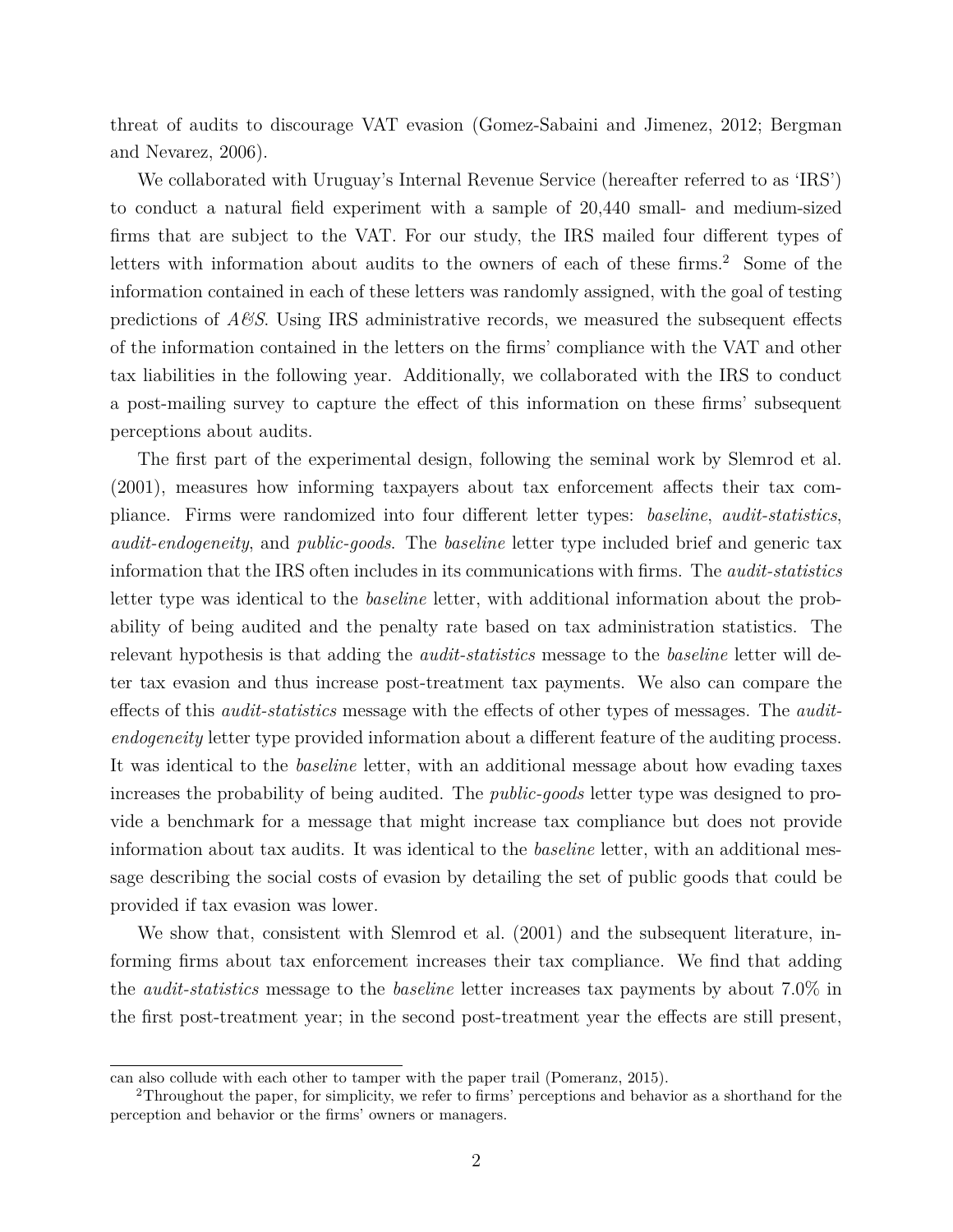but they are half as large and no longer statistically significant. This effect is economically significant: the estimated average VAT evasion rate in Uruguay is 26% [\(Gomez-Sabaini and](#page-41-0) [Jimenez, 2012\)](#page-41-0). While the tax base is not necessarily fully comparable, this figure implies that the 7.0% increase equates to a 27% reduction in VAT evasion. The effect of the *auditstatistics* message (increased tax payments 7.0% in the first year) is similar in magnitude to the effect of the other message related to tax audits (7.1%, for *audit-endogeneity*) and larger and more persistent than the effect of the *public-goods* message (5.1% in the first year, but negligible in the second year).

The second and most important part of the experimental design tests the hypothesis that firms react to information about audits as predicted by *A&S*. We provide two tests of *A&S*. The first test exploits survey data on perceptions about audits. If the *audit-statistics* letter increased average compliance, to be consistent with  $A\mathscr{CS}$ , it must be true that this message increased the perceived probability of being audited or the perceived penalty rate. To test this hypothesis, we designed a survey, which was sent months after the firms received the *audit-statistics* and *audit-endogeneity* letters, which elicited perceptions about the probability of being audited and the penalty rate.

The second test of *A&S* is based on heterogeneity in the signals provided in the letters. We included exogenous, non-deceptive variation in the information about audit probabilities and penalty rates in the *audit-statistics* letter. To generate this information, we computed the average probabilities and penalty rates using a series of random samples of 50 firms. This sample size was small enough to introduce non-trivial sampling variation in the average probabilities and fines shown to the subjects. Specifically, a given firm could receive a letter saying that the audit probability is  $8\%$ ,  $10\%$ , or  $15\%$ , depending on the sample of similar firms chosen for that particular letter. These random variations in probabilities and penalties shown to the firms allow us to test whether firms evade less when they face higher audit probabilities and higher penalty rates, as predicted by *A&S*.

The second part of the results suggests that the effects of the *audit-statistics* letter are not consistent with *A&S*. The results for the first test, based on the survey data, indicate that the *audit-statistics* message reduced the perceived probability of being audited. According to *A&S*, a reduction in the perceived probability of being audited should have reduced tax compliance. On the contrary, we find that the *audit-statistics* message increased average compliance.

The second test shows that, contrary to the  $A\mathscr{C}S$  prediction, the effect of the *auditstatistics* message does not change with the signals of audit probability and penalty rates included in the letter. The estimated elasticity of tax compliance with respect to audit probabilities and penalty rates is close to zero and precisely estimated. Moreover, we compare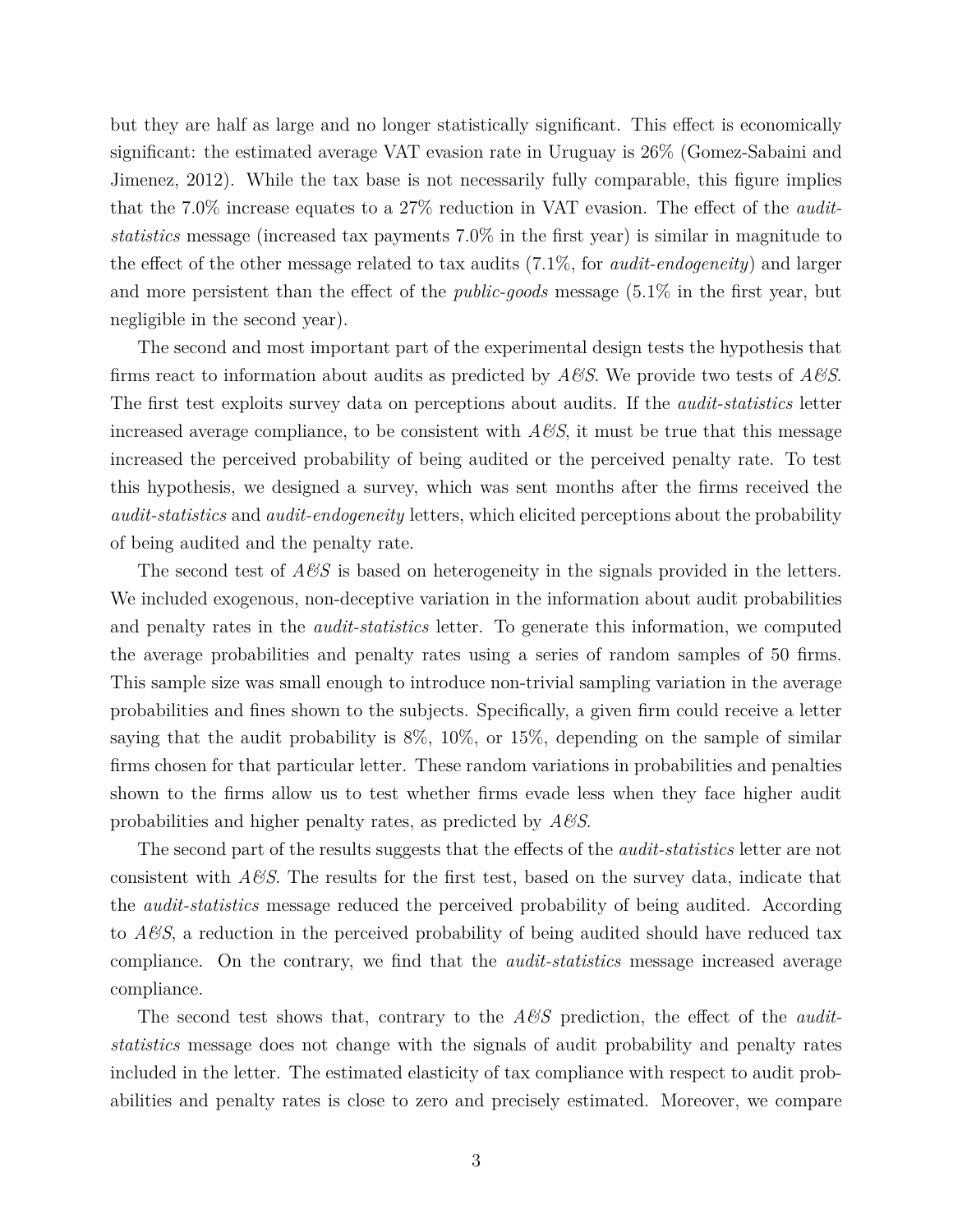our experimental estimates to the results from calibrations of *A&S*. We reject the null hypothesis of *A&S* even under conservative assumptions about how much firms learned from the *audit-statistics* message. These results suggest the presence of probability neglect – i.e., that firms react similarly to the threat of being audited regardless of the actual probability of that happening or the penalties involved.

As a complement to the *audit-statistics* treatment arm, we designed a separate treatment arm that created exogenous variation in expected audit probabilities in a more direct way. The *audit-threat* letter type was sent to a separate sample of firms that were pre-selected by the IRS for auditing. We randomly divided this set of firms into two groups, one with a 25% probability of being audited and the other with a 50% probability of being audited. The *audit-threat* letter informed firms of the audit probability that was assigned to them. Consistent with the *audit-statistics* treatment arm, we find probability neglect in the *auditthreat* arm too.

In sum, we find that informing firms about tax audits increased their tax compliance, but this reaction to the information was inconsistent with the optimal reaction predicted by *A&S*. On average firms reduced, rather than increased, their perceived probability of being audited. Furthermore, firms did not react more when facing a higher probability of being audited or a higher penalty rate. These results suggest that firms may comply with taxes because of the threat of being audited but not necessarily in the optimal way as predicted by *A&S*.

This leaves open the question of which alternative model best explains the firms' reactions to audits. Models of salience [\(Chetty et al., 2009\)](#page-41-1) and prospect theory [\(Kahneman](#page-42-4) [and Tversky, 1979\)](#page-42-4) can explain some, but not all, findings. Agency issues and information frictions within VAT-paying firms subject to third-party reporting have implications for evasion that differ from the context of individuals paying an income tax, as highlighted in recent models of firm evasion [\(Kleven et al., 2016\)](#page-42-5), but these issues are not consistent with our evidence either. Instead, our preferred interpretation is based on the model of riskas-feelings [\(Loewenstein et al., 2001\)](#page-42-6). The models used for choice under risk are typically cognitive; that is, people make decisions using some type of expectation-based calculus. The risk-as-feelings model proposes that responses to fearsome situations may differ substantially from cognitive evaluations of the same risks. When fear is involved, the responses to risks are quick, automatic and intuitive, and thus neglect the underlying probabilities [\(Sunstein,](#page-43-2) [2003;](#page-43-2) [Zeckhauser and Sunstein, 2010\)](#page-43-3). This model of risk-as-feelings can reconcile all of our key findings. Moreover, we present anecdotal and survey evidence indicating that the fear of being audited does indeed play a significant role in tax compliance. We also discuss policy implications for increasing tax capacity.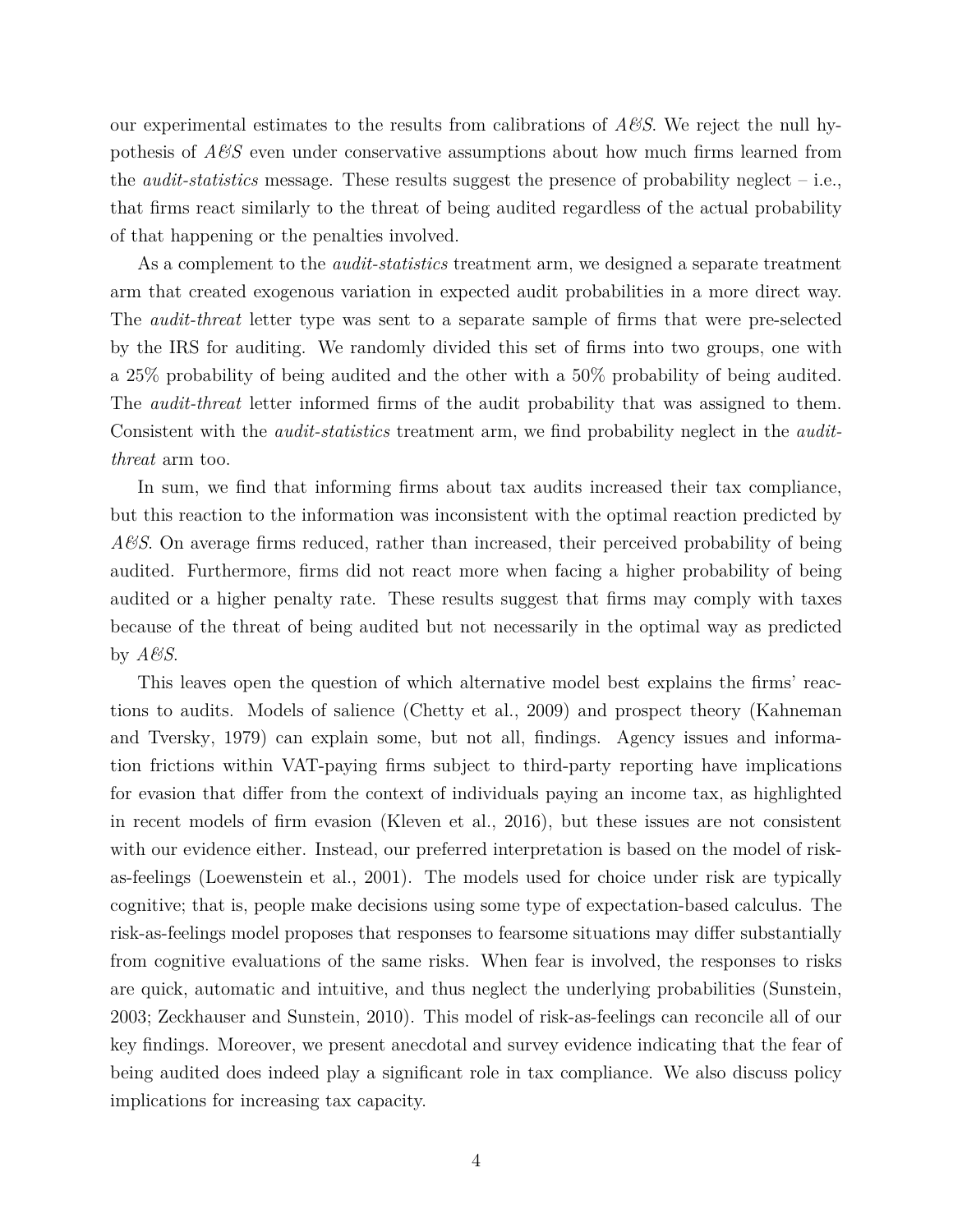Our study relates to various strands of literature. First, it belongs to a recent but growing literature that uses field experiments in partnership with tax authorities to study the decisions of individuals to pay taxes. In a seminal contribution, [Slemrod et al.](#page-43-1) [\(2001\)](#page-43-1) showed that, for a sample of U.S. self-employed individuals, those who were randomly assigned to receive a letter from the Minnesota Department of Revenue with an enforcement message reported higher income in their tax returns. Similar messages about tax enforcement have been shown to have positive effects on tax compliance in other contexts (for recent reviews, see [Pomeranz and](#page-42-7) [Vila-Belda, 2018;](#page-42-7) [Slemrod, 2018;](#page-43-0) [Alm, 2019\)](#page-40-4).[3](#page--1-0) One standard interpretation in this literature is that taxpayers react to the information about tax enforcement tools and, in line with  $A\mathscr{G}S$ , reduce their evasion to re-optimize their behavior. However, there is no direct evidence in favor of or against this interpretation. Our contribution is to fill this gap in the literature.

This paper is closely related to a group of studies testing the predictions of *A&S* in a laboratory setting. For example, [Alm et al.](#page-40-2) [\(1992\)](#page-40-2) conducted a laboratory experiment in which undergraduate students play a tax evasion game. Subjects can hide income from the experimenter, but some subjects are randomly selected to be audited and must pay a penalty if they are caught evading. The authors show that tax compliance in the game increases significantly with audit and penalty rates, but these effects are economically small and smaller than those predicted by optimizing behavior in the context of *A&S*. The laboratory experiment setting of [Alm et al.](#page-40-2) [\(1992\)](#page-40-2) and similar studies have a number advantages, such as their full control over the rules of the game and freedom in the selection of the model parameters. However, these laboratory experiments have two main limitations. First, the subjects are typically undergraduate students playing the tax game for the first time and with no prior experience of paying taxes in the real world. In contrast, subjects in our field experiment are experienced firm owners who have been registered with the tax agency, and thus paying taxes, for an average of 15 years. Second, subjects from laboratory experiments typically pay taxes in the game amounting to less than USD 10. In contrast, subjects in our field experiment paid USD 11,800 per year in taxes on average, which is in the same order of magnitude as the country's GDP per capita.<sup>[4](#page--1-0)</sup> We contribute to this literature in two ways. First, we show that  $A\mathscr{B}S$  does not fare substantially better in a natural context with experienced subjects and high stakes. Second, we show that audit threats may still be useful for the tax agency even if the individuals do not react optimally to them.

Our findings also contribute to the more general debate about the determinants of tax

<sup>&</sup>lt;sup>3</sup>The following are some examples: [Slemrod et al.](#page-43-1) [\(2001\)](#page-43-1); [Kleven et al.](#page-42-1) [\(2011\)](#page-42-1); [Fellner et al.](#page-41-2) [\(2013\)](#page-41-2); [Pomeranz](#page-42-3) [\(2015\)](#page-42-3); [Castro and Scartascini](#page-41-3) [\(2015\)](#page-41-3); [Dwenger et al.](#page-41-4) [\(2016\)](#page-41-4); [Perez-Truglia and Troiano](#page-42-8) [\(2018\)](#page-42-8).

<sup>&</sup>lt;sup>4</sup>More specifically, the firms in our sample paid an average of USD 7,770 in VAT and USD 4,070 in other taxes in the 12 months before our experiment. In comparison, the GDP per capita in Uruguay was about USD 15,000 in 2015.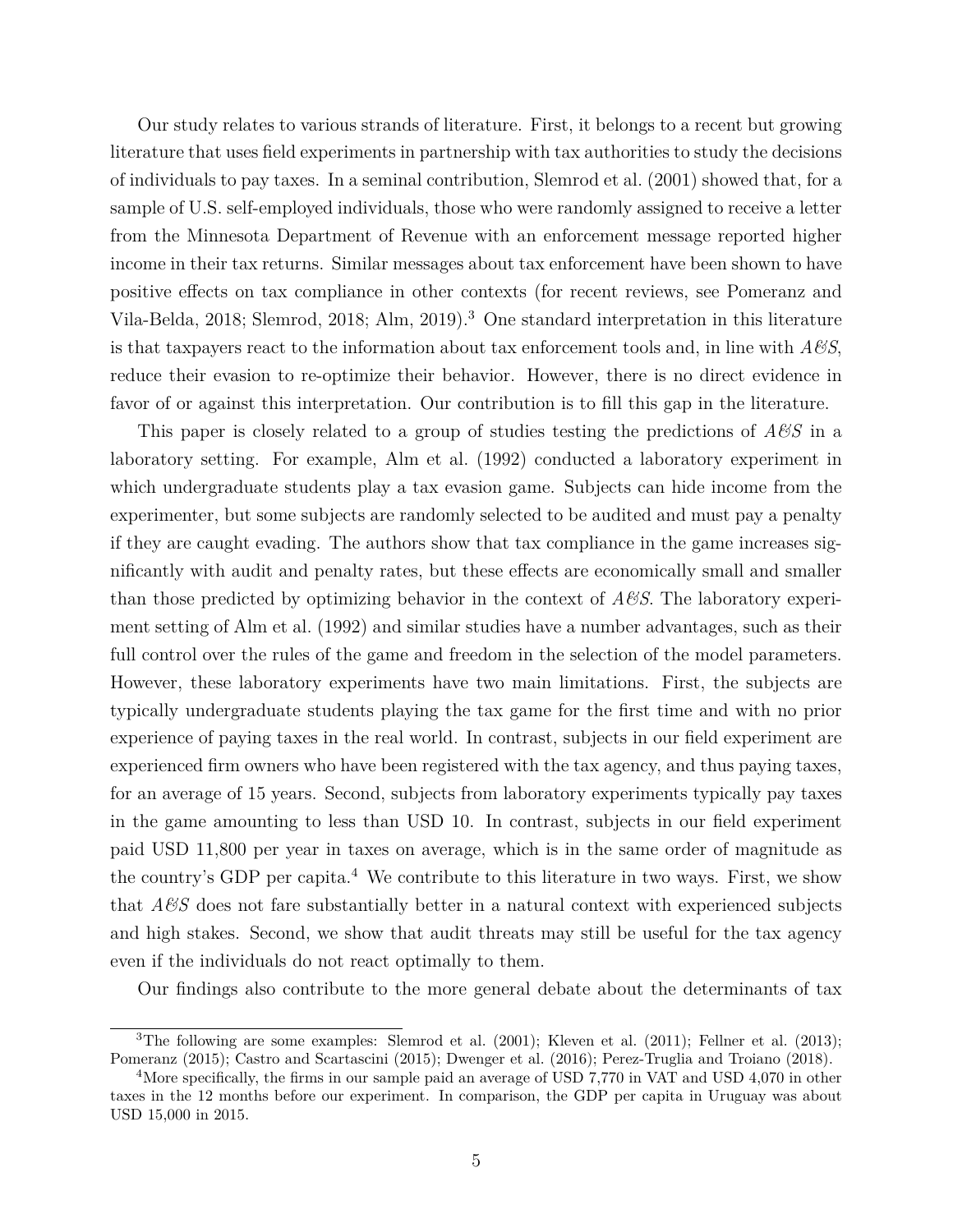compliance. One of the main puzzles in the literature is that evasion rates seem too low, given the low detection probabilities and penalty rates, especially among smaller firms and self-employed individuals [\(Luttmer and Singhal, 2014\)](#page-42-0). One traditional explanation for this puzzle is based on tax morale: firms and individuals do not evade taxes because they feel morally obliged to comply [\(Luttmer and Singhal, 2014\)](#page-42-0). Our evidence suggests an alternative explanation for the puzzle: due to the emotional nature of the decision, taxpayers overreact to the threat of audits. In other words, audits may scare taxpayers into compliance in the same way that scarecrows scare birds. Indeed, this interpretation can provide an explanation for the paradox that, despite the low audit probabilities and penalty rates, most taxpayers report the threat of audits as a major reason for why they report their taxable income truthfully [\(United States Internal Revenue Service, 2018\)](#page-43-4).

The paper is organized as follows. Section [2](#page-7-0) discusses the experimental design. Section [3](#page-13-0) presents the data sources and discusses the implementation of the field experiment. Section [4](#page-18-0) presents the results on the average effect of the *audit-statistics* message, and Section [5](#page-23-0) presents the two tests of *A&S*. Section [6](#page-35-0) discusses the interpretation of the findings. The final section concludes.

# <span id="page-7-0"></span>**2 Experimental Design**

Our experiment consisted of a mailing campaign from Uruguay's IRS with multiple treatment arms and sub-treatments. Rather than comparing firms that received a letter to firms that did not, all of our analyses are based on comparisons between firms that received letters with subtle variations in their content. We can thus control for the potential effects of simply receiving a letter from the tax authority, which might induce compliance on its own – for instance, as a reminder to report taxable income.

The letters consisted of a single sheet of paper with the name of the recipient in the header, the official letterhead of the IRS, and the scanned signature of the IRS General Director. These letters were folded, sealed in an envelope with the official letterhead of the IRS on the outside, and sent by certified mail, which guarantees direct delivery to the recipient, who must sign upon receipt. Panel (a) of Figure [1](#page-44-0) presents a diagram with the sample sizes for the different treatment arms that are detailed below.

#### **2.1** *Baseline* **Letter**

The *baseline* letter contained some information about the goals and responsibilities of the tax authority, which the IRS routinely includes in its communications with firms. It explained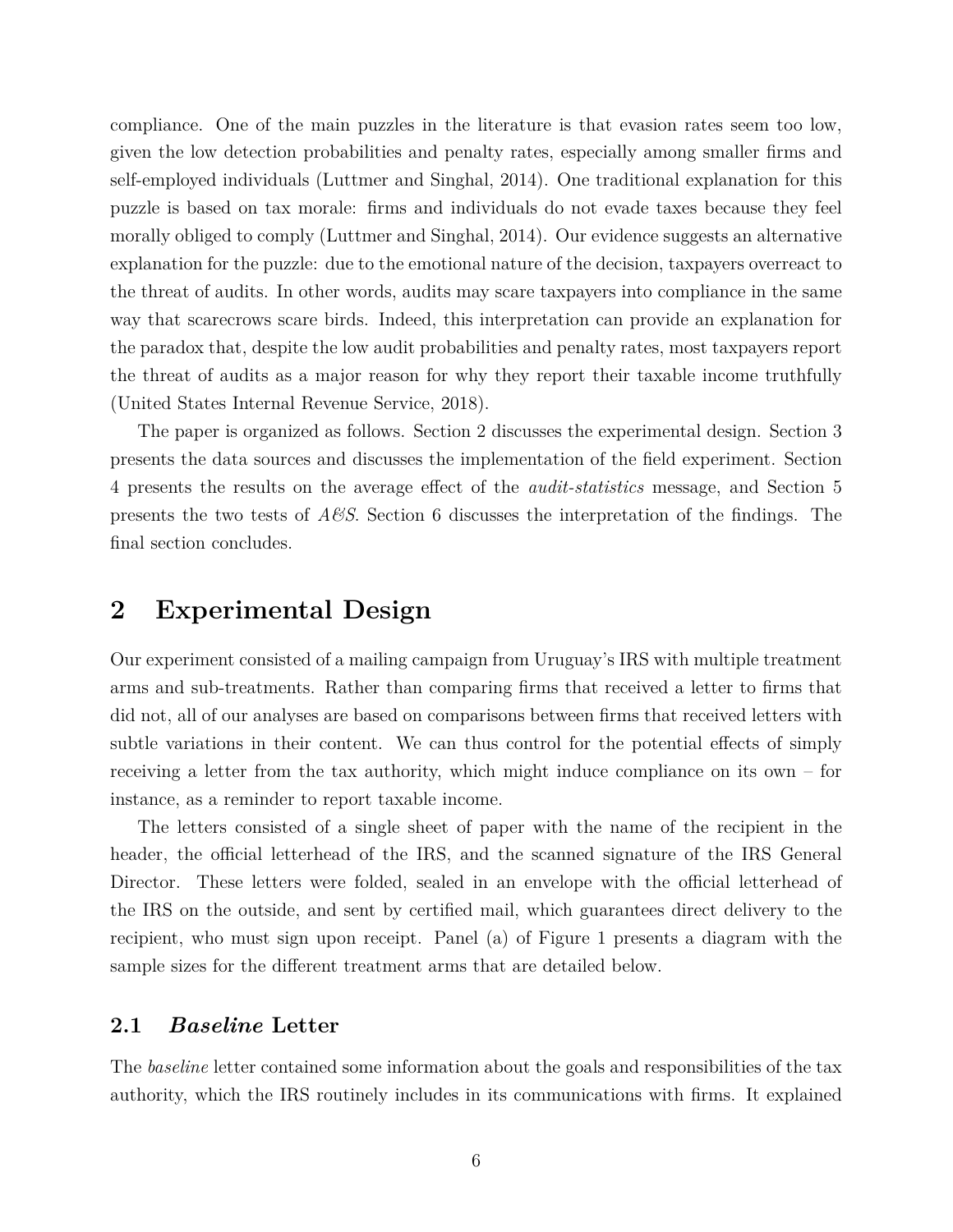that the individual was randomly selected to receive this information, that the letter was for informational purposes only, and that there was no need to reply or to provide any documentation to the IRS. Figure [2](#page-45-0) provides a sample of the *baseline* letter, with the addition of a placeholder box with the word "MESSAGE" written inside it.<sup>[5](#page--1-0)</sup> This box was empty in the *baseline* letter but it contained a different message (printed in larger type size and boldface) in each of the other letter types.

### **2.2** *Audit-Statistics* **Letter**

According to the [Allingham and Sandmo](#page-40-0) [\(1972\)](#page-40-0) model, we expect risk-averse firms to be interested in information about the audit process, because it helps them optimize their evasion decisions and potentially increase their bottom line.<sup>[6](#page--1-0)</sup> Furthermore, these figures should be particularly valuable in a context where information about audits is limited. For instance, it is easy to find online data about factors potentially relevant for firms' decision-making, such as prices, inflation and exchange rates. However, information about tax audit probabilities (and, to a lesser extent, actual penalties paid by evading firms) is much harder to come by. Tax authorities seem to prefer to conceal this information.

In the *audit-statistics* letter type, we added the following paragraph to the *baseline* letter that provided information about the audit probabilities  $(p)$  and penalty rates  $(\theta)$  for a random sample of firms that were similar to the recipient:<sup>[7](#page--1-0)</sup>

"On the basis of historical information on similar businesses, there is a probability of *[p%]*that the tax returns you filed for this year will be audited in at least one of the coming three years. If, pursuant to that auditing, it is determined that tax evasion has occurred, you will be required to pay not only the amount previously unpaid, but also a fee of approximately  $\beta\%$  of that amount."

Note that we communicated the probability that firms will be audited in at least one of the three following years, because IRS experts stated that this was the relevant probability for firms' decision-making. Uruguay's tax law indicates that tax audits should cover the previous three years of tax returns and, as a result, the probability that the current year's tax report

 ${}^{5}$ For a full-page sample of the letter without this placeholder, see Appendix A.1. For the corresponding samples of the *audit-statistics*, *audit-threat*, *audit-endogeneity and public-goods* letter types, see Appendices A.2, A.3, A.4, and A.5, respectively.

<sup>&</sup>lt;sup>6</sup>We assume that firms in our sample are risk-averse, which is plausible since we deal mainly with smalland medium-sized firms. However, *A&S* has also been generalized to settings with risk-neutral agents [\(Rein](#page-42-9)[ganum and Wilde, 1985;](#page-42-9) [Srinivasan, 1973\)](#page-43-5).

<sup>7</sup>To make the information on the audit probability and the penalty rate clear and salient, we provided all figures as round numbers.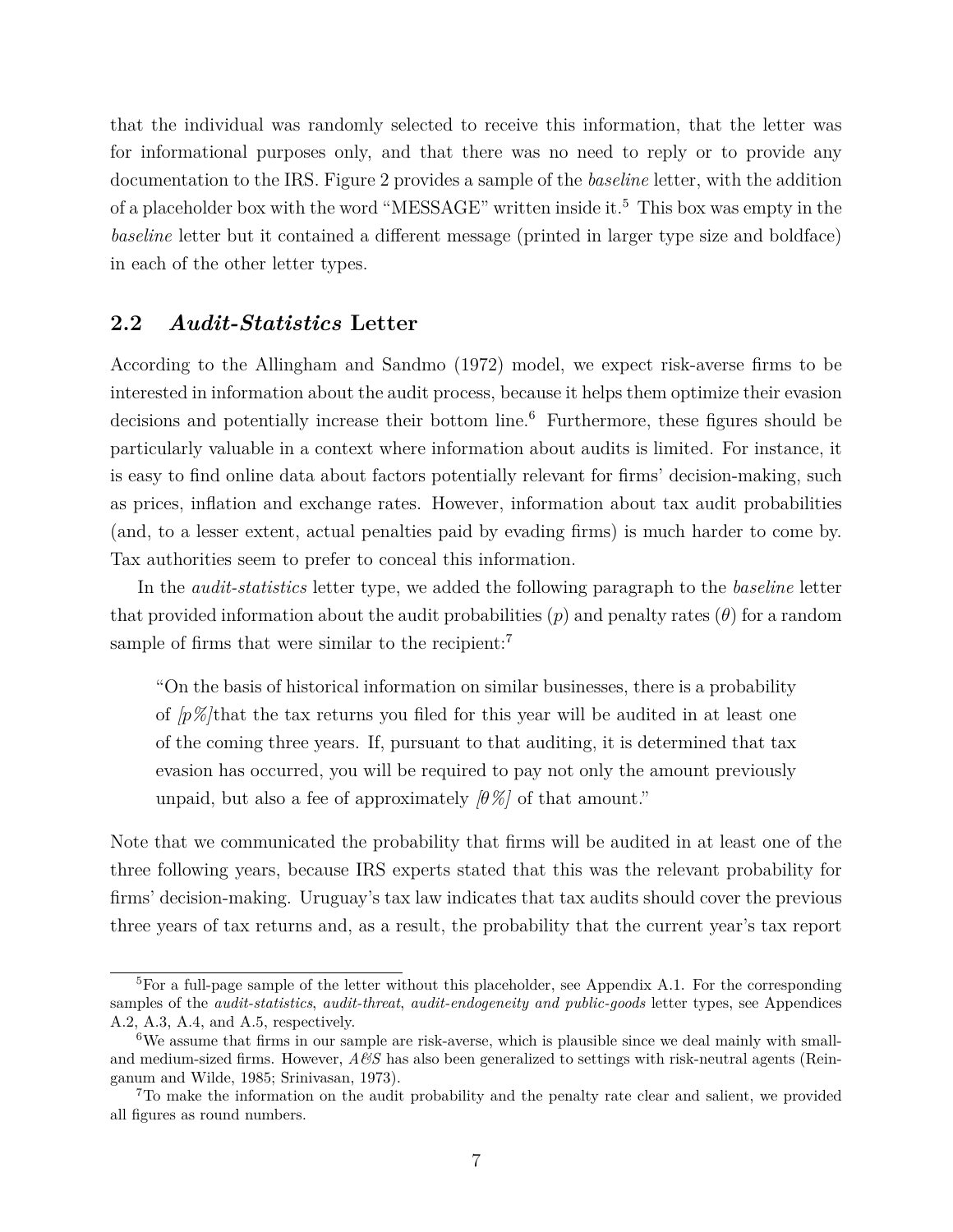will be audited is roughly equal to the probability that the firm will be audited at least once over the following three years.

In our sample, the average value of *p* is 11.7%, and the average value of  $\theta$  is 30.6%. Tax agencies in most countries do not publish data on the values of *p* and *θ*, which makes it difficult to compare the Uruguayan case to other contexts. In the United States, for which some comparable data are available, these two parameters are on the same order of magnitude: self-employed individuals face a *p* of 11.4% and a base  $\theta$  of 20%.<sup>[8](#page--1-0)</sup>

The goal of this treatment arm was to generate exogenous variation in the firms' perceptions about audit probabilities and penalty rates. Because of legal considerations and other constraints, we could not assign different firms to different sets of information about these factors. We instead induced non-deceptive, exogenous variation in messages that may affect these perceptions by exploiting the sampling variation in statistics about audits and penalties.

More specifically, we divided the firms into five groups of "similar firms," corresponding to the five quintiles of total VAT payments in the fiscal year before our intervention. For each firm, we then drew a random sample of 50 other firms from the same quintile (i.e., similar firms), from which we computed the averages of  $p$  and  $\theta$ . This randomization strategy generated 940 different combinations of  $p$  and  $\theta$ . These estimates of  $p$  and  $\theta$  were unbiased and consistent with the explanation given in a footnote that we included in the letter, meaning that the information provided to recipients was nondeceptive. The footnote explained how we estimated the values of *p* and *θ*:

"Estimates are based on data from the 2011–2013 period for a group of firms with similar characteristics, for instance, in terms of total revenue. The probability of being audited was calculated as a percentage of audited firms in a random sub-sample of firms. The rate of the fee was estimated as an average of a random sub-sample of audits."

The values of *p* ranged from 2% to 25%, with an average of about 11.7%. The values of *θ* ranged from 15% to 68%, with an average of about 30.6%. Figure [3](#page-46-0) presents the audit probability and penalty rate distribution across five groups by firm size (one in each row) and the distribution of the generated within-group parameters. The vertical line denotes the average audit probability or penalty rate based on all members of the group. If we based

<sup>8</sup>First, there is a 2.1% probability of being audited in any given year, according to the ratio of returns examined for businesses with no income tax credit and with a reported income between USD 25,000 and 200,000 (Table 9a of IRS, 2014). Each audit covers the previous 3 to 6 years, which implies that the the probability that the current year's tax filing will be eventually audited ranges from 5.88% to 11.42%. Second, IRS usually imposes a basic penalty of  $\theta = 20\%$ , although the penalties can be higher depending on the specific situation.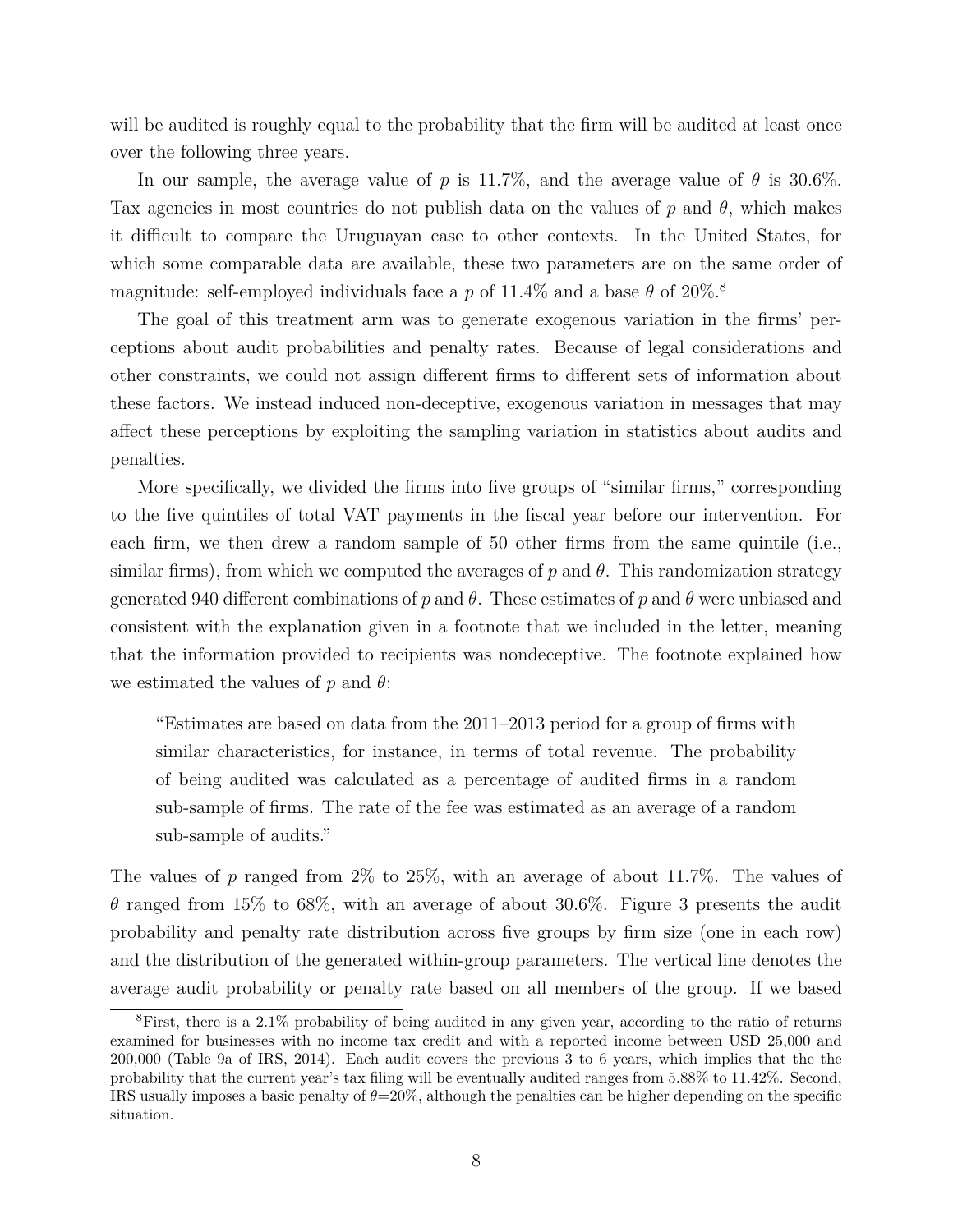our estimates of  $p$  and  $\theta$  included in the letter on the population of firms, every member of the group would have received the same signal (the vertical line). As we computed *p* and *θ* from samples of 50 firms, the sampling variation implies that different members of each group received different signals. For example, panel (a.1) of Figure [3](#page-46-0) shows that in group 1 (i.e., the first quintile of firms ranked by total VAT payments), the average *p* for all group members is 8.2%, whereas the histogram depicts the different signals actually sent to firms within the group. These signals center around the average of 8.2%, but they range anywhere from 2.5% to  $25\%$ .<sup>[9](#page--1-0)</sup>

## **2.3** *Audit-Threat* **Letter**

To complement the evidence from the *audit-statistics* sub-treatment, we implemented an alternative way of randomizing perceptions about audit probabilities using an *audit-threat* letter. We devised a treatment arm that randomly assigned firms to groups with different probabilities of being audited in the following year.

The *audit-threat* letter was identical to the *baseline* letter, with the following additional paragraph:

"We would like to inform you that the business you represent is one of a group of firms pre-selected for auditing in 2016. A *[X%]* of the firms in that group will then be randomly selected for auditing."

This *audit-threat* treatment arm was applied to a separate experimental sample, a group of high-risk firms selected by the IRS audit department. The recipients of the *audit-threat* letter thus cannot be compared to recipients of the *baseline* letter. Instead, we randomly assigned the firms in this treatment arm to two groups, one with a 25% probability of being audited in the following year  $(X=25\%)$  and another with a 50% probability of being audited  $(X=50\%)$ . These messages were non-deceptive: the IRS audit department provided a commitment that they would conduct audits according to these probabilities in the following year.

<sup>9</sup>The within-group average *p* is different across each of the give different groups, increasing monotonically from 8.2% in the bottom quintile to 13.4% in the top quintile. This implies that some of the variation in the values of *p* and *θ* included in the letter was non-random. To estimate the causal effects of the signals *p* and *θ*, we must isolate the random variation when analyzing the data. In any case, this aspect of the design is not so important in practice, as most of the variation in signals is indeed due to the sampling variation: for example, regressing *p* on the pre-treatment VAT quintile dummies results in  $R^2 = 0.118$ ; and regressing  $\theta$  on the same dummies results in  $R^2 = 0.007$ .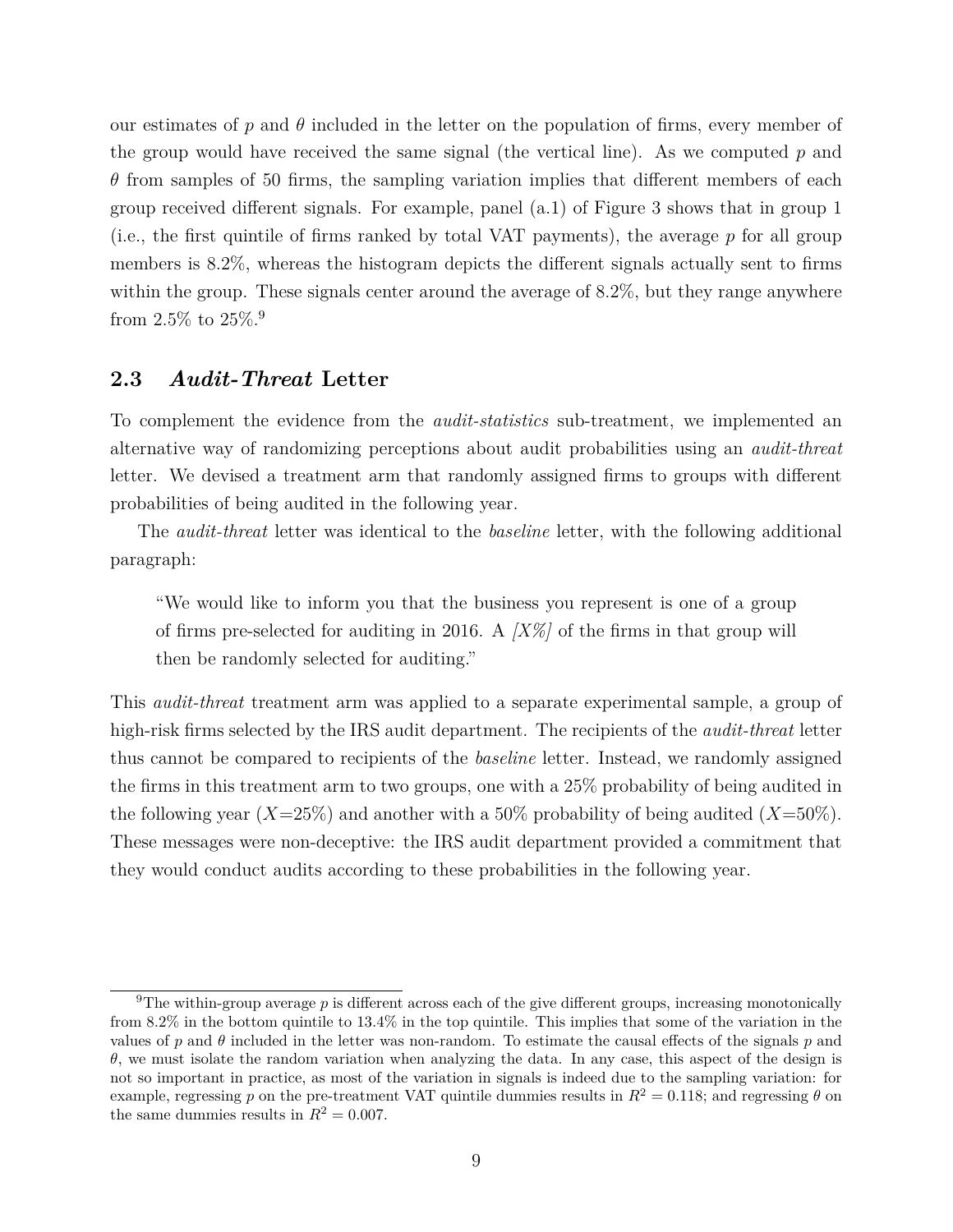### **2.4** *Audit-Endogeneity* **Letter**

The *audit-statistics* and *audit-threat* treatment arms conveyed quantitative information about audit probabilities and penalty rates. We also wanted to incorporate into our research design a message about a different aspect of the audit process. Most tax agencies, including Uruguay's, account for firm characteristics when deciding which ones to audit. They assign higher audit probabilities to firms with higher evasion risk. As a result, evading taxes typically increases the probability of being audited. This factor was incorporated as a special case in *A&S*, in which audit probabilities were determined endogenously. If unsuspecting firms learn about the endogenous nature of their audit probabilities, they should revise their tax evasion decisions and reduce the amount of tax evaded.<sup>[10](#page--1-0)</sup>

We used this insight from economic theory to devise the *audit-endogeneity* message about the nature of the audit process. We asked our counterparts at the IRS to use their evasionrisk scores to divide a small sample of firms into two groups: those suspected of evading taxes and those not suspected of evading taxes. We then computed the difference in audit rates from 2011–2013 between the two groups: the rates were approximately twice as high for the high evasion risk group. We used this information to create the message in the *auditendogeneity* letter type, which was identical to the *baseline* letter with the addition of the following paragraph:

"The IRS uses data on thousands of taxpayers to detect firms that may be evading taxes; most of its audits are aimed at those firms. Evading taxes, then, doubles your chances of being audited."

## **2.5** *Public-Goods* **Letter**

We also devised a treatment arm to provide a benchmark for the effect of messages intended to increase tax compliance without directly mentioning audits. We designed a non-pecuniary message based on the suggestions by the IRS staff and authorities (i.e., on what they expected to be most effective at increasing compliance). This message provided information about the cost of evasion in terms of the provision of public goods, in the spirit of the model of [Cowell](#page-41-5) [and Gordon](#page-41-5) [\(1988\)](#page-41-5).<sup>[11](#page--1-0)</sup> The *public-goods* letter is identical to the *baseline* letter, with the

 $10$ [Konrad et al.](#page-42-10) [\(2016\)](#page-42-10) present suggestive evidence of this mechanism in the context of a laboratory experiment, finding that taxpayers who face a situation where suspicious attitudes toward tax officers increase the probability of being audited increase their tax compliance by 80%.

 $11$ This message is also related to the laboratory experiment from [Alm et al.](#page-40-5) [\(1992\)](#page-40-5), which finds that one of the reasons for why people decide to pay taxes is their valuation of the public goods provided by means of the tax revenues.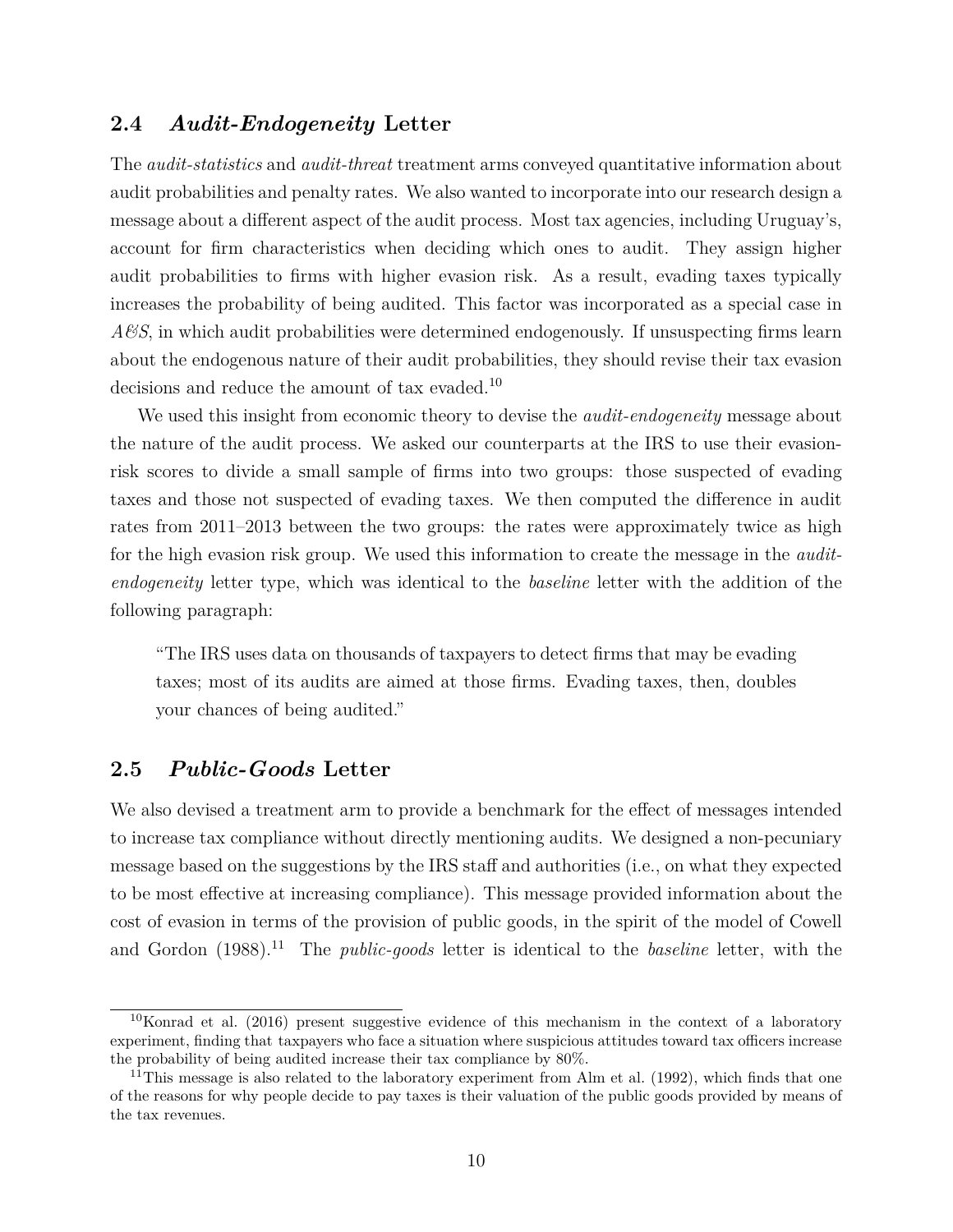addition of the following message:<sup>[12](#page--1-0)</sup>

"If those who currently evade their tax obligations were to evade 10% less, the additional revenue collected would enable all of the following: to supply 42,000 portable computers to school children; to build 4 high schools, 9 elementary schools, and 2 technical schools; to acquire 80 patrol cars and to hire 500 police officers; to add 87,000 hours of medical attention by doctors at public hospitals; to hire 660 teachers; to build 1,000 public housing units  $(50m^2$  per unit). There would be resources left over to reduce the tax burden. The tax behavior of each of us has direct effects on the lives of us all."

#### **2.6 Survey Design**

We designed a survey to be conducted with a sample of owners from our main subject pool several months after they received the letters. The IRS, with the support of the Inter-American Center of Tax Administrations and the United Nations, had previously administered a survey on the costs of tax compliance for small- and medium-sized firms. We collaborated with the tax authority on the design and implementation of a new survey, which included a specific module tailored to our research design. The survey also included seven additional modules, designed by the IRS, about the costs of tax compliance and other topics.<sup>[13](#page--1-0)</sup> We partnered with local and international universities to increase respondent confidence and to highlight the fact that the survey was part of a scientific study, and not an audit or compliance exercise by the IRS.

To further ensure trustworthy responses, the IRS assured potential respondents that the survey responses would remain anonymous and that they could not be traced back to specific individuals or firms. To measure the effect of our experiment on these survey responses, we embedded a code in the survey link to identify the treatment arm of the experiment which the recipient was assigned to. These codes did not uniquely identify any single firm, but they allowed us to link treatment arms and completed questionnaires while maintaining the anonymity of responses.

In our survey module, we assessed whether the *audit-statistics* message shifted the perceptions of the recipients of our letters by means of the following two questions:[14](#page--1-0)

 $12$ The content of the message was based on estimates from the following governmental agencies: Administracion Nacional de Educacion Publica (ANEP), CEIBAL, Ministerio de Salud Publica (MSP), Ministerio del Interior (MI), Ministerio de Vivienda, Ordenamiento Territorial y Medio Ambiente (MVOTMA).

<sup>13</sup>A sample of the email with the invitation to participate in the online survey is presented in Appendix A.6.

<sup>14</sup>A screenshot of our survey module is presented in Appendix A.7.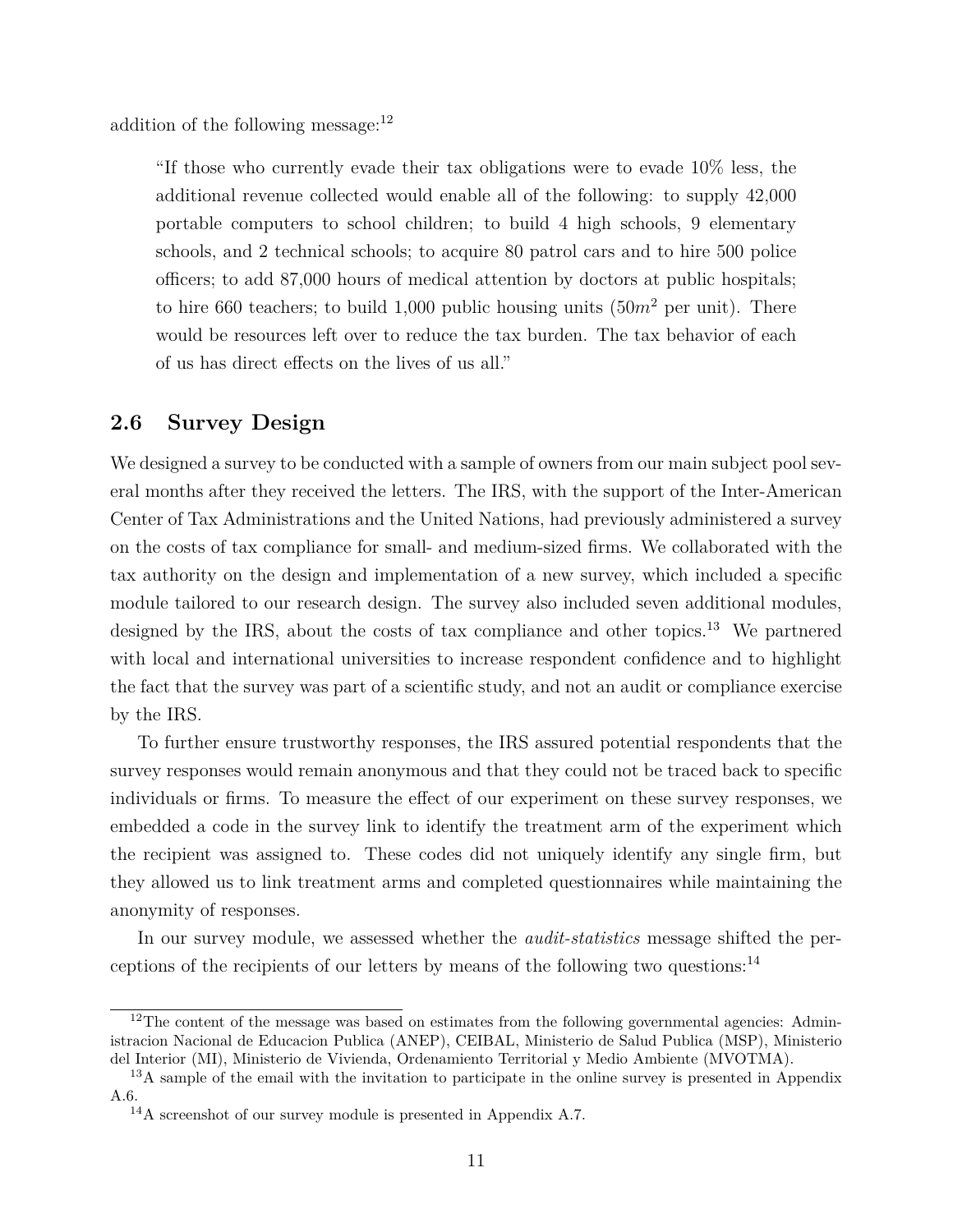Perceived Audit Probability: "In your opinion, what is the probability that the tax returns filed by a company like yours will be audited at least in one of the next three years (from  $0\%$  to  $100\%)$ ?"

Perceived Penalty Rate: "Let us imagine that a company like yours is audited and that tax evasion is detected. What, in your opinion, is the penalty (in  $\%$ ) as determined by law that the firm must pay in addition to the originally unpaid amount? For example, a fee of X% means that, for each \$100 not paid, the firm would have to pay those original \$100 plus \$X in penalties."

After each question, we elicited how certain the subject felt about his or her response on a  $1-4$  scale, from "Not sure at all" (1) to "Very sure" (4).<sup>[15](#page--1-0)</sup>

# <span id="page-13-0"></span>**3 Data Sources and Implementation of the Field Experiment**

### **3.1 Institutional Context**

Uruguay is a South American middle-income country (the annual GDP per capita was about USD 15,000 in 2015). Our main focus in terms of studying tax evasion is the VAT, which represents the largest tax liability for firms in Uruguay and also the largest source of tax revenue. At the time of the study, the VAT rate was  $22\%,^{16}$  $22\%,^{16}$  $22\%,^{16}$  and VAT revenues accounted for nearly half of the total tax revenues.<sup>[17](#page--1-0)</sup> Uruguay is not atypical in terms of tax evasion. According to estimates from [Gomez-Sabaini and Jimenez](#page-41-0) [\(2012\)](#page-41-0), evasion of VAT in Uruguay was around 26% in 2008. This is the third-lowest rate among the nine Latin American countries included in the study and comparable to evasion rates in more developed economies. For example, the evasion rate for Italy in 2006 was estimated as 22% [\(Gomez-Sabaini and](#page-41-6) [Moran, 2014\)](#page-41-6).<sup>[18](#page--1-0)</sup> Uruguay is not an outlier in terms of tax morale either. According to data from the 2010–2013 wave of the World Values Survey, 77.2% of respondents from Uruguay stated that evading taxes is "Never Justifiable," whereas this proportion is 68.2% for all other

 $15$ For the sake of completeness, we also included a question in the survey to measure the subject's awareness of the endogeneity of audit probabilities. You can find a screenshot of this question in Appendix A.7.

<sup>16</sup>A small number of products considered basic necessities either had a 10% rate or were exempt from the tax.

<sup>&</sup>lt;sup>17</sup>Own calculations based on data from the Central Bank of Uruguay and from the Internal Revenue Service. Other sources of tax revenues include the personal income tax, the corporate income tax, and some specific taxes of consumption, businesses and wealth.

<sup>&</sup>lt;sup>18</sup>[Gomez-Sabaini and Jimenez](#page-41-0) [\(2012\)](#page-41-0) compute those rates by applying the "indirect" method to estimate tax evasion. This method is based on the comparison of collected VAT with aggregate consumption data from the System of National Accounts (SNA).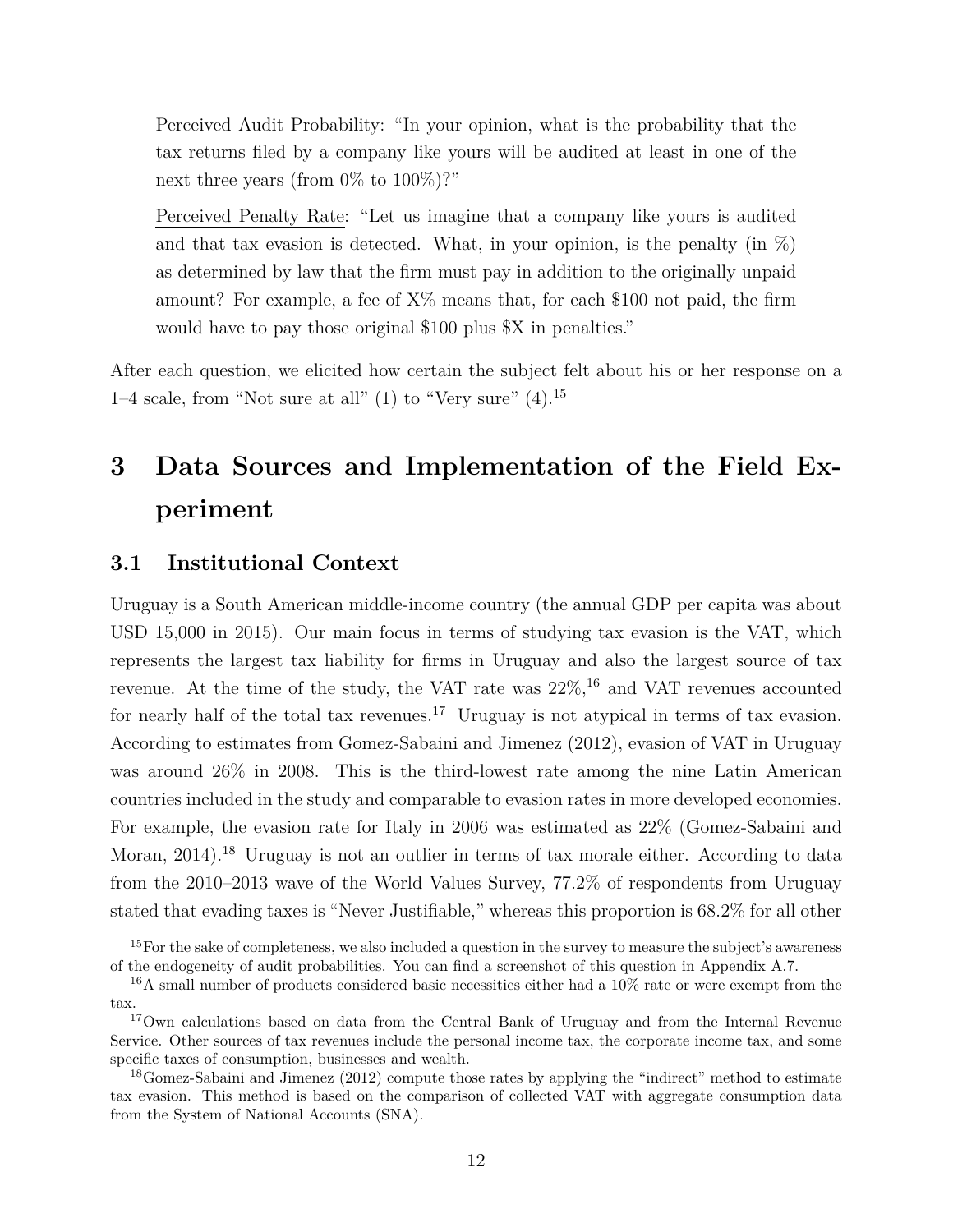<span id="page-14-0"></span>Latin American countries on average (weighted by population) and 70.9% for the United States.

In some contexts, tax authorities do not need to rely on audits to mitigate tax evasion. For example, the U.S. Internal Revenue Service uses their electronic records to compare the wage amount reported by a taxpayer to the amount reported by his or her employer. This algorithm automatically rectifies the discrepancies in reporting and sends a notification to the taxpayer with the updated tax amount to be paid. Because the evasion will be caught through third-party reporting regardless of whether the individual is audited or not, the probability of being audited should be irrelevant for taxpayers [\(Kleven et al., 2011\)](#page-42-1). Instead, we focused on a context in which tax authorities must still rely heavily on the threat of audits to discourage evasion. There is some third-party reporting for the VAT, consisting of the paper trail of invoices for sales and purchases.[19](#page--1-0) However, this type of third-party reporting is highly imperfect. Most importantly, there is no automatic cross-checking and rectification of VAT payments. This limitation arises because the paper trail is non-electronic and thus can only be scrutinized by the tax agency in the event of an audit.[20](#page--1-0) Additionally, the VAT paper trail has other limitations documented in the literature; for example, it breaks down at the consumer end [\(Pomeranz 2015;](#page-42-3) [Naritomi 2019\)](#page-42-2). The tax agency has access to other enforcement tools, such as tax withholding, but those other tools have limitations too. As a result, audits are still one of the main ways in which the tax agency can detect tax evasion in our context [\(Gomez-Sabaini and Jimenez, 2012;](#page-41-0) [Bergman and Nevarez, 2006\)](#page-40-3).

### **3.2 Subject Pool and Randomization**

Our experiment was conducted in collaboration with the IRS of Uruguay. As of May 2015, there were 120,142 firms registered in the agency's database. A sub-sample of 4,597 firms, pre-selected by the IRS, was put aside for the *audit-threat* sample, which we call the secondary experimental sample. We followed a series of criteria to select our main experimental sample from the remaining firms. First, we excluded some firms on request of the IRS. For instance, we excluded very small or very large firms that were subject to special regimes for VAT payments. We also restricted the experimental sample to firms that had made VAT payments in at least three different months in the previous 12 month period and firms with a total

 $19$ Firms may credit VAT paid on input costs (i.e., imports and purchases from their suppliers) against the total sales of goods and services to their costumers (i.e., "tax debit"). They pay VAT to the IRS only on the excess of the total "tax debit" over the tax credit. If the tax credit exceeds the debit, the excess may be carried over for future tax years. While the VAT should in theory be similar in its effects to a retail sales tax, in practice the two types of taxes differ in some significant aspects [\(Slemrod, 2008\)](#page-42-11).

 $^{20}$ In other countries, the use of standardized electronic invoicing systems may facilitate and automatize the cross-checking of the VAT trail to detect evasion.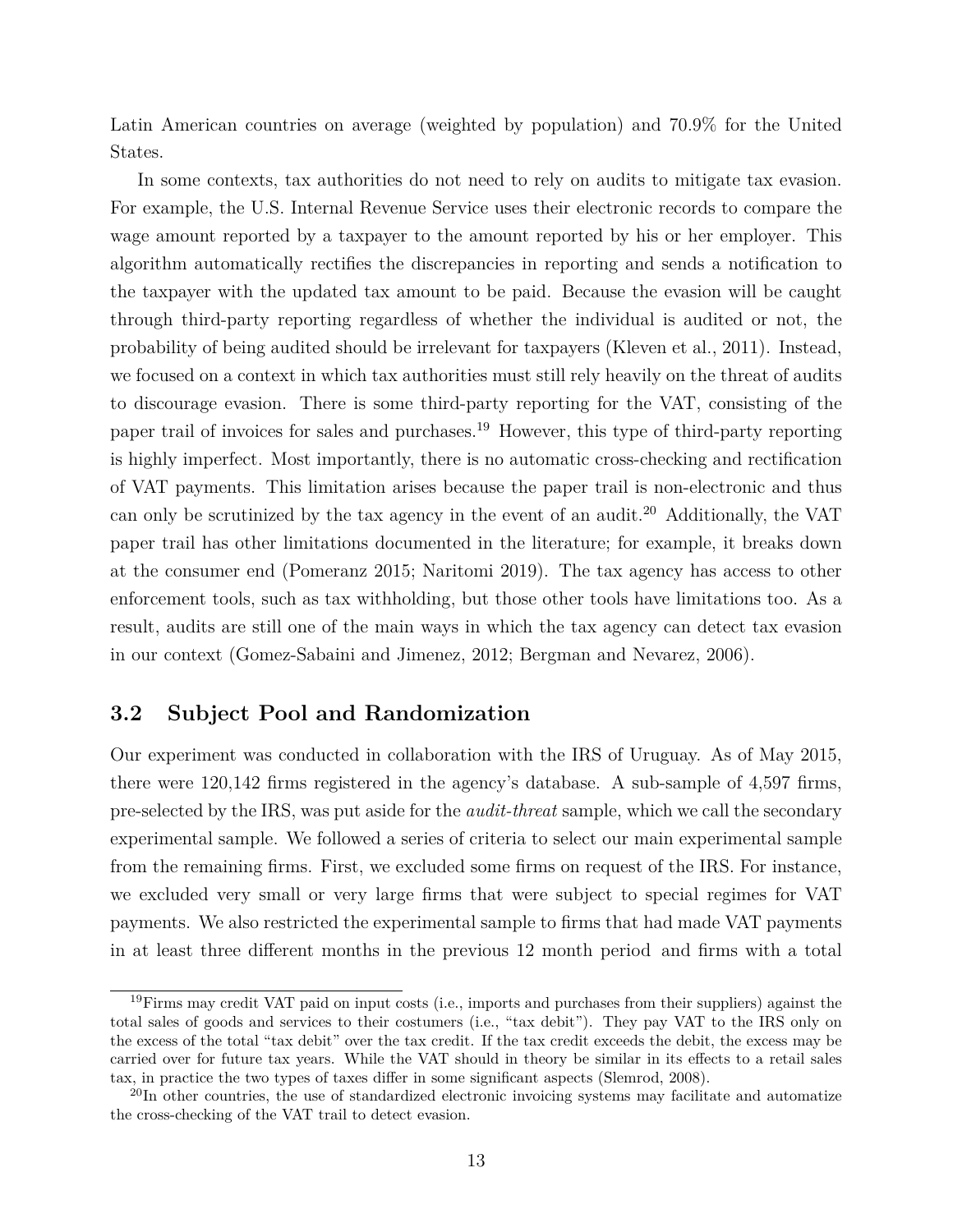value of at least USD  $1,000^{21}$  $1,000^{21}$  $1,000^{21}$ 

To maximize the impact of our information provision experiment, we did our best to ensure that the letters would be delivered to the firms' owners.<sup>[22](#page--1-0)</sup> Moreover, in very large firms, the effect of the information could be substantially diluted, as it may not reach the owner or the individuals making decisions about tax compliance. Thus, we excluded from our subject pool firms with a total value exceeding USD 100,000 during the previous 12 months.

These criteria left a subject pool of 20,471 firms for the main experimental sample. All firms were randomly assigned to receive one of the four letter types according to the following distribution: 62.5% were assigned to the main treatment arm (*audit-statistics* letter), and 12.5% were assigned to each of the three remaining letter types (*baseline*, *audit-endogeneity*, and *public-goods*).<sup>[23](#page--1-0)</sup> After removing the 19.9% of letters that were returned by the postal service, the final distribution of letter types was as follows: 10,272 received *audit-statistics*; 2,064 received *baseline*; 2,039 received *audit-endogeneity*; and 2,017 received *public-goods* letters (total  $N = 16,392$ ). The 4,597 firms in the secondary sample were assigned to receive the *audit-threat* letter. Half were randomly assigned to the message of a 25% audit probability, and the other half to the 50% audit probability. After excluding the 12% of letters returned by the postal service, we were left with 2,015 firms in the 25% probability group and 2,033 firms in the 50% probability group (total  $N = 4,048$ ).

Table [1](#page-50-0) allows us to compare the balance of pre-treatment characteristics between firms assigned to the different letter types. Columns (1) through (4) correspond to firms in the main experimental sample. For each characteristic, column (5) presents the p-value of the test of the null hypothesis that the averages for these characteristics are the same across all four letter types. As expected, the differences across letter types are economically small and statistically insignificant. Columns (6) through (8) of Table [1](#page-50-0) present a similar balance test for the secondary sample used for the *audit-threat* arm. Again, the characteristics are balanced across the two sub-treatments in the *audit-threat* treatment arm.[24](#page--1-0)

<sup>&</sup>lt;sup>21</sup>The sample selection was conducted in May 2015, so this 12 month period spans from April 2014 to March 2015.

 $^{22}$ In some cases, owners provide the address of external accountants instead of their own or their firm's. We removed from the sample firms that were registered with an accountant's mailing address as their own (the IRS keeps records of addresses for all registered accountants).

<sup>&</sup>lt;sup>23</sup>The randomization of letter types was stratified by the quintiles of the distribution of VAT payments over the fiscal year before our intervention.

 $^{24}$ Appendix B.1 provides descriptive statistics for the firms in our subject pool. Moreover, Appendix B.2 shows that the rate of non-delivered letters are mostly balanced across treatments, with only minor and not economically significant differences in missing delivery status for the *public-goods* and *audit-endogeneity* treatment arms with respect to *audit-statistics* and *baseline*.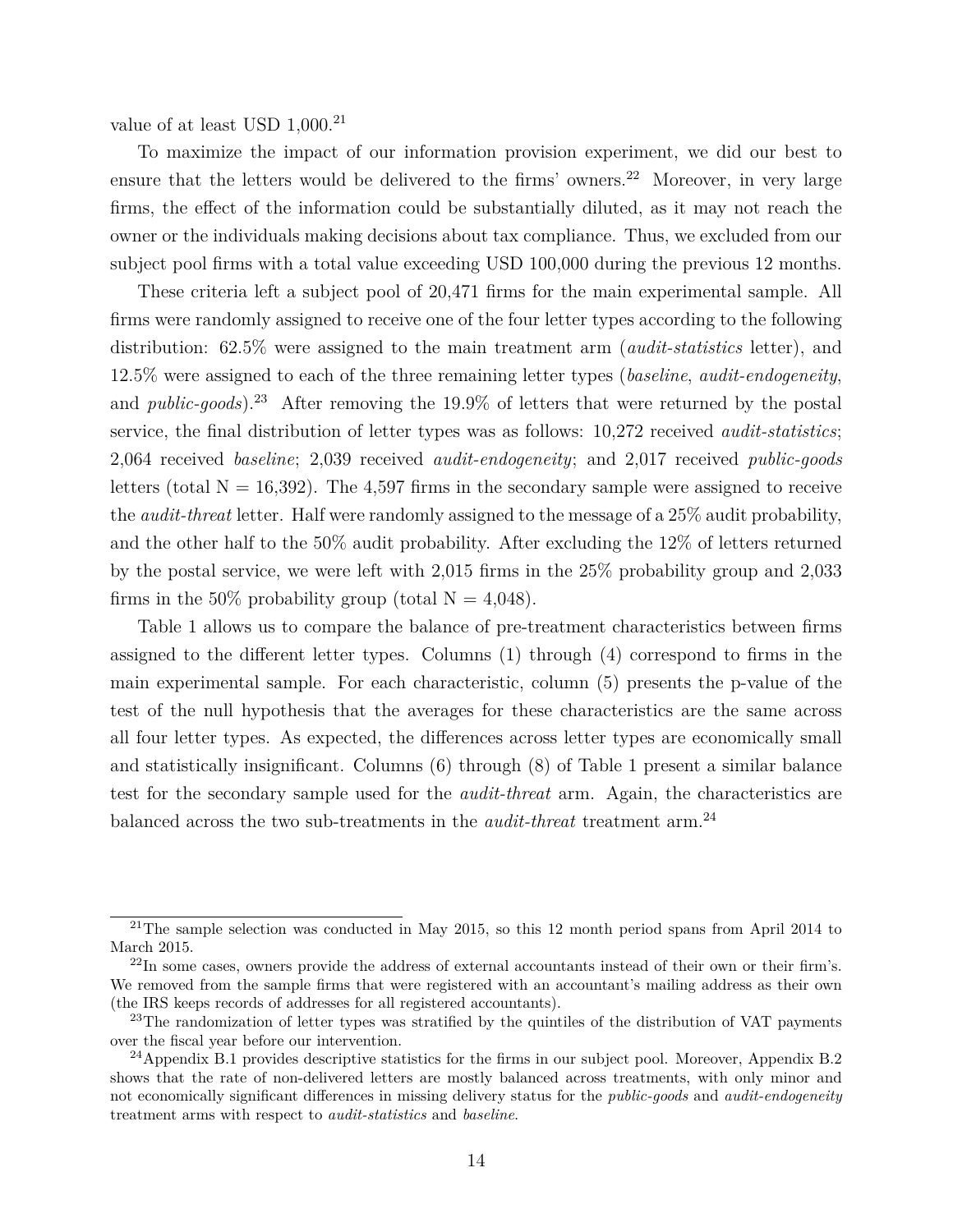#### **3.3 Outcomes of Interest**

The letters were handed to Uruguay's postal service on August 21, 2015. The vast majority of the letters were delivered to taxpayers during the month of September, and therefore we set September as the last month of the pre-treatment period and October as the first month of the post-treatment period. The main outcome of interest in our study is the total amount of VAT liabilities remitted by taxpayers in the  $12$  months after receiving the letter.<sup>[25](#page--1-0)</sup> To test for the persistence of our treatment effects, we define a second period of observation between October 2016 and September 2017 (i.e., up to two years after the intervention). Panel (b) of Figure [1](#page-44-0) depicts a timeline of the experiment and the data collection.

VAT represented 64.7% of total taxes paid by these firms in the fiscal year that preceded our treatment. The corporate income tax represented 25.4% of total taxes paid, the wealth tax 6.5%, and the personal income tax withholding only 3.3%. In this context of sole proprietorships, micro enterprises and small enterprises, the VAT is the firms' main tax liability, which is why it is our main focus. Nonetheless, we also obtained data on the other taxes paid by the firms from the IRS, which allows us to assess whether firms effectively changed their overall tax compliance or if they simply substituted the evasion of VAT for that of other taxes.

It should be noted that the firms in our sample are mostly small. On average, the total amount of VAT paid by firms that received the baseline letter in the 12 month pre-treatment period was about USD 7,700, whereas the amount for the corresponding post-treatment period was approximately USD 6,500. This negative trend in VAT payments can be explained by the fact that this sample contains a high share of small firms with a high turnover rate. The size of post-treatment VAT payments varied substantially, ranging from USD 400 at the 10th percentile to USD 16,550 at the 90th percentile.<sup>[26](#page--1-0)</sup>

We can further break down firms' VAT payments according to their timing. We can observe the date of transfer to the IRS as well as the month for which the payment was imputed. Firms can back-date payments to cover liabilities from previous periods. As firms typically make VAT payments on a monthly basis, they normally cover the current and previous months, which we call concurrent payments. We classified payments covering liabilities incurred two or more months ago as retroactive payments – that is, adjustments for revisions in past liabilities. About 99.4% of firms made at least one concurrent payment in the 12 month pre-treatment period, whereas only 23.8% of firms made at least one retroactive

<sup>&</sup>lt;sup>25</sup>This variable includes all VAT payments, including direct VAT payments and indirect VAT withholdings.

<sup>&</sup>lt;sup>26</sup>Appendix B.3 presents detailed descriptive statistics about the distribution of pre- and post- treatment payments for firms that received the *baseline* letter type.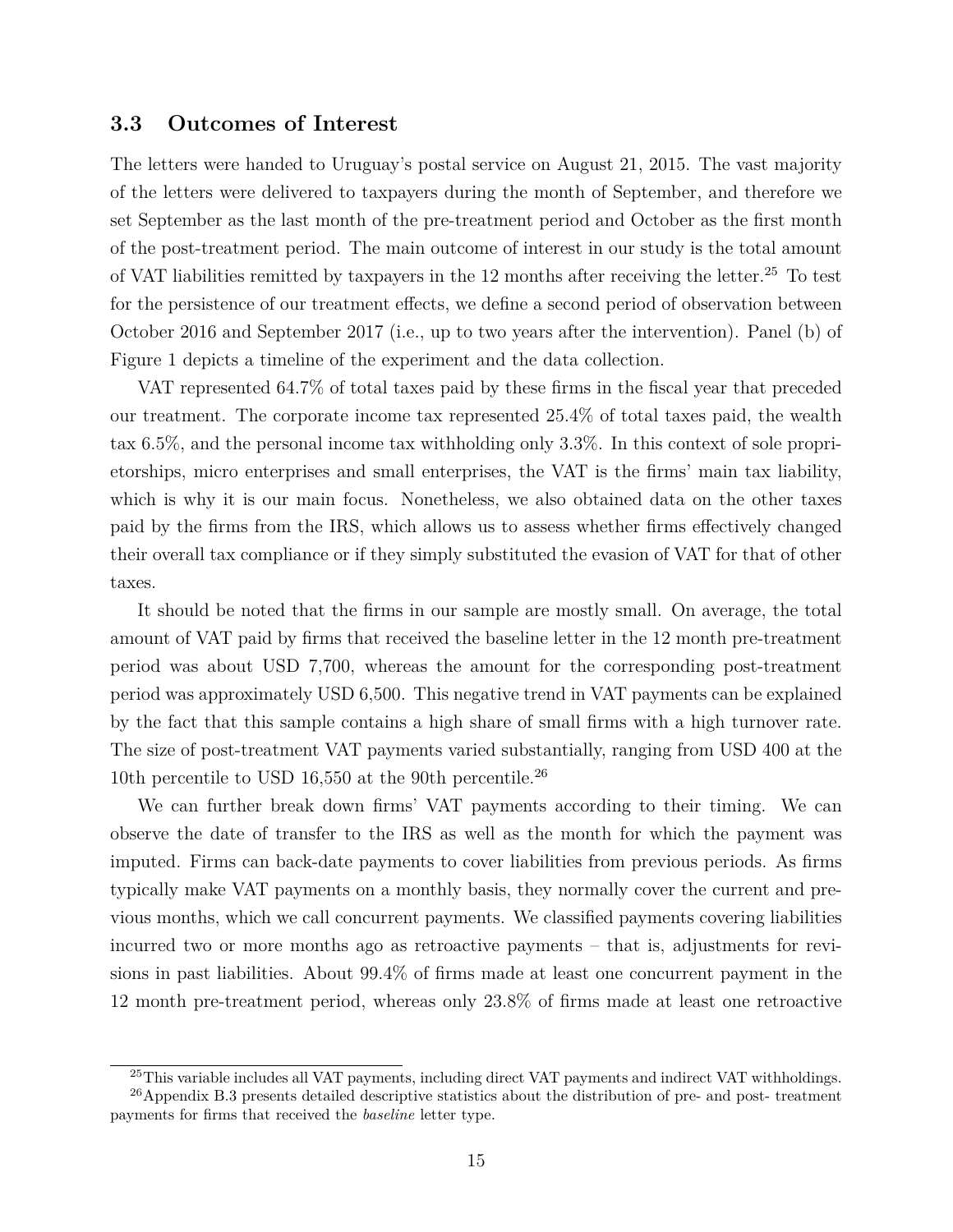payment over this same period.[27](#page--1-0)

#### **3.4 Survey Implementation**

The IRS communicates mainly by postal mail, and therefore it has mailing addresses for all registered firms. It also keeps records of email addresses for a subset of firms that have used their online services. We emailed invitations to all firms in the main experimental sample with a valid email address  $(N=3,867)$ . While we wanted to roll out the survey shortly after the mail interventions, for reasons beyond our control we were not able to roll it out until May 2016, nine months after the intervention.<sup>[28](#page--1-0)</sup> We find that firms which we invited to the survey were similar in characteristics to the broader set of firms in the main experimental sample.<sup>[29](#page--1-0)</sup>

Our purpose was to elicit the beliefs of firm owners. We did not include email addresses that were repeated more than three times in the full sample, as these most likely belonged to accounting firms representing multiple small- and medium-sized firms. Even after applying this criterion, the IRS records could not ensure that the registered email address belonged to the firms' owners. We thus asked the survey respondent to self-identify as one of the following five types: owner, internal accountant, external accountant, manager, or other employee. From the 3,867 recipients that we invited to participate in the survey, 948 started to answer the survey (response rate of  $24.5\%$ ).<sup>[30](#page--1-0)</sup> Of these 948, 68.9% self-identified as an owner, 23.5% as a non-owner, and the remaining 7.6% did not provide a response to this question.[31](#page--1-0) Our baseline specification excludes respondents who self-identified as non-owners, but the results are similar if we include only those who actively identified as owners.<sup>[32](#page--1-0)</sup> Per an IRS request, respondents could skip as many questions as they wanted. We find that 6.6% and 8.6% of respondents skipped the audit probability and penalty questions respectively, which is comparable to the average rate  $(6.1\%)$  at which they skipped other questions in the

 $27$ It should be noted that the retroactive payments do not reflect delinquency or outstanding debts to the tax authority. Overall VAT liabilities are computed on a yearly basis, and firms make monthly payments according to their provisional receipts on a pay-as-you-go basis to avoid a large bill at the end of the fiscal year. Thus, retroactive payments reflect changes in past liabilities. For instance, a firm may have "forgotten" to declare a sale in the past and thus need to send a retroactive payment corresponding to the gap between the original and the updated accounting.

<sup>&</sup>lt;sup>28</sup>While we would have preferred a shorter turnaround between the experiment and the survey, several departments of the tax authority were involved in its design, which created some delays.

<sup>29</sup>Results reported in Appendix B.1.

<sup>&</sup>lt;sup>30</sup>In this calculation, we require that respondents had answered at least the first two questions of the survey.

 $31$ The non-owner responses are distributed as follows: 6.1% self-identified as an internal accountant, 8.3% as an external accountant, 2.7% as a manager, 6.3% as other employee.

<sup>32</sup>Results reported in Appendix B.4.2.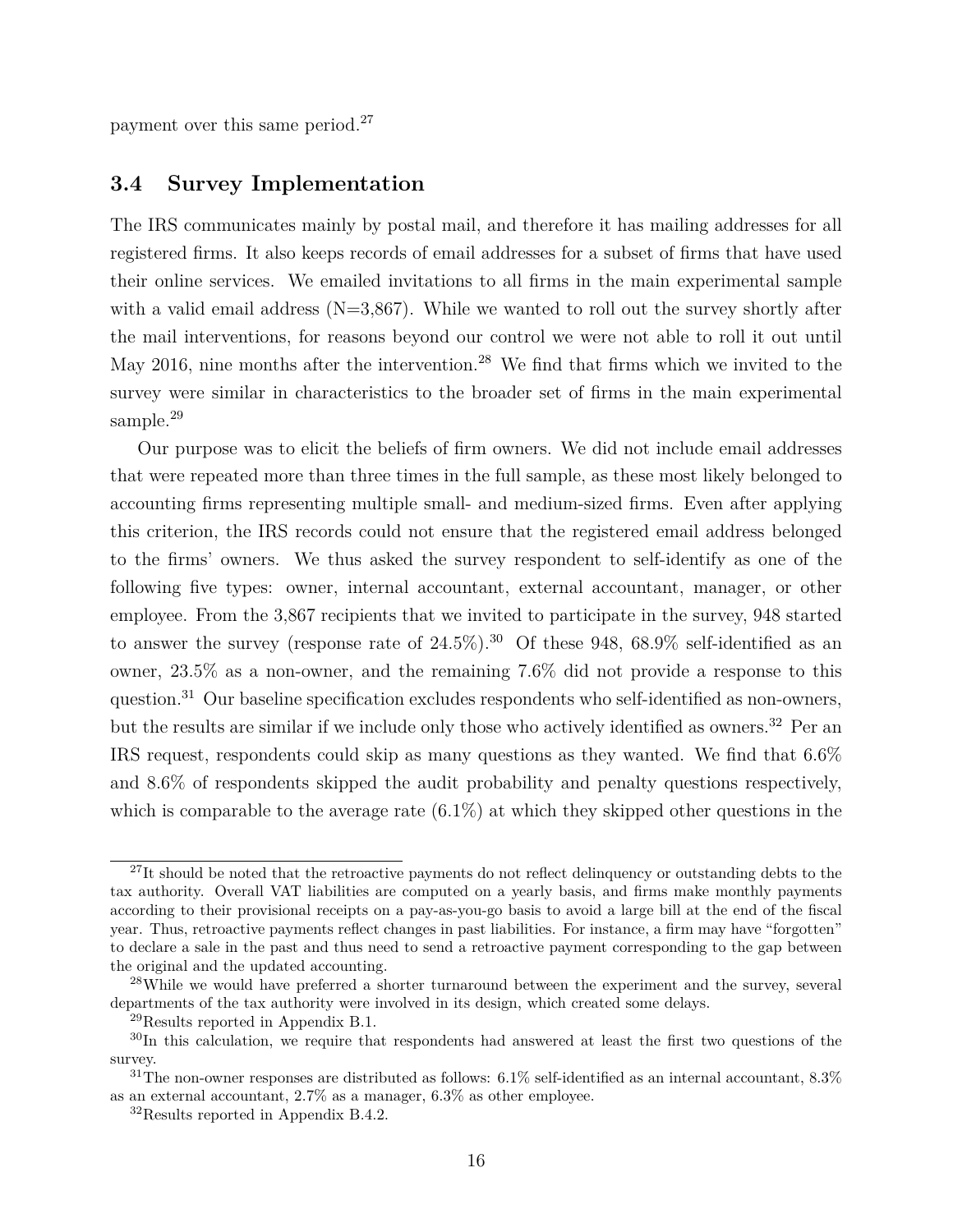survey.<sup>[33](#page--1-0)</sup>

# <span id="page-18-0"></span>**4 Results: Average Effect of Messages**

#### **4.1 Effect of the** *Audit-Statistics* **Message**

Our first set of hypotheses concern whether providing letters with information related to tax enforcement increases tax compliance. We start by describing the effects of our main treatment, the *audit-statistics* message. Findings in previous literature suggest that this message is expected to have a positive effect on tax compliance because it teaches the taxpayer about tax enforcement.<sup>[34](#page--1-0)</sup>

Figure [4](#page-47-0) summarizes the raw data before conducting any regression analysis. Panel (a) of Figure [4](#page-47-0) corresponds to the effect of the *audit-statistics* message. More precisely, this graph shows the percentage difference in VAT paid between the individuals who were randomly assigned to the *audit-statistics* letter and the individuals who were assigned to the *baseline* letter.<sup>[35](#page--1-0)</sup> This figure shows the difference for each bi-monthly period covering all the months that we have data for, including three pre-treatment years (October 2012 to July 2015) and two post-treatment years (October 2015 to September 2017).<sup>[36](#page--1-0)</sup> By construction, period 0 is defined as the period during which the letters were being delivered (August-September, 2015), which is highlighted in the figure with the vertical dashed line. Following [Pomeranz](#page-42-3) [\(2015\)](#page-42-3), we normalize by the average difference during the entire pre-treatment period.

Panel (a) of Figure [4](#page-47-0) shows that the *audit-statistics* message had economically significant effects on VAT payments. Prior to the delivery of the letters, and due to random assignment, we would not expect to see any differences between individuals who were assigned to one type of letter versus another. In other words, individuals cannot be possibly affected by messages that they have not received yet. As expected, the differences in VAT payments between the

<sup>&</sup>lt;sup>33</sup>This skip rate is the probability of providing a missing answer conditional on reaching that question in the survey. Appendix B.4 presents a series of robustness tests and analyses of differential response rates by treatment group, among other tests.

<sup>&</sup>lt;sup>34</sup>As long as the enforcement messages do not affect the taxpayers' true income, the changes in the total amount of VAT paid measure changes in tax evasion. However, given the presence of real effects, our estimates provide a lower bound for the impact of information about enforcement on tax compliance. Although real effects are possible in our setting, most of the public finance literature provides evidence that real effects are normally zero or small relative to reporting effects (see for example [Saez et al., 2012\)](#page-42-12).

<sup>&</sup>lt;sup>35</sup>For more details, Appendix B.5 discusses the evolution of the VAT payments for the treatment and control groups separately.

<sup>36</sup>Since a number of firms are required to pay VAT bi-monthly and there is a strong seasonal pattern, we group the data into bins of two months. This is balanced across treatment and control groups and does not affect our results at all. In all the results the amounts are top-coded at the 99.99% percentile to avoid the contamination of the results by outliers.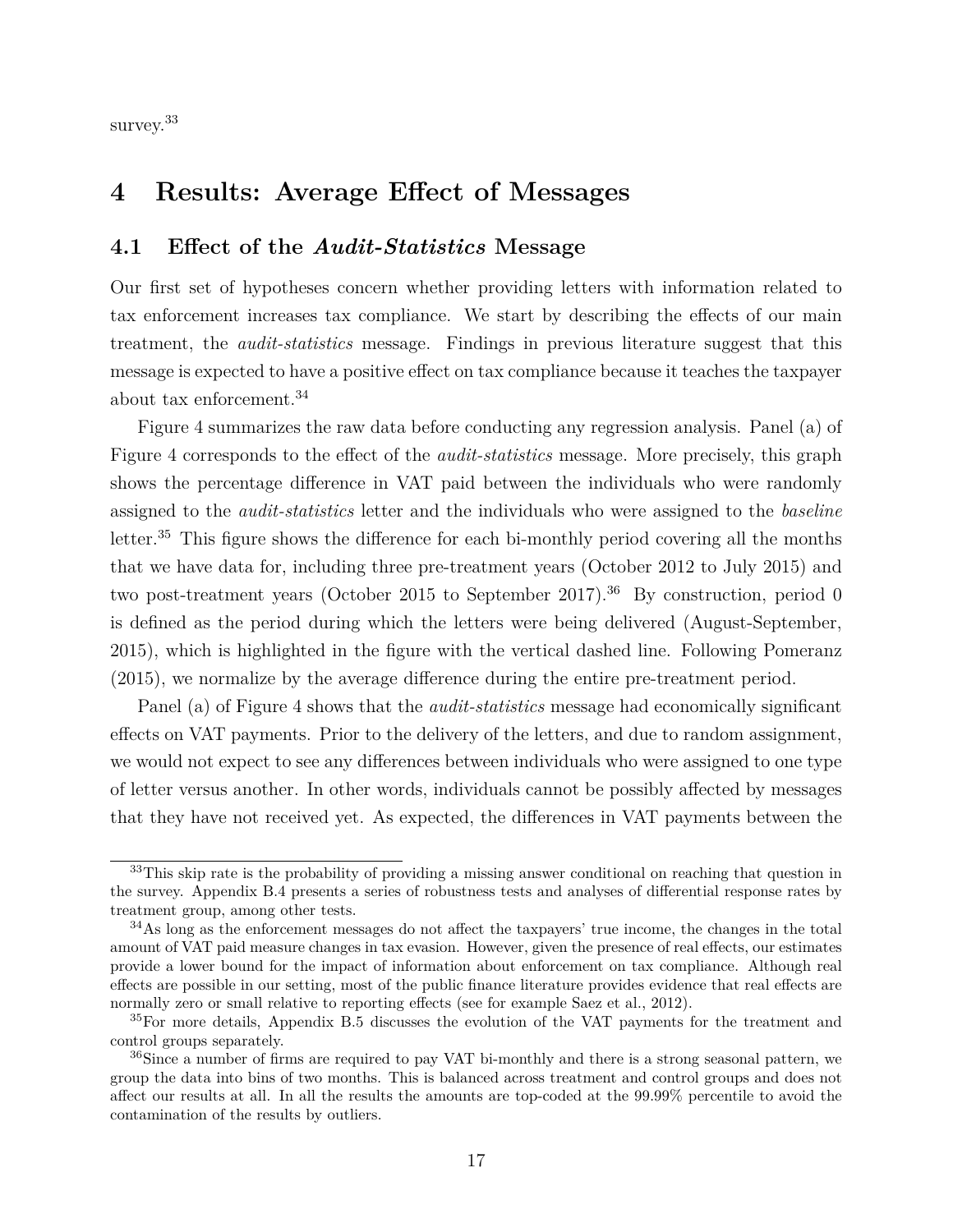*audit-statistics* and *baseline* letter recipients hover around zero in the pre-treatment period. After the letter delivery, our hypothesis predicts that there will be a positive wedge between individuals in the *audit-statistics* and *baseline* letter groups. As expected, a positive gap in VAT payments between the two groups arises right after the letters are delivered. More precisely, in the first couple of months after the letter delivery, the difference in VAT payments between the *audit-statistics* and *baseline* letter recipients jumps to 10.4%, and then hovers between 4.0% and 10.5% in the rest of the first post-treatment year. During the second year, the effect becomes weaker over time.

While these results suggest that the *audit-statistics* message increased subsequent VAT payments, we need to use a more formal framework for statistical inference. Since we observe the outcome variable before and after the intervention, we can use that information to reduce the variance of the error term and thus gain statistical power through a difference-indifferences specification which compares treated firms to control firms and the pre-treatment period to the post-treatment period [\(McKenzie, 2012\)](#page-42-13). With that goal in mind, we follow the econometric specification from [Pomeranz](#page-42-3) [\(2015\)](#page-42-3). Consider the sample of firms assigned to either the *baseline* letter or the *audit-statistics* letter. Let *i* index firms and  $t = \{1, 2\}$  denote time, where  $t = 1$  corresponds to the 12 months pre-treatment and  $t = 2$  corresponds to the 12 months post-treatment. Let  $Y_{it}$  be the outcome variable by taxpayer *i* in period *t* (e.g.  $Y_{i,2}$  could be the total VAT payments by firm *i* in the 12 months post-treatment period).  $D_i^1$ is a dummy variable that takes value 1 if *i* was assigned to receive the *audit-statistics* letter and 0 if it was assigned to receive the *baseline* letter instead. Let *P ost<sup>t</sup>* be a dummy variable that takes the value 1 if  $t = 2$  (i.e., after the letters were delivered) and 0 if  $t = 1$ . The regression of interest is the following:

<span id="page-19-0"></span>
$$
Y_{it} = \alpha_0 + \gamma_1 \cdot D_i^1 \cdot Post_t + \alpha_1 \cdot D_i^1 + \alpha_2 \cdot Post_t + \epsilon_{it}
$$
\n<sup>(1)</sup>

The coefficient of interest is  $\gamma_1$ , which measures the differential effect between the *auditstatistics* letter and the *baseline* letter. When the dependent variable is the amount of taxes paid, we estimate a log-linear model, also known as a Poisson regression. The reasons for using this specification are twofold. First and foremost, the Poisson regression allows effects to be proportional – indeed, the coefficients can be readily interpreted as semi-elasticities.<sup>[37](#page--1-0)</sup> Second, the Poisson regression naturally accounts for the bunching at zero of the dependent variable. Note that the Poisson regression can be used for a continuous non-negative variable

<sup>&</sup>lt;sup>37</sup>The Poisson model can be expressed as follows:  $log(Y_X) = \alpha + \beta X + \varepsilon$ . The effect of a unit change in *X* can be re-expressed in log-units of the dependent variable,  $\beta = \log(Y_{X=x+1}) - \log(Y_{X=x})$ . Provided this coefficient is small enough, it can be approximated as a percent-change effect:  $\beta = \log(Y_{X=x+1}) - \log(Y_{X=x}) \approx$ *Y<sup>X</sup>*=*x*+1 − *Y<sup>X</sup>*=*<sup>x</sup>*

 $\frac{y_{X=x}}{Y_{X=x}}$ .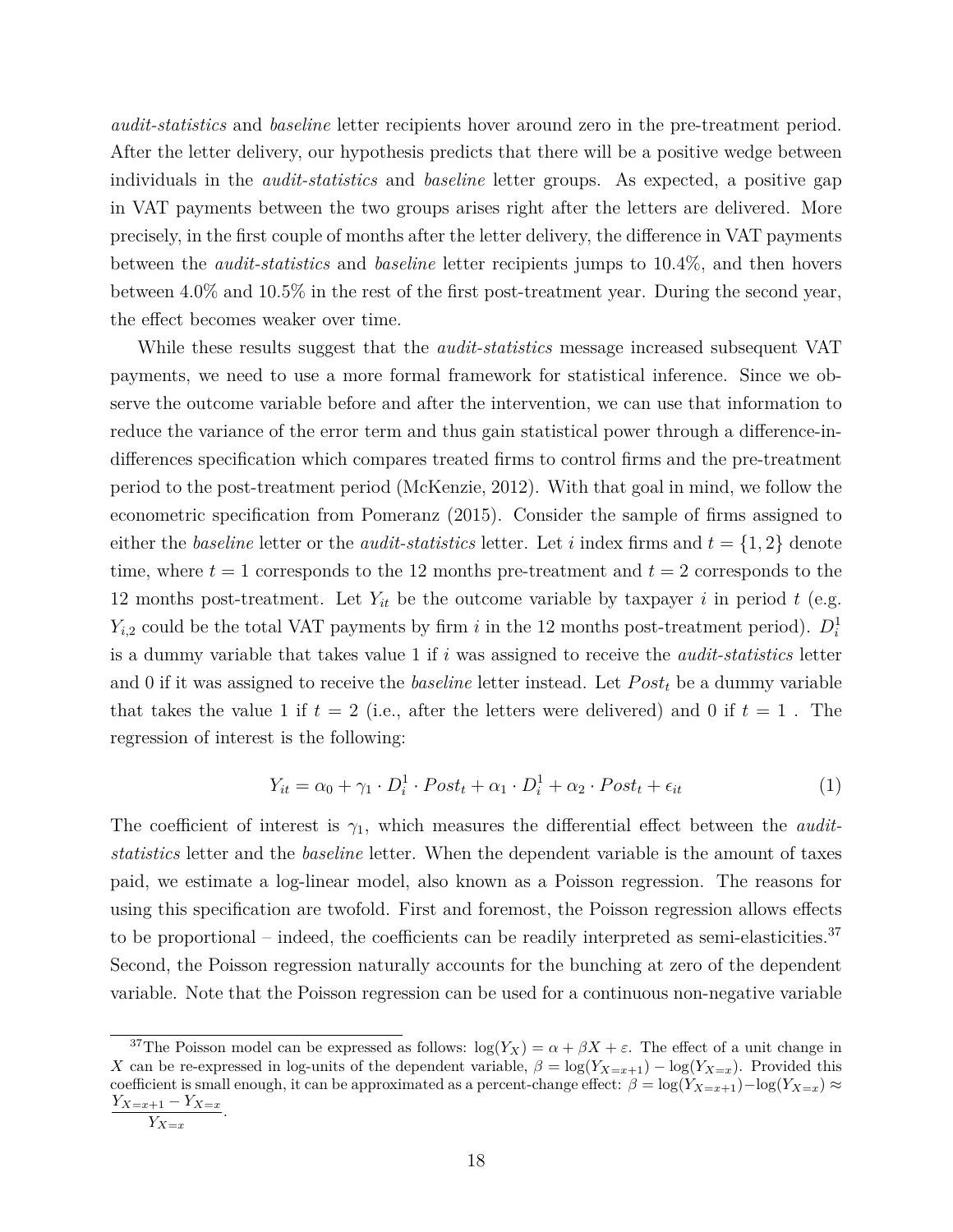and we do not have to rely on additional functional form assumptions such as equidispersion thanks to the quasi-MLE estimator.<sup>[38](#page--1-0)</sup> In any case, we find that the results are robust to alternative regression models (OLS, Tobit and Probit).[39](#page--1-0) Standard errors are always clustered at the firm level.

Table [2](#page-51-0) presents the baseline regression results. We start with Panel (a), which corresponds to the comparison between the *audit-statistics* and *baseline* letters. In column (1), the dependent variable corresponds to the effect on VAT paid. The post-treatment coefficient corresponds to the effect during the 12 months after the delivery of the letter (October 2015 to September 2016), as measured by the coefficient  $\gamma_1$  from equation [\(1\)](#page-19-0) above. The posttreatment coefficient of *audit-statistics* (in column (1) of panel (a)) is positive (0.070) and highly statistically significant (p-value  $= 0.001$ ). This coefficient is economically significant too: it suggests that the *audit-statistics* message increased VAT payments in the 12 months after the intervention by about  $7.0\%$ .<sup>[40](#page--1-0)</sup> To better grasp the magnitude of the effects, we can compare it to some basic benchmarks. The estimated average evasion rate for VAT in Uruguay is 26% [\(Gomez-Sabaini and Jimenez, 2012\)](#page-41-0), and while the tax base is not necessarily comparable, it provides a benchmark: the 7% increase in VAT payments amounts to a reduction in the evasion rate of  $27\%$  (=  $\frac{7.0\%}{26\%}$ ). In terms of previous findings in the literature, the effects of our *audit-statistics* treatment are not directly comparable to those of the audit message from [Pomeranz](#page-42-3) [\(2015\)](#page-42-3) because the messages differed in content, and because the two studies cover firms from different countries and with different characteristics. Nevertheless, Table 4 from [Pomeranz](#page-42-3) [\(2015\)](#page-42-3) indicates that the deterrence letter in that study led to an increase in VAT payments of 7.6%, which is similar in magnitude and statistically indistinguishable from the 7.0% effect of our *audit-statistics* message. Moreover, our results are qualitatively consistent with a broader literature that finds effects of messages about enforcement on tax compliance in a variety of contexts: self-employed income in the United States [\(Slemrod et al., 2001\)](#page-43-1), wage income taxes in Denmark [\(Kleven et al., 2011\)](#page-42-1), individual TV license fees in Austria [\(Fellner et al., 2013\)](#page-41-2), individual municipal taxes in Argentina [\(Castro](#page-41-3) [and Scartascini, 2015\)](#page-41-3), an individual church tax in Germany [\(Dwenger et al., 2016\)](#page-41-4), and tax delinquencies in the United States [\(Perez-Truglia and Troiano, 2018\)](#page-42-8).

Table [2](#page-51-0) presents a number of robustness checks, which we discuss below. First, we present falsification tests in the spirit of event-study analysis. The pre-treatment coefficients from

<sup>38</sup>For more details, see for example Chapter 19 of [Wooldridge](#page-43-6) [\(2010\)](#page-43-6).

 $39$ The results from these robustness checks are presented in Appendix B.6.1.

<sup>&</sup>lt;sup>40</sup>This percent-effect is based on the following approximation:  $\beta = \log(Y_{X=x+1}) - \log(Y_{X=x}) \approx$ *Y<sup>X</sup>*=*x*+1 − *Y<sup>X</sup>*=*<sup>x</sup>*  $\frac{y}{Y_{X=x}}$ . For simplicity, in the rest of the paper we interpret all of the Poisson coefficients using this same approximation. Alternatively, the exact percent-effect can be calculated exactly using the exponential transformation. For example, the 0.070 coefficient corresponds exactly to a 7.25% effect  $(= 100 \cdot (e^{0.070} - 1))$ .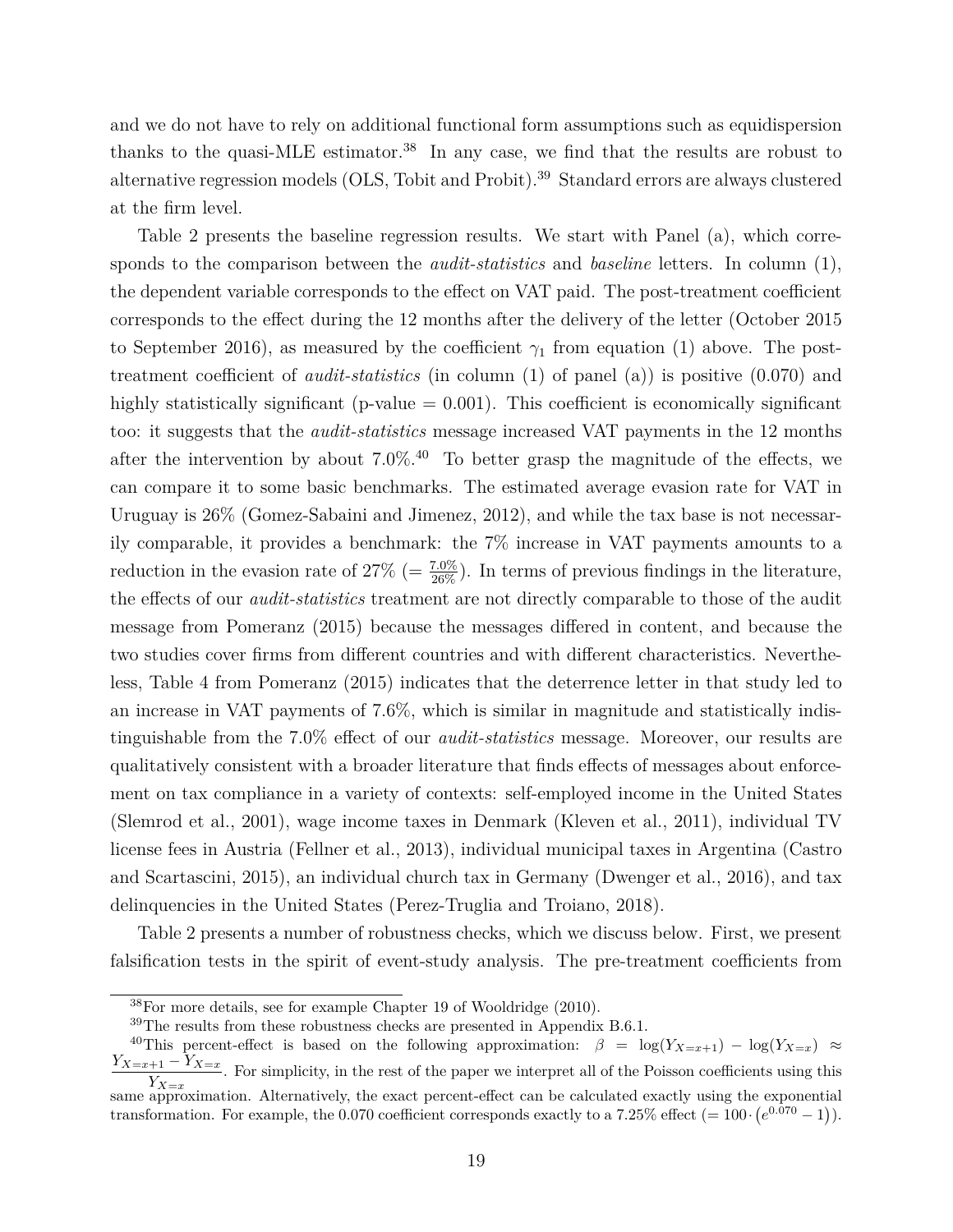Table [2](#page-51-0) are estimated with a specification identical to the one used for the post-treatment coefficients, except it uses a "placebo" date for the delivery of the letters: i.e., we pretend that the letters were delivered during August and September of 2014, and estimate the "effects" on the VAT paid in the subsequent 12 months (i.e., October 2014 to September 2015). Since the letters had not really been delivered on that date, we would expect the "effect" of the *auditstatistics* message to be close to zero and statistically insignificant. A finding to the contrary would be suggestive of potential concerns with the specification or the random assignment. As expected, the pre-treatment coefficients for the *audit-statistics* message (column (1) in panel (a) of Table [2\)](#page-51-0) is close to zero (0.009), statistically insignificant (p-value=0.658), and as precisely estimated as the corresponding post-treatment coefficient.

Over time, individuals may forget the information conveyed in the letter, or it may become less salient. Individuals may also update their beliefs and perceptions for other reasons, for instance due to new events such as audits and information campaigns. To assess the persistence of the effects, column (2) in Table [2](#page-51-0) replicates the analysis for the second year after the treatment (October 2016 to September 2017). Consistent with the arguments provided above, the effect of the treatment is half as large as the effect during the first year, and is no longer statistically significant. These estimates are consistent with the pattern of effects by quarter depicted in panel (a) of Figure [4,](#page-47-0) which shows that the effect falls gradually over time and is about half as large in the second year as in the first year. The timing of the effects is furthermore consistent with previous evidence on the effects of tax enforcement messages. For instance, [Pomeranz](#page-42-3) [\(2015\)](#page-42-3) shows that the effects of her main intervention were also substantially higher in the first 12 months after the intervention, fell substantially thereafter and almost disappeared by the 18th month.<sup>[41](#page--1-0)</sup>

Table [2](#page-51-0) also presents results for complementary outcomes. As discussed in the previous section, firms in Uruguay make payments for their current liabilities, but also for taxes that correspond to previous periods because they revise their accounts and correct past mistakes, or because they impute invoices that were not available at the time of the original payment. When firms that engage in tax evasion face a heightened threat of being audited, we can expect them to increase their tax payments (i.e., reduce their evasion) in the future, but we can also expect them to retroactively revise their payments for previous time periods to reduce or eliminate their past evasion. To shed light on this question, columns (3) and (4) in panel (a) of Table [2](#page-51-0) split the effects during the first year between retroactive and concurrent payments. The *audit-statistics* message had an economically and statistically significant effect on both retroactive and concurrent payments: the coefficient corresponding to the *audit-statistics* message is 0.383 (p-value=0.006) for retroactive payments and 0.053

<sup>41</sup>See for example Figure 2 in [Pomeranz](#page-42-3) [\(2015\)](#page-42-3).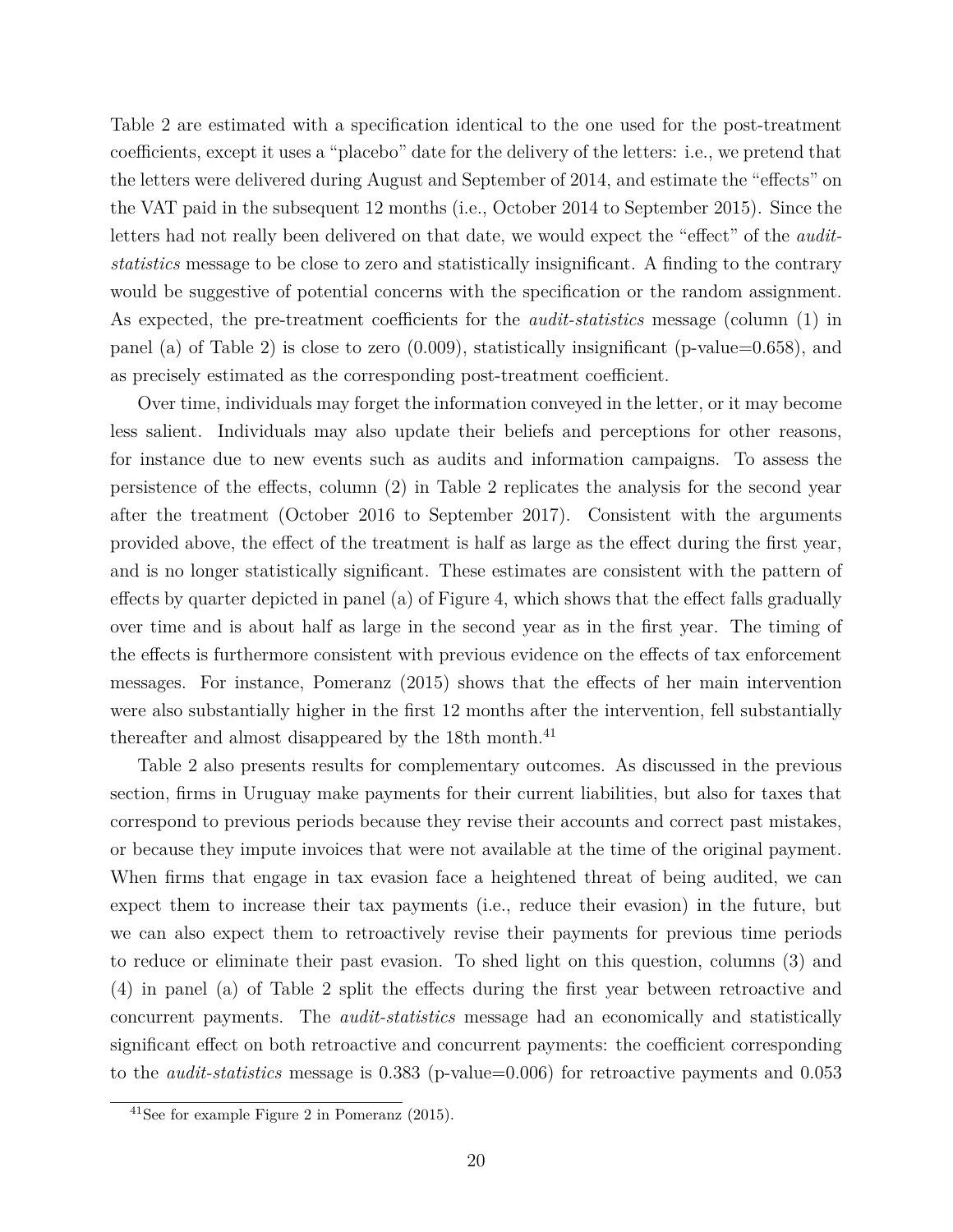(p-value= $0.012$ ) for concurrent payments.<sup>[42](#page--1-0)</sup>

We have so far established that firms in the *audit-statistics* treatment arms increased their VAT payments compared to recipients of the *baseline* letter. Our analysis focuses on VAT liabilities, which represent the largest fraction of tax payments by firms in our sample. However, our letters referred to taxes in general and did not specifically mention VAT or any other tax in particular. Given the presence of other tax liabilities, the effects we reported on VAT may not represent a net increase in tax payments: firms may increase their evasion (i.e., reduce their payments) of other taxes they are liable for, thereby crowding out payments or substituting evasion to other taxes. On the other hand, firms may need to declare higher income in order to declare higher VAT, and thus they could be obliged to pay more, rather than less, in non-VAT taxes. The results in columns (5) and (6) of Table [2](#page-51-0) shed light on these issues. Column (5) presents the effects on all other taxes paid (mostly the corporate income tax). The effects on the payments of other taxes are as economically and statistically significant as those on VAT payments: the *audit-statistics* message had an effect of 8.6%  $(p-value=0.019)$  on other tax payments. Column  $(6)$  shows that the results are robust if we look at the effect on the sum of VAT and other taxes: the *audit-statistics* message increased this outcome by a statistically significant  $7.3\%$  (p-value  $< 0.001$ ).<sup>[43](#page--1-0)</sup>

#### **4.2** *Audit-Endogeneity* **Message**

The first benchmark for the *audit-statistics* message is the *audit-endogeneity* message, which is similar in that it provides information about the enforcement of taxes through audits. Panel (b) of Figure [4](#page-47-0) shows the raw evolution of VAT payments in the *audit-endogeneity* treatment relative to the *baseline* treatment. The results suggest that the *audit-endogeneity* message also induced a significant increase in VAT payments, which was similar in timing and magnitude to the effects of the *audit-statistics* message depicted in panel (a) of Figure [4.](#page-47-0) For a more formal statistical analysis, the regression results are presented in panel (b) of Table [2.](#page-51-0)[44](#page--1-0) The coefficient in column (1) indicates that the *audit-endogeneity* message increased

 $42$ The effect size is larger for retroactive payments than for concurrent payments, but these differences in magnitude have to be taken with a grain of salt because there are large differences in baseline levels between the two outcomes. For example, in the *baseline* letter group, firms paid an average of USD 300 in retroactive payments versus USD 7,370 in concurrent payments in the post-treatment period.

<sup>&</sup>lt;sup>43</sup>Appendix B.7 presents a finer analysis that breaks down the effects of "other taxes" separately by each of its three components and a series of additional robustness checks, such as alternative estimation methods (Appendix B.6.1), alternative specifications of the dependent variable (Appendix B.6.1) and heterogeneity analysis based on firm characteristics such as size, age and sector (Appendix B.8). Overall, we find that the effects are qualitatively and quantitatively similar across the board.

 $^{44}$ The results from panels (b) and (c) in Table [2](#page-51-0) are based on a regression specification equivalent to the one from equation [\(1\)](#page-19-0) above which was used to obtain the estimates in panel (a).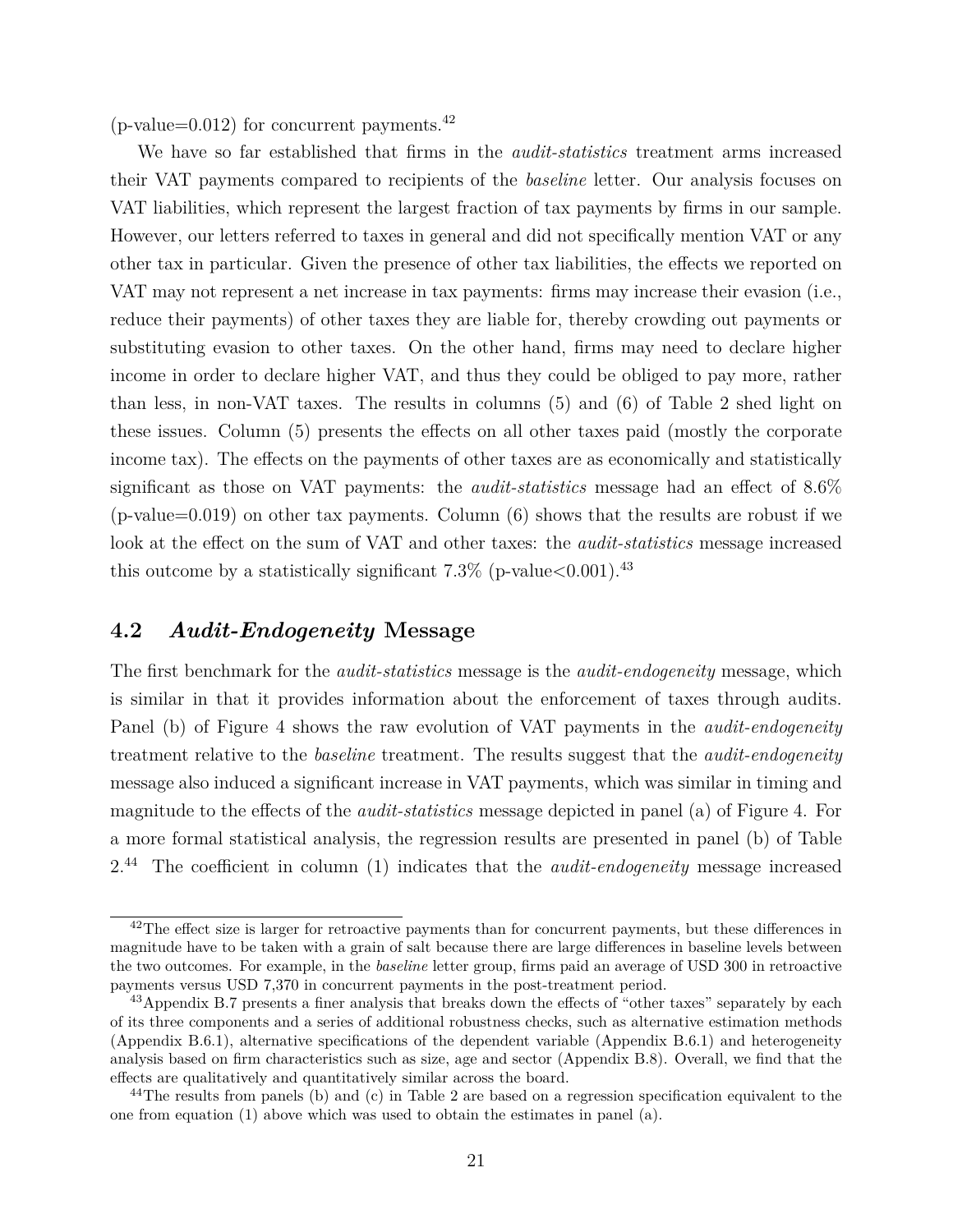subsequent VAT payments by  $7.1\%$  (p-value of 0.009).<sup>[45](#page--1-0)</sup> This  $7.1\%$  is similar in magnitude and statistically indistinguishable (p-value=0.950) from the corresponding 7.0% effect of the *audit-statistics* message reported in panel (a).<sup>[46](#page--1-0)</sup> The effects of the *audit-endogeneity* message also pass the same robustness checks presented above for the effects of the *audit-statistics* message: for example, the "effect" on the pre-treatment year is close to zero (-0.005) and statistically insignificant (p-value=0.868), and the effects during the second post-treatment year are about half as large as the effects during the first year.

### **4.3** *Public-Goods* **Message**

Panel (c) of Figure [4](#page-47-0) shows the effects of the *public-goods* message on VAT payments. The time series data suggest that the *public-goods* message had a positive effect on tax compliance too, but it dissipates a lot more quickly than the effects of the *audit-statistics* message. The corresponding regression results are presented in panel (c) of Table [2.](#page-51-0) The *public-goods* message increased VAT payments in the first post-treatment year by 5.1%, and the effect is statistically significant (p-value=0.043). On the other hand, the effects of the *publicgoods* message in the second post-treatment year were close to zero (0.4%) and statistically insignificant (p-value=0.906). There is mixed evidence on the effects of moral messages, with evidence that they work in some contexts [\(Bott et al., 2020;](#page-40-6) [Nathan et al., 2020;](#page-42-14) [Hallsworth](#page-41-7) [et al., 2017\)](#page-41-7) but not in others [\(Blumenthal et al., 2001;](#page-40-7) [Fellner et al., 2013;](#page-41-2) [Castro and](#page-41-3) [Scartascini, 2015;](#page-41-3) [Dwenger et al., 2016;](#page-41-4) [Meiselman, 2018;](#page-42-15) [Perez-Truglia and Troiano, 2018\)](#page-42-8). The most related study, [Pomeranz](#page-42-3) [\(2015\)](#page-42-3), included a message of moral suasion that had a positive effect on subsequent VAT payments, although it was not as large as the effect of the deterrence message and statistically insignificant. Our findings on moral suasion fall closest to the findings from the experiment with Norwegian taxpayers reported in [Bott et al.](#page-40-6) [\(2020\)](#page-40-6): they find that the message of moral suasion increased tax compliance in the short term, but the effects dissipated completely the following year.

# <span id="page-23-0"></span>**5 Tests of** *A&S*

The results presented in the previous section are broadly consistent with the evidence in the literature that providing information about audits significantly increases tax compliance.

<sup>45</sup>The effect of the *audit-endogeneity* message is somewhat less precisely estimated than the corresponding effect of the *audit-statistics* message, but that is expected due to the differences in sample sizes.

<sup>&</sup>lt;sup>46</sup>This is an equality test between two coefficients based on the same data but different regressions. To allow for a nonzero covariance between these two coefficients, we estimate a system of seemingly unrelated regressions. In the remainder of the paper, when comparing coefficients from the same data but different regressions, we always use this method.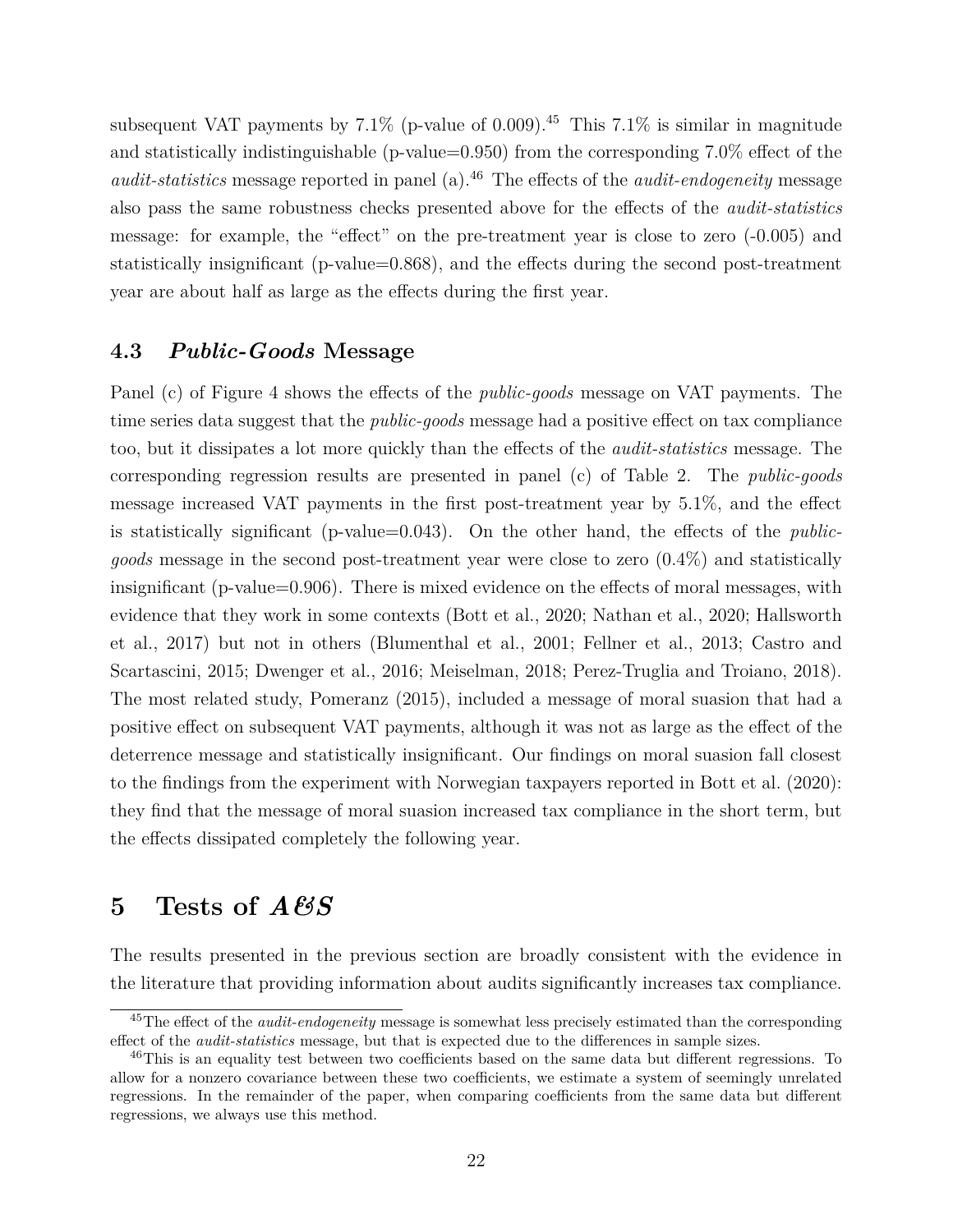In this section, we present additional evidence to establish whether the effects of the *auditstatistics* treatment are driven by the *A&S* mechanism.

### <span id="page-24-0"></span>**5.1 First Test of** *A&S***: Effects on Perceptions**

According to *A&S*, the *audit-statistics* message should have a positive effect on tax compliance if it increased the perceived probability of being audited, the perceived value of the evasion fine, or both. We explore this hypothesis by utilizing data from our post-treatment survey. This survey data consists of 365 firms in the *audit-statistics* group and 137 in what we refer to as the pooled control group with individuals who did not receive information related to audits.[47](#page--1-0)

Panels (a) and (b) of Figure [5](#page-48-0) depict the distributions of perceptions about audit probabilities and penalty rates respectively, as elicited from the survey. The shallow bars with solid borders correspond to the perceptions of firms that received the *audit-statistics* message. The shaded gray bars depict the distribution of perceptions for firms in the pooled control group. The red dashed curve, in turn, corresponds to the distribution of signals sent to firms in the *audit-statistics* letters. The comparison between the shaded bars and the red curve from panel (a) of Figure [5](#page-48-0) suggests that, on average, respondents in the control group substantially overestimated the probability of being audited. While our administrative data on audits indicates a probability of being audited of about 11.7%, the mean perception for the control group is  $40.7\%$  (p-value < 0.001 for the difference). This finding of an overestimation of audit probabilities is consistent with prior survey evidence [\(Harris and Associates 1988;](#page-41-8) [Erard and Feinstein 1994;](#page-41-9) [Scholz and Pinney 1995\)](#page-42-16).<sup>[48](#page--1-0)</sup> In contrast, the comparison between the shaded bars and the red curve from panel (b) of Figure [5](#page-48-0) suggests that the average belief about the penalty rates was unbiased: the actual average penalty computed from administrative data for the experimental sample is 30.6%, while the mean perceived penalty is 30.5% in the control group.

The positive bias in the perceived audit probability could be explained by the availability heuristic bias [\(Kahneman and Tversky, 1974\)](#page-42-17). According to this model, individuals judge the probability of an event by how easily they recall instances of it. Even though audits are

<sup>&</sup>lt;sup>47</sup>The survey sample size was substantially smaller than that of our experimental sample. To increase the statistical power of our test, we defined this control group by pooling subjects from the *baseline* and the *public-goods* groups, since both received messages with no specific information about audit probabilities or fines. Appendix B.4.2 shows that the results are similar, but less precisely estimated, when we only use recipients of the *baseline* letter for the control group.

<sup>48</sup>However, the prior survey evidence was based on responses from wage earners, for whom the misperception of audit probabilities is mostly inconsequential due to widespread third-party reporting [\(Kleven et al.,](#page-42-1) [2011\)](#page-42-1). On the contrary, the financial stakes of misperceiving audit probabilities can be substantial in our context.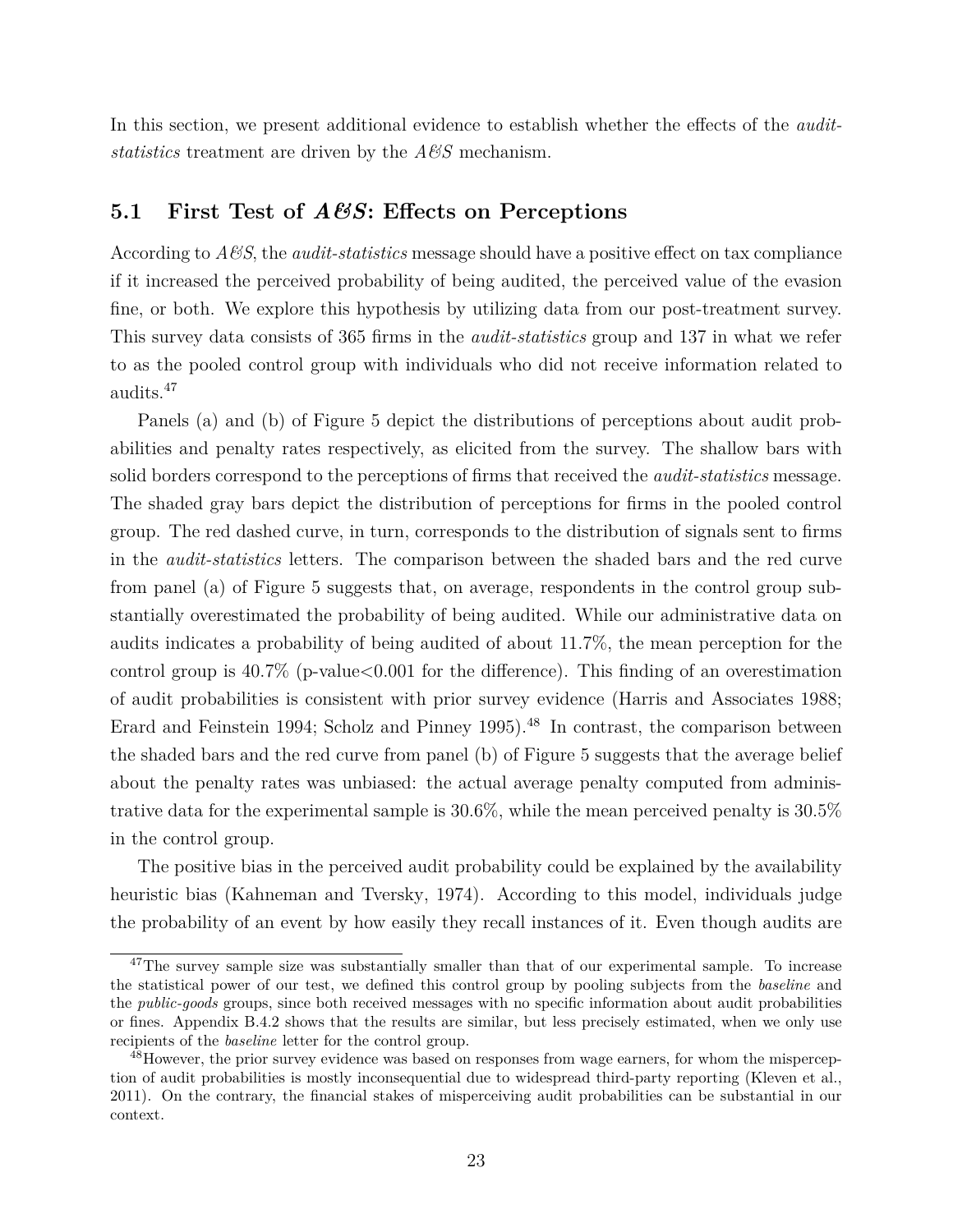rare, the fact that they may be salient in memory or discussed by colleagues and the media may induce firms to perceive them to be more frequent than they actually are. Indeed, there is evidence that individuals overestimate the probabilities of a wide range of rare events of a similar nature such as the probabilities of dying in a terrorist attack or in a plane crash [\(Lichtenstein et al., 1978;](#page-42-18) [Kahneman et al., 1982\)](#page-41-10).

The survey data indicates that the effects of the *audit-statistics* message are inconsistent with the  $A\mathcal{B}S$  predictions. According to  $A\mathcal{B}S$ , if taxpayers overestimate the audit probabilities on average, the *audit-statistics* message should have *reduced* the average tax compliance. On the contrary, the results presented in the previous section show that the *audit-statistics* message *increased* the average compliance.<sup>[49](#page--1-0)</sup> To strengthen this argument, we show that the audit-statistics letter indeed had a negative effect on the perceived audit probability.<sup>[50](#page--1-0)</sup> The shallow bars with solid borders in panel (a) of Figure [5](#page-48-0) show the distribution of perceptions for respondents who received the *audit-statistics* letter. An inspection of panel (a) of Figure [5](#page-48-0) indicates that recipients of the *audit-statistics* letter reported a lower perceived probability of being audited on average, from an average of 40.7% in the pooled control group to an average of  $35.2\%$  in the *audit-statistics* group (p-value of the difference 0.03).<sup>[51](#page--1-0)</sup> The same mechanisms behind the *audit-statistics* message are also relevant for the interpretation of the *audit-endogeneity* message: subjects may have found out that the audits were endogenous through the *audit-endogeneity* message and re-optimized their tax evasion accordingly; or they could have had a knee-jerk reaction to any information about audits, even if they knew about the endogeneity component already. Consistent with the evidence on the *auditstatistics* message, we find that the effect of the *audit-endogeneity* message was probably not due to an update of recipients' beliefs, because recipients were already aware of this endogeneity.

<sup>&</sup>lt;sup>49</sup>One caveat for the test presented in this section, and also for the test presented in the section below, is that we are estimating the effects on the average firm. The fact that the average firm does not behave as *A&S* predicts does not imply that none of the firms behave as *A&S* predicts. For instance, it is possible that some firms updated their perceived probability upwards because of the information contained in the letter and increased their tax payments as a consequence. However, the fact that the average effects are so far from the *A&S* prediction suggests that, if anything, the firms behaving as *A&S* predicted must have been a minority.

<sup>&</sup>lt;sup>50</sup>One caveat to this interpretation is that a reduction in the self-reported probability of being audited could also be caused by an increase in tax compliance due to the endogenous nature of *p* with respect to tax evasion.

<sup>51</sup>Additionally, panel (b) of Figure [5](#page-48-0) shows that the *audit-statistics* message had a small effect on the perceived penalty rate, decreasing it from an average of 30.5% for the pooled control group to an average of 29.9% for the *audit-statistics* group, with this difference being statistically insignificant (p-value of 0.82). For more details, see also Appendix B.4.3.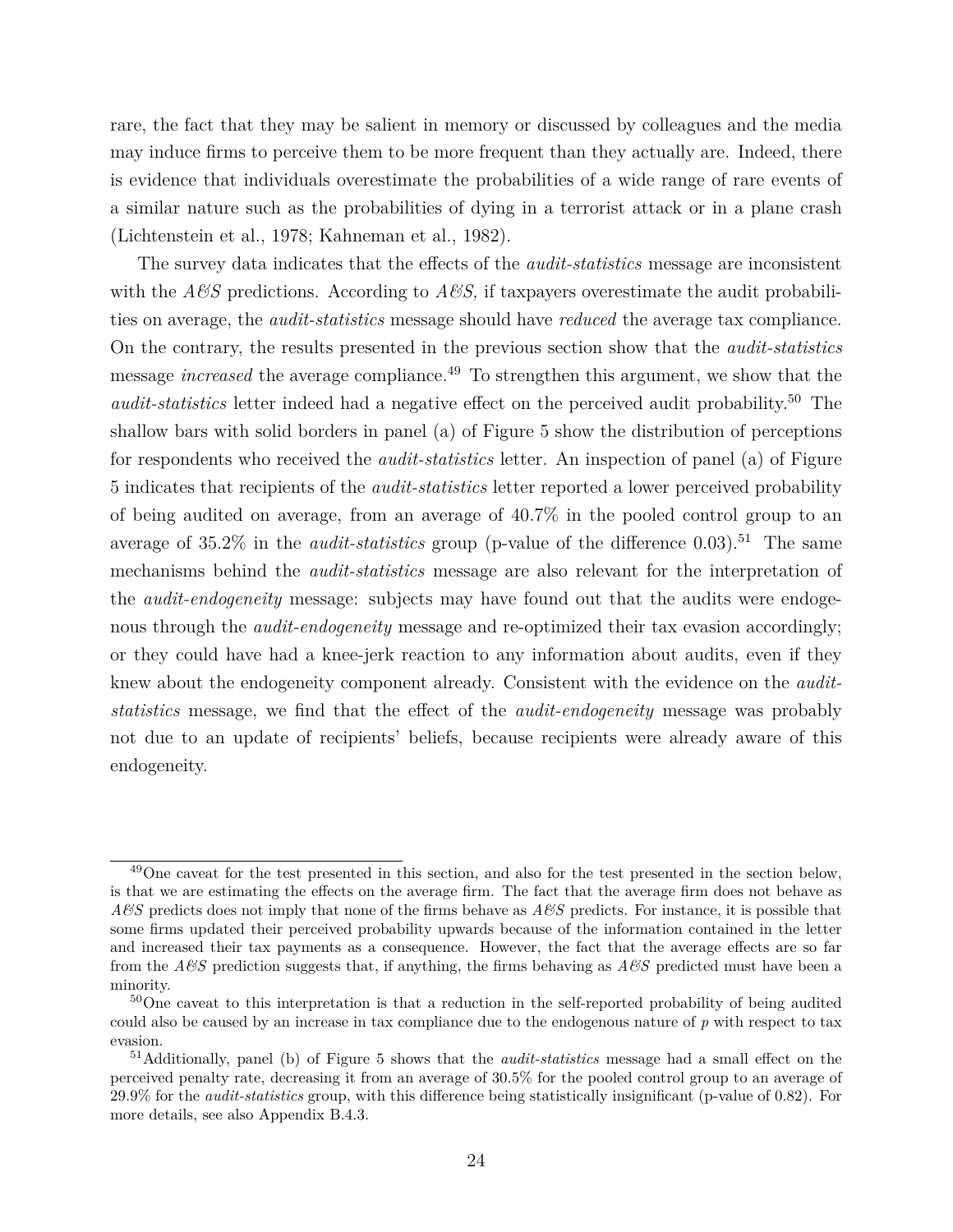#### <span id="page-26-0"></span>**5.1.1 Addressing Concerns with Survey Data**

This first test relies on survey data, and as such it is subject to some common challenges with this type of data. In this section, we discuss and address some of those challenges.

One potential concern is that the responses about audit probabilities and penalty rates mostly reflect measurement errors because the questions were not incentivized. There are several pieces of evidence suggesting otherwise. First, the fact that the survey beliefs changed depending on the information provided in the letters suggests that these responses contained some truthful information. Second, while there is a large positive bias in the perception of audit probabilities, the average perception of the penalty rate (30.5%) is extremely close to the actual probability computed from administrative data (30.6%). The fact that beliefs are so accurate for penalty rates suggests that individuals responded honestly and thoughtfully. Additionally, individuals were better informed about penalty rates than about audit probabilities, which is also consistent with the fact that there is more readily available information about penalty rates: audits are relatively rare events and their probabilities are not advertised and are not common knowledge, whereas evasion penalties are more openly disclosed by the tax agency.

Another potential issue is that respondents were aware that they were misinformed, so they would never have acted on their biased beliefs anyways. Our survey data provides evidence to the contrary. Even though their estimates were substantially off, survey participants reported being confident about their responses. For example, only 16.2% of those in the control group reported being "Not sure at all" about their perceived probability of audit (on a four point scale, ranging from "Not sure at all" to "Very sure"); and a similar share (18.1%) reported being "Not sure at all" about their guess of the penalty rate. Even for the subgroup of individuals from the control group who reported to be "Very sure" about the audit probability, their average belief was, if anything, slightly more biased: they reported a percieved audit probability of 42.1%, which is still substantially higher than the actual probability of 11.7%.

Another concern is that our subjects may be confused about the questions, for instance if they did not understand the definition of an "audit." Among the 145 responses from the pooled control group, 10.3% of firms reported that they had been audited in the past three years. This share  $(10.3\%)$  is close to the actual share of firms that were audited  $(11.7\%)$ , thus suggesting that respondents understood the definition of an audit correctly. Moreover, if firms use their own audit history to form their beliefs about auditing probabilities, the firms who had been audited recently should report a higher perceived probability of being audited. Indeed, we found that to be the case: firms who had recently been audited reported a substantially higher average perceived probability of being audited in the future (63.9%) than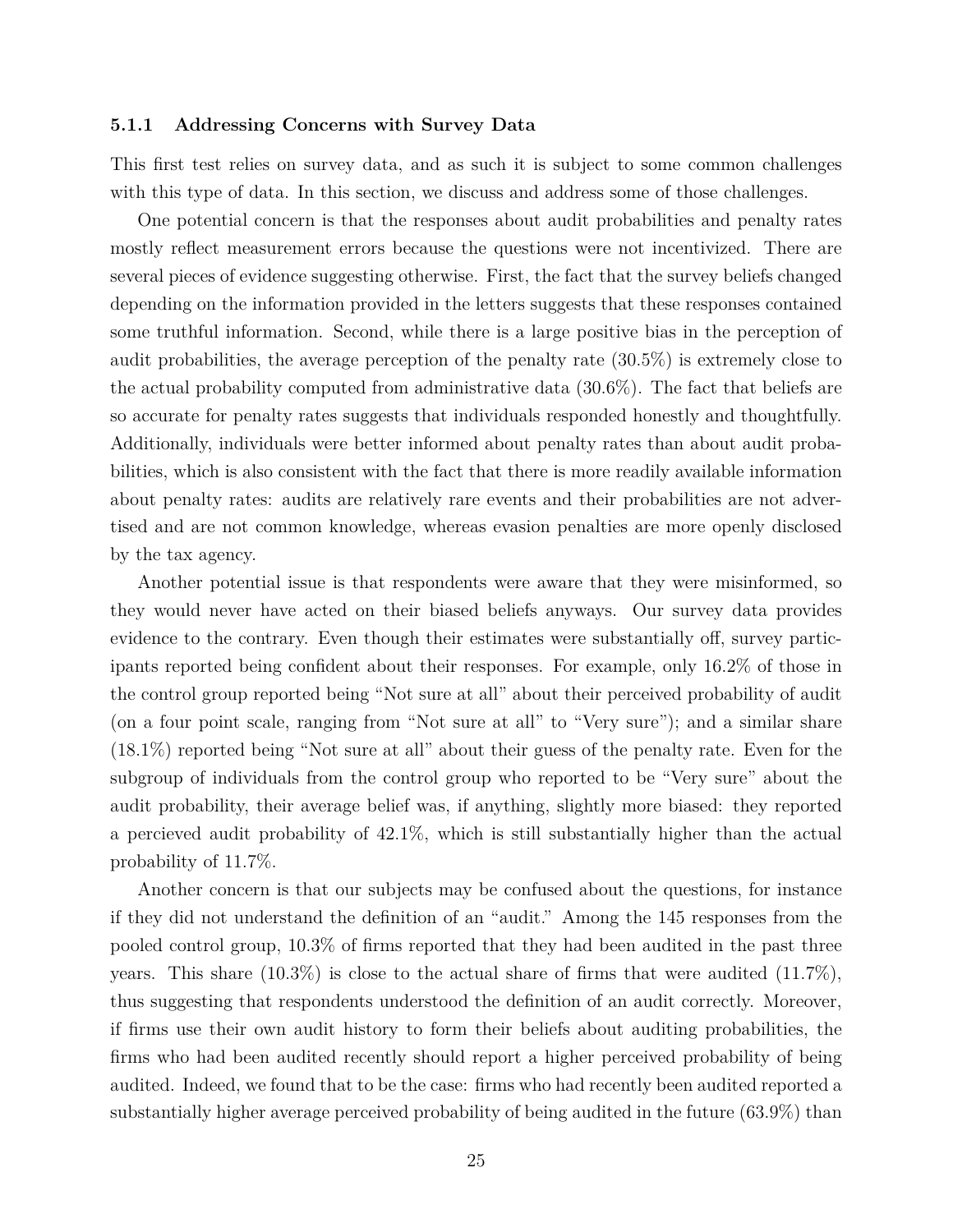firms that had not recently been audited  $(38.1\% - p$ -value of the difference  $< 0.001$ ). Likewise, one may worry that subjects have cognitive limitations when responding to questions about percentages and probabilities. However, this should be a minor concern in our subject pool, which is comprised of business owners who should be familiar with fractions and probabilities. While we do not have administrative data to verify this, the anecdotal evidence indicates that this is a highly educated subgroup of the population. And, at the very least, these business owners need some rudimentary arithmetic and understanding of percentages to compute the VAT and other tax liabilities.

Another potential concern is that some respondents may report a probability of 50% as a way of expressing their uncertainty [\(Bruine de Bruin et al., 2002;](#page-41-11) [Bruine de Bruin and Car](#page-40-8)[man, 2012\)](#page-40-8). Responses of exactly 50% are somewhat common in our data: among individuals in the pooled control group, 41.61% of responses about the perceived audit probability and 13.5% of responses about the penalty rate are exactly equal to 50%. However, our data indicates that most of these responses of exactly 50% are not a product of uncertainty: individuals who provided an answer of 50% are somewhat less confident, but not dramatically less so, than individuals who provided answers different to  $50\%$ .<sup>[52](#page--1-0)</sup> Moreover, even if we ignore the 50% responses, the main result would still be robust: individuals in the control group still substantially overestimate the probability of being audited (average perception of 31.5%, compared to the actual probability of  $11.7\%$ ).<sup>[53](#page--1-0)</sup>

As an additional validation of the survey data, we can measure the effect of the signals about *p* and *θ* from the *audit-statistics* sub-treatments. However, we have limited power for this exercise due to the small sample size, as we only have 365 survey responses in the *audit-statistics* group. With that caveat in mind, the survey data suggests that a percentage point increase in the signal about the audit probability provided in the letter increased the perceived audit probability nine months later by  $0.397$  (SE  $0.288$ ) percentage points.<sup>[54](#page--1-0)</sup> While imprecisely estimated and thus statistically insignificant at conventional levels, the magnitude of this point estimate is consistent with the updating in other information-provision experiments (discussed in more detail in Section [5.2.1](#page-28-0) below). Most importantly, the true effects of the signals provided in the letter on beliefs were probably stronger than what the above estimates suggest, due to different sources of non-compliance.<sup>[55](#page--1-0)</sup>

 $52$ In the pooled control group, the average certainty for perceived audit probability is 2.05 (in the 1-4 scale from "Not sure at all" (1) to "Very sure" (4)) for individuals who responded with a value of exactly 50%, and 2.57 for individuals who responded with a different value (p-value of difference=0.001). For the responses about the perceived penalty rate, the average certainty is 2.05 for individuals who responded with 50%, and 2.50 for those who responded with another value (p-value of difference=0.06).

<sup>53</sup>For more details, see Appendix B.4.2.

<sup>54</sup>For more details, see Appendix B.4.4.

<sup>55</sup>While we are confident that our certified letters reached the firms' owners, we cannot be as confident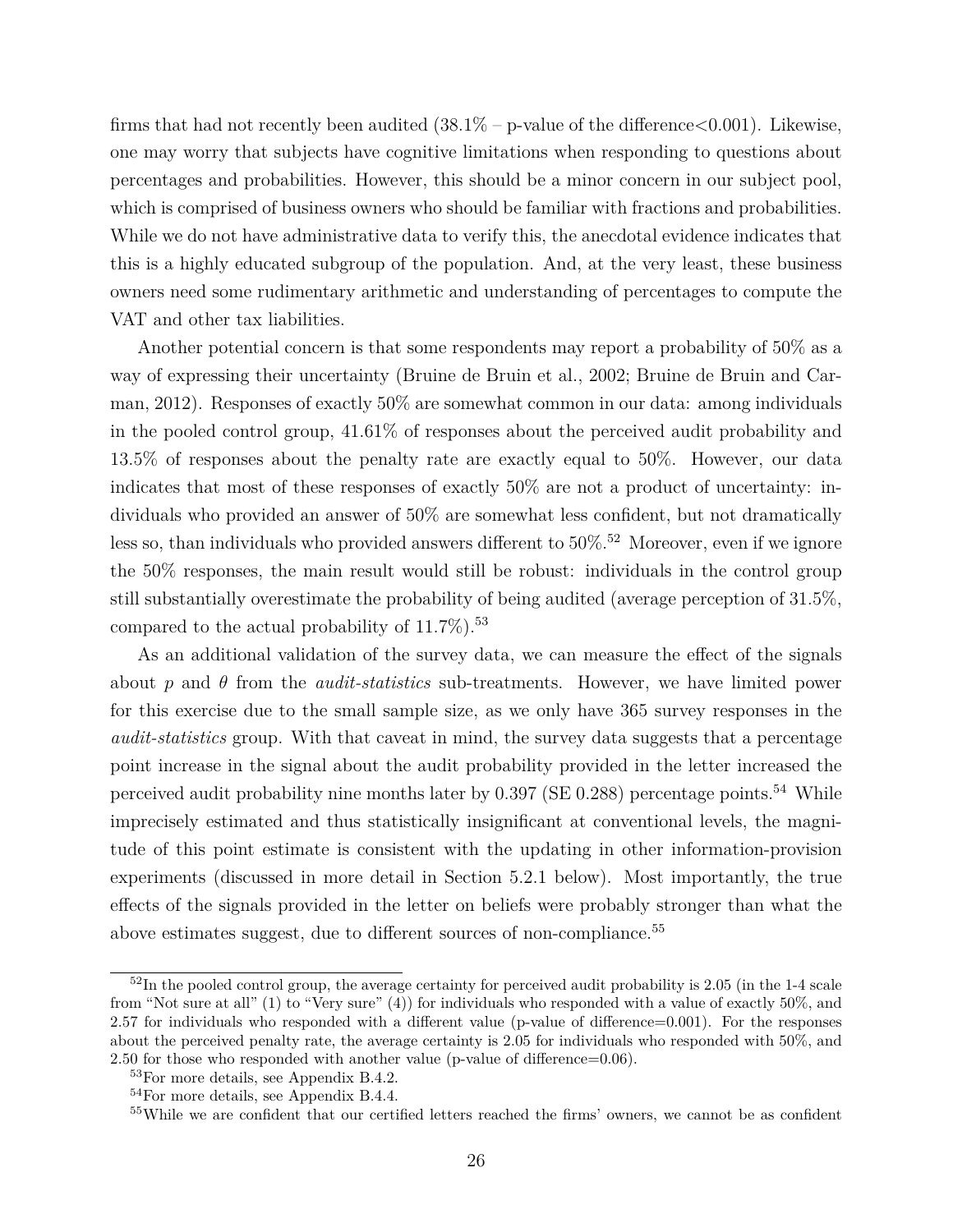We further provide an alternative to this test that does not rely on survey data.<sup>[56](#page--1-0)</sup> We assume that firms form prior beliefs about the audit probabilities based on their own exposure to audits, due the the paucity of information available about the auditing process. Take for instance two firms that have been paying taxes for 10 years and, by chance, one of those firms was audited in the past while the other was not. As a result, the firm that was audited in the past will have a higher perceived probability of being audited in the future. The results from this alternative test provide evidence against the *A&S* mechanism too*.*

#### **5.2 Second Test of** *A&S***: Heterogeneity with Respect to Signals**

The second test is based on the differential effects of the values of the signals provided in the letters. According to *A&S*, the effects of the *audit-statistics* message should be increasing in the signals about the audit probability  $(p)$  and the penalty rate  $(\theta)$ . The random variation we introduced in the *p* and *θ* conveyed in our *audit-statistics* letters allows us to test this hypothesis directly. We first present our estimates of these elasticities, and then compare them with values obtained from calibrations of the *A&S* model.

#### <span id="page-28-0"></span>**5.2.1** Elasticities with respect to *p* and  $\theta$

For a less parametric look at the data, Figure [6](#page-49-0) estimates the effect of the *audit-statistics* message on VAT payments, but broken down by decile of the signals included in the letter.<sup>[57](#page--1-0)</sup> Panel (a) of Figure [6](#page-49-0) presents the effect of the *audit-statistics* message by decile of the signal of *p* shown in the letter. In the *A&S* framework, we should expect that very low signals of *p* should reduce tax compliance (since they most likely reduce the firms' perceived probability of audits), whereas the effect should become larger, and turn positive at some point, as we increase the signal of  $p$ . The coefficients plotted in panel (a) of Figure  $6$ , however, indicate that the effect of the *audit-statistics* letter is not related to the value of *p* included in the letter. The coefficients are similar in magnitude for the whole range of values from  $p = 2\%$ 

about whether the owner was the same person who received the email invitation to complete the survey. And while we wanted to conduct the survey shortly after the mailing campaign, we were not able to roll out the survey until nine months after the intervention for reasons beyond our control. In this type of informationprovision experiment, the effect of information on beliefs tends to decay substantially in a matter of a few months – recipients may forget the information provided in the letters, or acquire additional information in the meantime. For example, [Cavallo et al.](#page-41-12) [\(2017\)](#page-41-12) show that the effect of information on beliefs decays by about half in a matter of just three months, and similar findings are reported by [Bottan and Perez-Truglia](#page-40-9) [\(2017\)](#page-40-9) and [Fuster et al.](#page-41-13) [\(2018\)](#page-41-13). All these factors will lead to an underestimation of the effects of the letter on beliefs.

<sup>56</sup>For more details, see Appendix B.9.

<sup>57</sup>These results are based on the same specification used for Table [2,](#page-51-0) except that it also includes dummies for the quintiles of pre-treatment VAT payments as additional controls, from which we drew the sample to calculate  $p_i$  and  $\theta_i$ .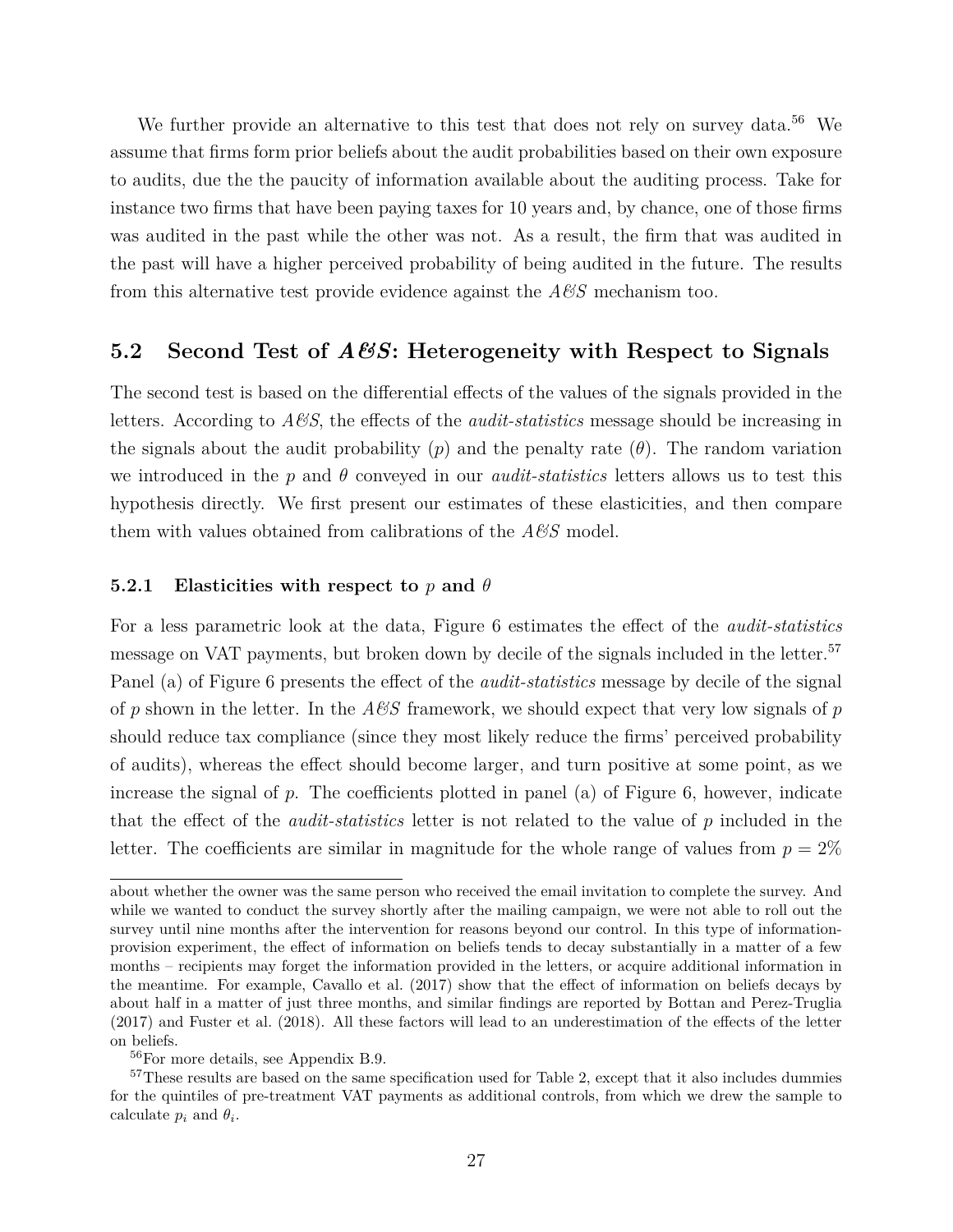all the way up to  $p = 25\%$ . Moreover, the resulting linear relationship (shown as a dashed red line) has a slope that is close to zero and statistically insignificant. Panel (b) of Figure [6](#page-49-0) provides a similar analysis for the heterogeneity by penalty rates (*θ*) provided in the letter. According to *A&S*, we should expect a positive relationship between the effect of the *auditstatistics* letter and the value of *θ* included in the letter. Panel (b) of Figure [6](#page-49-0) shows evidence to the contrary: the coefficients are similar for the whole range of values from  $\theta = 15\%$  to  $\theta = 68\%$ , and the slope is close to zero and statistically insignificant.

Using a more parametric approach, we can quantify the effects of the *audit-statistics* subtreatments in a way that can be contrasted with the quantitative predictions of *A&S*. For the *audit-statistics* treatment arm, we use the following model:

<span id="page-29-0"></span>
$$
Y_{it} = \alpha_0 + \gamma_p \cdot p_i \cdot Post_t + \gamma_\theta \cdot \theta_i \cdot Post_t + \alpha_1 \cdot p_i + \alpha_2 \cdot \theta_i + \alpha_3 \cdot Post_t + \sum_{g=2}^5 \alpha_{4,g} \cdot I_{\{i \in g\}} + \sum_{g=2}^5 \alpha_{5,g} \cdot I_{\{i \in g\}} \cdot Post_t + \epsilon_{it}
$$
\n
$$
(2)
$$

where  $p_i \in (0,1)$  is the signal about the audit probability included in the letter sent to firm *i*, and  $\theta_i \in (0,1)$  is the signal about the penalty rate included in the letter sent to the same firm. The  $I_{\{i\in q\}}$  variables correspond to a set of dummies for the quintiles of pre-treatment VAT payments, which are the groups from which we drew the sample of "similar firms" to calculate  $p_i$  and  $\theta_i$ . Including these controls ensures that we only exploit the exogenous variation in  $p_i$  and  $\theta_i$  – that is, the heterogeneity due to sampling variation. Post<sub>t</sub> is a dummy variable that takes the value 1 if the observation corresponds to the post-experiment period, and 0 otherwise. Since we are using a Poisson regression model,  $\gamma_p$  and  $\gamma_\theta$  can be directly interpreted as elasticities. For instance, an estimate of  $\gamma_p = 1$  would imply that a 1 percentage point increase in the audit probability conveyed in the letters increased VAT payments by 1%. *A*&S predicts that  $\gamma_p > 0$  and  $\gamma_{\theta} > 0$  – i.e., that firms' tax payments are increasing in the perceived probability of audit and evasion penalty rates.

Panel (a) in Table [3](#page-52-0) presents the results from the econometric model of equation [\(2\)](#page-29-0). Column (1) of Table [3](#page-52-0) presents estimates of the elasticities of VAT payments with respect to the values of *p* and *θ* conveyed in the *audit-statistics* sub-treatments. The elasticity with respect to the audit probability in the first post-treatment year is  $-0.063$  (p-value=0.796). This means that increasing *p* by 1 percentage point would decrease VAT payments by a mere 0.063%. The elasticity with respect to the penalty rate is  $-0.033$  (p-value=0.782), which implies that increasing  $\theta$  by 1 percentage point would decrease VAT payments by 0.033%. The estimates are close to zero, statistically insignificant at standard levels and precisely estimated. The precision implies that we can rule out even moderate elasticities: the 95%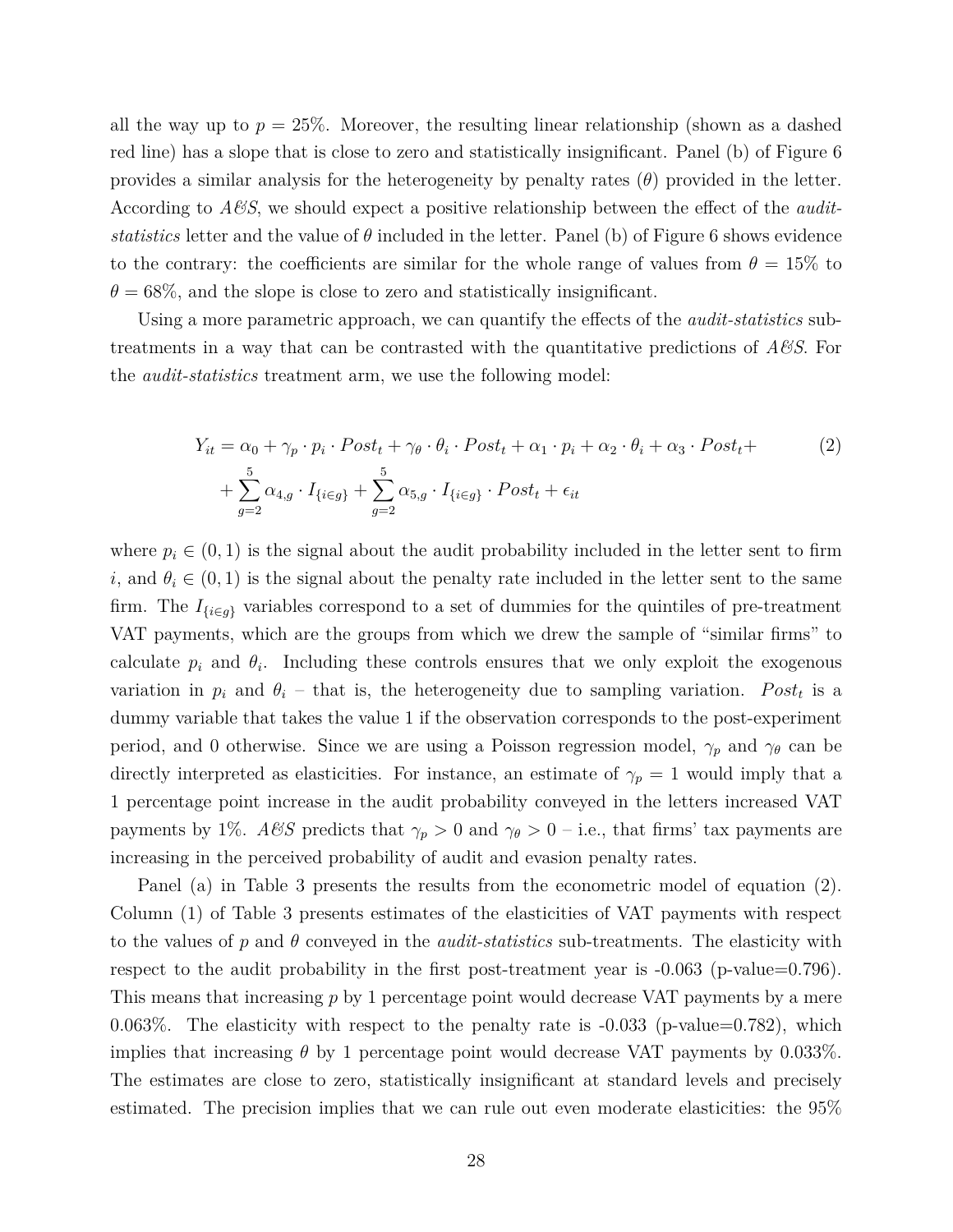confidence interval for the audit probability excludes elasticities above 0.411, and the 95% confidence interval for the penalty rate excludes elasticities above 0.198.

It should be noted that the pre-treatment falsification test does not yield any statistically significant effects, and that the results are similar for the other specifications: for the second post-treatment year (column (2)), by payment timing (columns (3) and (4)), and by type of tax (columns (5) and (6)). The estimates in all cases are close to zero, precisely estimated and statistically insignificant.

One potential confounding factor for the lack of heterogeneity in signals about *p* and *θ* is that some subjects might have interpreted the *audit-statistics* message *per se* as a signal that their firms were under the IRS radar, above and beyond the factual information conveyed in the message. We were careful to mitigate this concern in the design of our mailings. For instance, we highlighted the fact that the letter recipients were randomly selected. Nevertheless, some individuals may have ignored or overlooked this cue. Even if the recipients learned something from the receipt of the *audit-statistics* message, there is no reason why they should not learn about the content of the message as well. In other words, the test presented above continues to be valid, as *A&S* would still predict that the *audit-statistics* message should have a differential effect depending on the values of *p* and *θ*.

To address this concern more directly, we use the *audit-threat* treatment arm, in which the tax agency made an explicit threat to every recipient and thus is not subject to this concern. Panel (d) of Figure [4](#page-47-0) depicts the difference in the evolution of VAT payments over time between the two sub-treatments in the *audit-threat* arm, corresponding to audit probabilities of 50% and 25%. We mostly find no systematic difference between the two groups in post-treatment VAT payments. We can also provide a more parametric test based on an econometric model similar to that of equation [\(2\)](#page-29-0) for firms assigned to the *audit-threat* letter:

<span id="page-30-0"></span>
$$
Y_{it} = \alpha + \tau_p \cdot p_i + \delta \cdot Post_t + \gamma_p (p_i \cdot Post_t) + \epsilon_{it}
$$
\n
$$
\tag{3}
$$

where  $p_i \in \{0.25, 0.50\}$  is the audit probability included in the *audit-threat* letter sent to firm *i*. Again,  $A\mathscr{B}S$  predicts  $\gamma_p > 0$ . The results are presented in panel (b) of Table [3.](#page-52-0) While the estimated coefficient based on *audit-threat* messages implies an elasticity of 0.217 with respect to  $p$  in the first year post-treatment, this estimate is not statistically significant (p-value=0.128) and is economically small. Taking into account the precision and power concerns, the evidence from panel (d) of Figure [4](#page-47-0) and panel (b) of Table [3](#page-52-0) further reinforces our result. Contrary to the prediction of *A&S*, tax compliance does not seem to depend on the probability of being audited, even with a direct and credible threat of an audit (rather than just providing information about audit probabilities).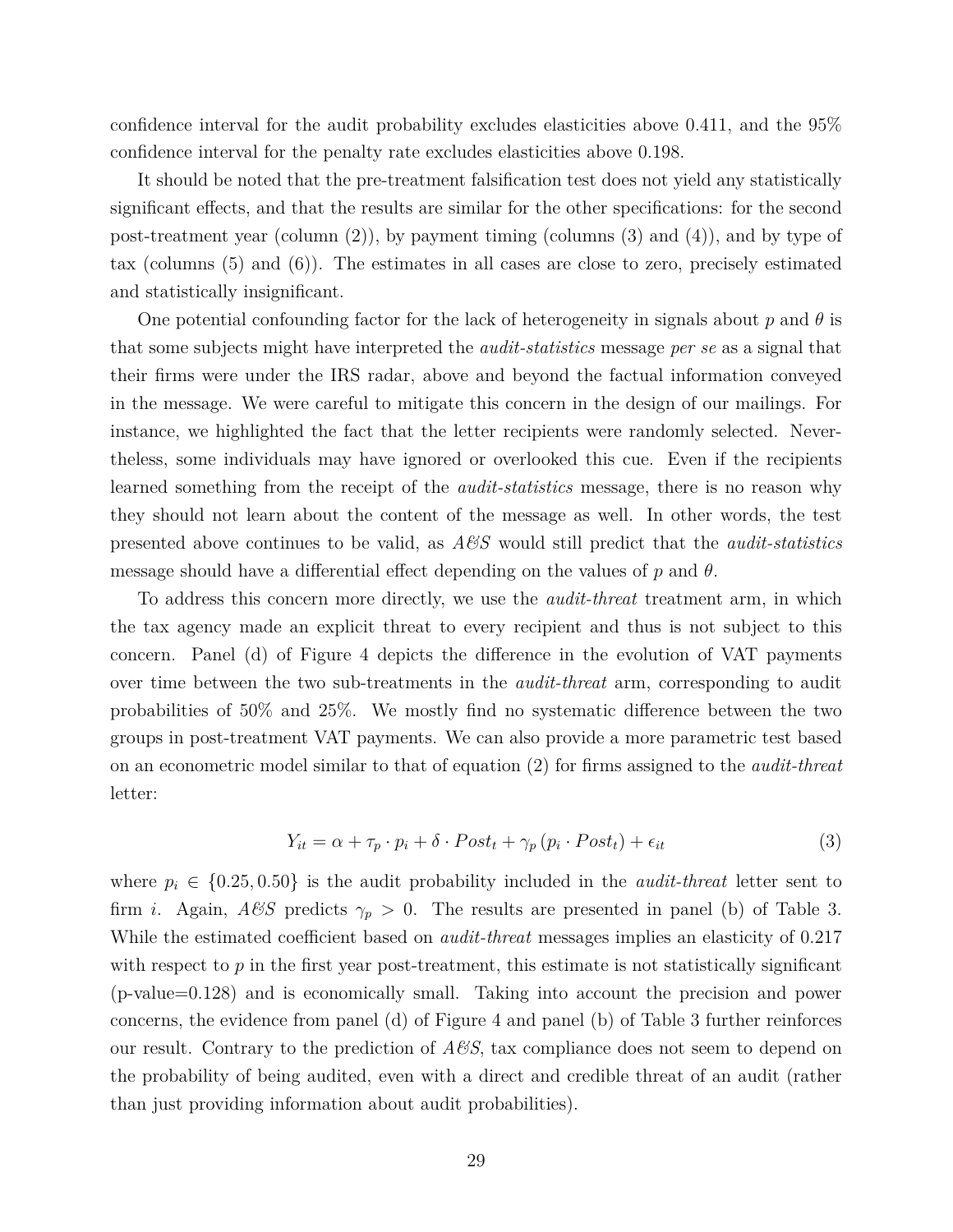Taken together, we find robust evidence that firms did not react to the values of *p* and *θ* shown in our letters.<sup>[58](#page--1-0)</sup> Since we devoted a large fraction of our subject pool to this treatment arm, these elasticities are precisely estimated. It is not clear, however, whether the estimates are small enough, and precisely estimated enough, to rule out the values of the elasticities predicted by *A&S*. We address this question below.

#### <span id="page-31-0"></span>**5.2.2** *A&S* **Calibration**

For a quantitative test of *A&S*, we need to obtain quantitative predictions from *A&S*. In this section we present results from different calibrations of the model, and compare the calibration results to the experimental results in the following section.

Let *Y* be the total value-added amount and let  $\tau = 0.22$  be the value added tax rate. Let *E* be the amount to be under-reported (so  $\tau \cdot E$  is the amount evaded). Each firm has a utility from income given by a Constant Relative Risk Aversion (CRRA) utility function with risk parameter  $\sigma$ . Let p be the probability that the tax return for a given year will be audited sometime in the future, and  $\theta$  the penalty rate applied over the amount evaded when caught (both of these parameters are defined as in the *audit-statistics* treatment).

Given any reasonable value for the CRRA parameter, the basic *A&S* model predicts 100% evasion. As a result, we need to use one of the extensions discussed in the literature to accommodate the 26% evasion rate observed in practice (as estimated by [Gomez-Sabaini](#page-41-0) [and Jimenez, 2012\)](#page-41-0). We consider the following extensions: endogenous audit probabilities [\(Allingham and Sandmo, 1972;](#page-40-0) [Yitzhaki, 1987\)](#page-43-7), third-party reporting and whistle-blowing [\(Acemoglu and Jackson, 2017\)](#page-40-10), misperceptions about audit parameters [\(Alm et al., 1992\)](#page-40-5) and social preferences [\(Luttmer and Singhal, 2014\)](#page-42-0).

The probability of being audited can be broken down as  $p = p_0 + p_1 \frac{E}{Y}$  $\frac{E}{Y}$ <sup>[59](#page--1-0)</sup> The parameter  $p_1 > 0$  represents the endogeneity of the audit process, whereby firms that evade more are more likely to be audited (in the original *A&S* model, the audit probability is exogenous so  $p_1 = 0$ ). We can also allow firms to be caught evading due to some non-audit technology such as third-party reporting or whistle-blowing. We represent this with an effective probability of being caught of  $p + \epsilon$ , where the parameter epsilon represents the additional monitoring tool. To allow for misperceptions, we can simply calibrate p and  $\theta$  to take the average

<sup>58</sup>Appendix B.6.2 present a series of robustness checks (alternative specifications based on OLS, Tobit and Probit models, and using an alternative data source for the dependent variable), and the results are similar. An additional robustness check, presented in the same Appendix, shows that results are robust if, instead of estimating the elasticities with respect to *p* and  $\theta$  separately, we estimate the elasticity with respect to  $p * \theta$ (i.e., the expected penalty per dollar evaded).

<sup>59</sup>Note that we implicitly assume that, conditional on being audited, evasion is detected in full. In practice, this probability may be smaller than 1. If anything, this would only make the  $A\&S$  result more puzzling: firms should be even less worried about being audited.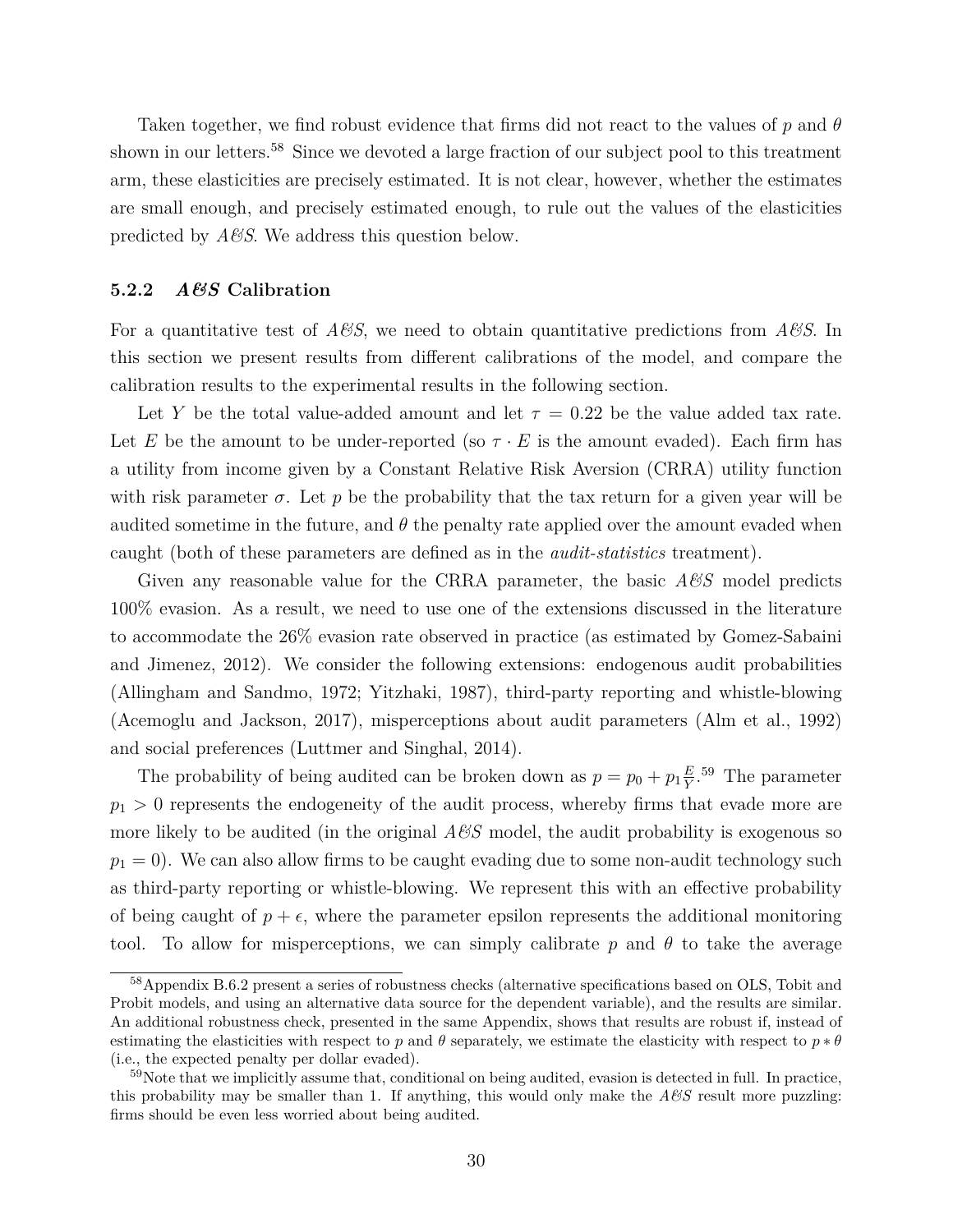perceptions reported in the survey (instead of the values calculated from the administrative records of the tax agency). To allow for social preferences, we assume that individuals get some direct utility from paying taxes equal to the fraction  $\alpha$  of the amount paid. This social responsibility parameter  $\alpha$  can take values from 0 to 1, where a higher value denotes higher social responsibility (in the original  $A\mathscr{C}S$ ,  $\alpha = 0$ ).

The optimal evasion choice is given by maximizing the expected utility:

$$
\max_{E \in [0,Y]} \frac{1 - p\left(\frac{E}{Y}\right) - \epsilon}{1 - \sigma} \left(Y - \alpha \tau (Y - E)\right)^{1 - \sigma} + \frac{p\left(\frac{E}{Y}\right) + \epsilon}{1 - \sigma} \left(Y - \alpha \tau (Y - E) - (1 + \theta)\tau E\right)^{1 - \sigma} \tag{4}
$$

Given a set of parameters, it is straightforward to find the optimal value of *E* that solves this maximization problem. $60$  Table [4](#page-53-0) presents the calibration results. Each row corresponds to a different calibration of *A&S*. The first seven columns correspond to the parameter values, while the last three columns indicate the corresponding predictions:  $\frac{E}{Y}$  is the evasion rate,  $\frac{\partial log(\tau(Y-E))}{\partial p}$  is the elasticity with respect to the audit probability and  $\frac{\partial log(\tau(Y-E))}{\partial \theta}$  is the elasticity with respect to the penalty rate.<sup>[61](#page--1-0)</sup>

All the parameters are calibrated so that the predictions always match the average evasion rate  $(\frac{E}{Y})$  of 26% [\(Gomez-Sabaini and Jimenez, 2012\)](#page-41-0). In the first row, we assume a CRRA of 4 and set the audit probability and penalty rate equal to those estimated from the administrative records ( $p_0 = 0.117$  and  $\theta = 0.306$ ). To match the 26% evasion rate, we allow for a non-audit detection rate of  $\epsilon = 0.581$ . The resulting elasticity with respect to p is 4.548 and the elasticity with respect to  $\theta$  is 3.475. This is the simplest extension to the  $A\mathscr{C}S$  model, and given that its predictions are in the middle range of all our calibrations, we consider this our preferred specification. The remaining rows present results under alternative calibrations of the model. Even though the models are quite different, the predicted elasticities are in the same order of magnitude as our preferred specification.

In the second row, instead of accommodating the evasion rate of 26% by introducing the non-audit detection rate, we assume a social responsibility parameter of  $\alpha = 0.195$ . This different approach yields different predicted elasticities, but they are still in the same order of magnitude: the elasticity with respect to the audit probability is 9.422, and the elasticity with respect to the penalty rate is 1.208. The third row follows a similar specification from the second row, but we augment it by allowing for an endogenous audit probability. We let  $p_0 = p_1 = 0.0896$ , which accommodates two important features of the audit probabilities: the effective audit probability turns out to be equal to the observed average probability of 11.7%,

<sup>60</sup>For more details, see Appendix C.

 $61$ These two elasticities are defined exactly as in the econometric model from equations [\(2\)](#page-29-0) and [\(3\)](#page-30-0), to facilitate the comparison between the regression results and the calibrations.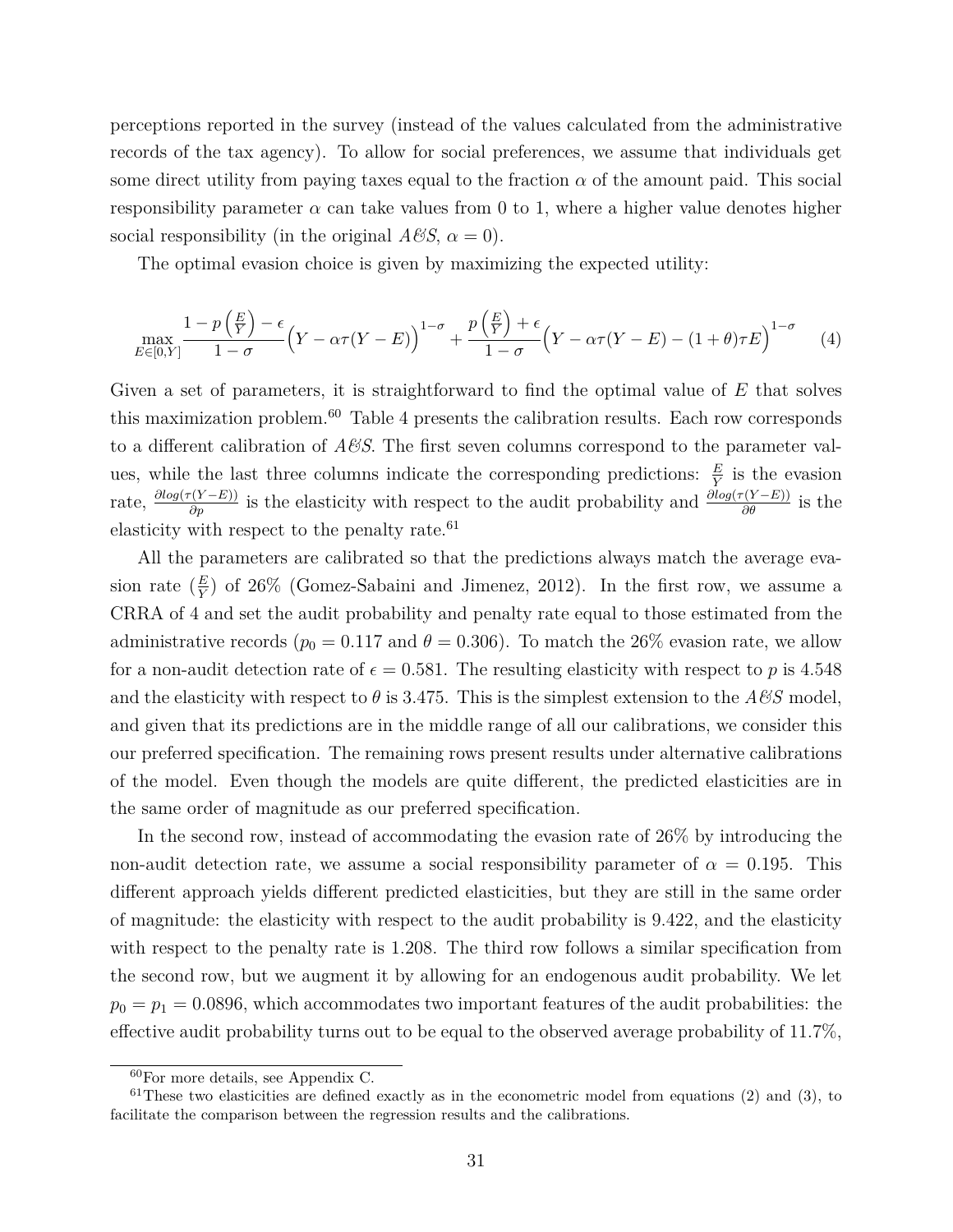and, consistent with the content of the *audit-endogeneity* message, a firm that does not evade taxes  $(\frac{E}{Y} = 0)$  would double its audit probability if it decided to evade taxes  $(\frac{E}{Y} = 1)$ . Since this endogeneity parameter is not enough on its own to fit the observed evasion rate, we again rely on the social responsibility parameter to fit the data by setting  $\alpha = 0.229$ . This specification shows that introducing the endogenous nature of the audit probabilities does not change the elasticity with respect to the audit probability by much (it is 4.386, similar to the 4.548 from the first specification), but it does substantially reduce the elasticity with respect to the penalty rate (to 0.592). The fourth row follows a similar specification as in the second row, but we extend it by allowing individuals to have biased perceptions about the audits:  $p_0 = 0.407$  and  $\theta = 0.305$ . These biases would not be enough on their own to fit the observed evasion rate, so we again set the social responsibility parameter to  $\alpha = 0.590$ . Again, we obtain elasticities that are of the same order of magnitude as in the other specifications: the elasticity with respect to the audit probability is 4.021 and the elasticity with respect to the penalty rate is 1.642. The specifications in the second set of four rows are identical to those in the first set of four rows, except that we assume a CRRA of 2 instead of a CRRA of 4. The results indicate that assuming a higher risk aversion leads to elasticities that are even larger in magnitude.

#### **5.2.3 Comparison between Experimental Results and the** *A&S* **Calibration**

We can test the null hypothesis that the elasticities with respect to  $p$  and  $\theta$  in the main specification of the *audit-statistics* presented in column (1) of Table [3](#page-52-0) ( $\gamma_p = -0.063$  and  $\gamma_{\theta}$  = −0.033) are equal to those in our preferred *A&S* calibration. We can reject the null hypothesis that the elasticity is 4.55 for the audit probability and that it is 3.48 for the penalty rate (both tests with p-values  $0.001$ ). More precisely, the 95% confidence interval for the estimate of  $\gamma_p$  in column (1) of Table [3](#page-52-0) is  $[-0.536, 0.411]$ , and the corresponding interval for  $\gamma_{\theta}$  is [−0*.*264*,* 0*.*198]: the calibrated elasticities are substantially above these intervals. These calibrated elasticities are also well beyond the confidence intervals for the value of  $\gamma_p$ estimated for the *audit-threat* model ([−0*.*062*,* 0*.*496], from column (1) of Table [3\)](#page-52-0).

One potential concern with the above comparison is that it is based on the implicit assumption that a letter conveying the message of a 1 percentage point higher signal of *p* or  $\theta$  will increase the perception of the parameter by the recipient by 1 percentage point. This is probably a strong assumption: some individuals may not have read the letter in its entirety, they may have not entirely believed in the content of our message, or they may not have updated their prior by the full value of the signal. To establish a benchmark, we can compare our setting with studies of learning from economic variables, such as the inflation rate [\(Cavallo et al., 2017\)](#page-41-12), the cost of living [\(Bottan and Perez-Truglia, 2017\)](#page-40-9), and housing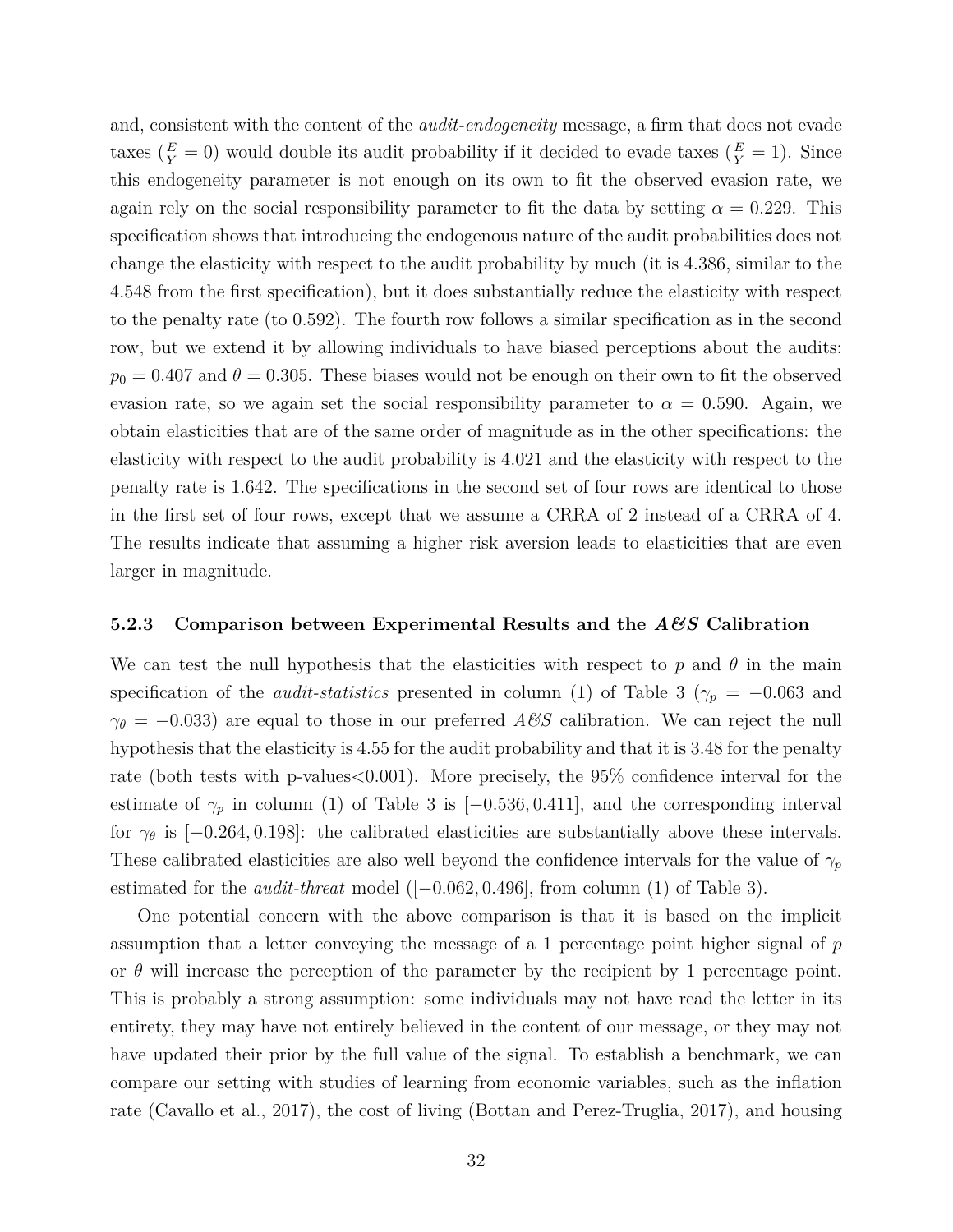prices [\(Fuster et al., 2018\)](#page-41-13). These studies find that for each percentage point increase in the feedback given to subjects, the average individual updates their beliefs by about half a percentage point. If we assume this rate of learning, then we should double the elasticities estimated in our regressions before comparing them to the calibrations of *A&S*. Under this assumption, we can still reject the null hypothesis that the estimated and the calibrated elasticities of tax compliance with respect to the audit probability are equal (p-value < 0.001 for both  $\gamma_p$  and  $\gamma_\theta$ ).

The effect of the differential values of *p* and *θ* in the *audit-statistics* treatments, presented in Section [5.1](#page-24-0) above, can provide a direct estimate of the learning rate in our context. The survey data suggests that a percentage point increase in the signal about the audit probability provided in the letter increased the perceived audit probability nine months later by 0.397 percentage points (SE 0.288). Even if it is imprecisely estimated and thus statistically insignificant at conventional levels, it is reassuring that this point estimate suggests a learning rate consistent with other studies of learning. Moreover, we must keep in mind that due to multiple sources of noncompliance, this is probably an underestimate of the true learning rate.<sup>[62](#page--1-0)</sup> Moreover, we can reproduce the analysis under an extremely conservative assumption about the magnitude of the learning rate: even if we assumed that for each percentage point difference in the letter individuals only adjusted their beliefs by one tenth of a percentage point, we would still reject the null hypothesis that the estimated elasticities are equal to those in the *A&S* calibration (p-values of 0.032 and 0.001 for the the audit probability and for the penalty rate, respectively).

#### **5.2.4 Comparison to Related Studies**

We can also compare our estimated elasticities to those from related studies. There is a literature that uses laboratory experiments to study tax evasion. These experiments often randomize the probability of being audited by the experimenter and the penalties involved. Consistent with our results, those laboratory studies find evidence of probability neglect. For example, [Alm et al.](#page-40-5) [\(1992\)](#page-40-5) find an elasticity of 0.169 with respect to the audit probability (comparable to our estimate of -0.063), and an elasticity of 0.037 with respect to the penalty rate (comparable to our estimate of  $-0.033$ ). Indeed, these elasticities are statistically indistinguishable from those obtained in our study (p-values of the differences are 0.338 and 0.555 respectively).

We can also compare our findings to the results of a couple of related field experiments. [Dwenger et al.](#page-41-4) [\(2016\)](#page-41-4) conducted a field experiment in the context of a local church tax in Germany for which enforcement was extremely lax. While their experiment was not designed to

 ${}^{62}$ For a discussion of the sources of non-compliance, see footnote [55.](#page-26-0)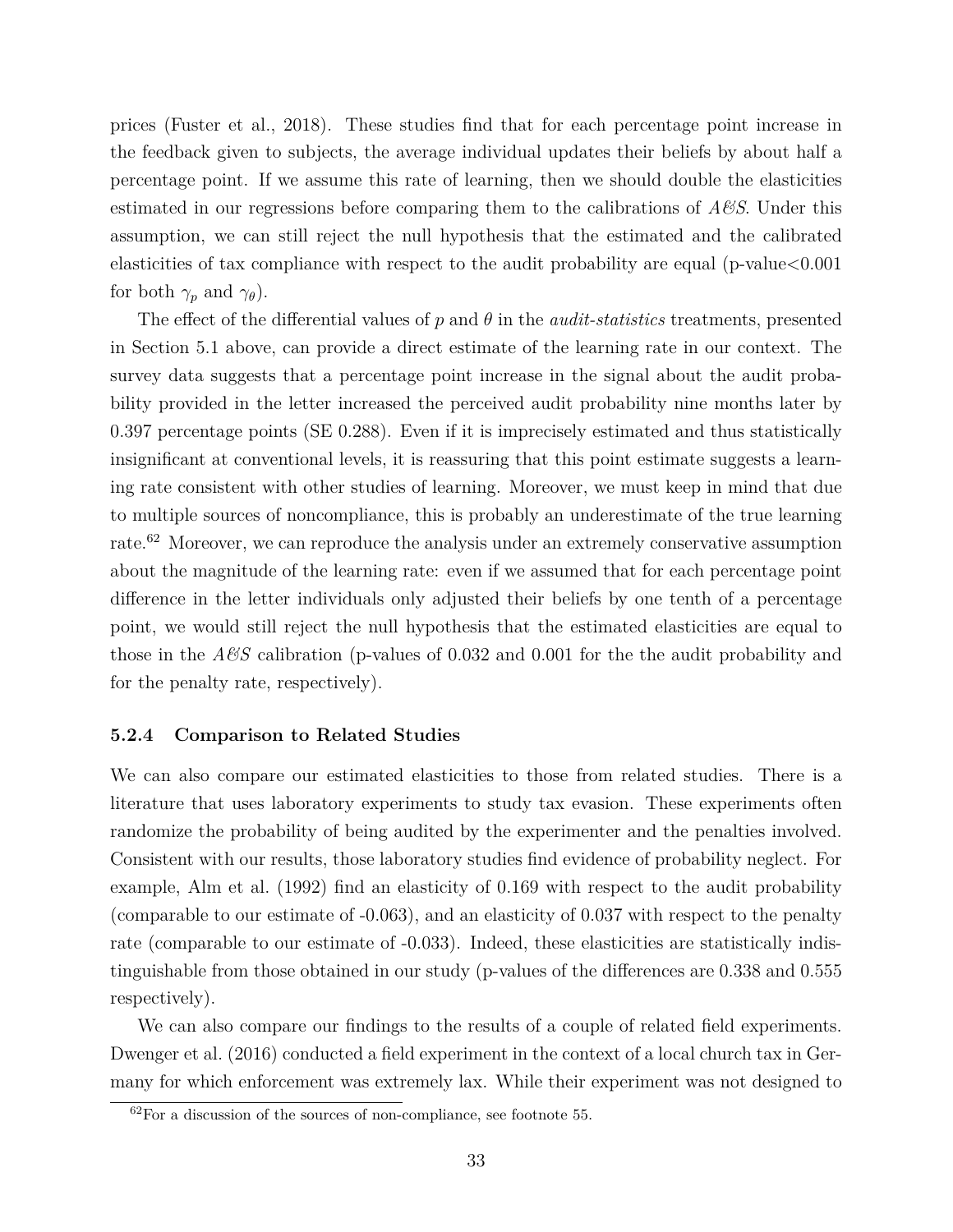test the *A&S* model, it did include one treatment arm where the message mentioned different audit probabilities ( $p = 0.1$ ,  $p = 0.2$ , or  $p = 0.5$ ). Their results are qualitatively consistent with our finding of probability neglect: the effects of all these probability messages are statistically indistinguishable from each other. Another related experiment, [Kleven et al.](#page-42-1) [\(2011\)](#page-42-1), included a treatment arm with two different audit probabilities. Consistent with our results, they find economically negligible differences in tax compliance between individuals assigned to different audit probabilities.<sup>[63](#page--1-0)</sup> However, the evidence from [Kleven et al.](#page-42-1)  $(2011)$  would still be consistent with  $A\mathcal{B}S$  because their subjects face automatic third-party reporting, which our subjects do not. The authors conducted their experiment with wage earners in a country where tax evasion is automatically detected through third-party reporting regardless of audits. As a result, *A&S* predicts that, consistent with their evidence, wage earners should report their earnings truthfully regardless of the probability of being audited.

# <span id="page-35-0"></span>**6 Discussion: Risk-as-Feelings**

In this section, we summarize the findings and discuss their potential interpretations and implications.

We present three main findings. First, we documented *increased compliance*: on average, the *audit-statistics* message had a positive effect on tax compliance. Second, we reported *reduced subjective probability*: on average, the *audit-statistics* message decreased the perceived probability of being audited. Third, we documented *probability neglect*: the effect of the *audit-statistics* message did not depend on the audit probability included in the letter or on the firm's prior belief about this probability. Jointly, these three findings are inconsistent with the predictions of *A&S*. This begs the question of what framework might provide a better fit for these results.

One natural candidate is that of salience [\(Chetty et al., 2009\)](#page-41-1). In this framework, firms behave as if the probability of detection and the penalty rate are zero unless these parameters are made salient to them. This explanation could reconcile the findings of increased compliance and reduced perceived audit probability: even if firms who were sent the messages adjusted their perceived audit probabilities downwards, they would have behaved as if those probabilities were zero if they had not received those signals. The messages made the audit probabilities salient and thus caused them to not be perceived as zero. However, the salience

<sup>&</sup>lt;sup>63</sup>In one of their treatments, they send letters to individuals stating large audit probabilities of  $p = 50\%$ and  $p = 100\%$ . Compared with a group that did not receive any letter, they find that the letters had a positive and significant effect on declared income and tax liability. The differential effect between these two conditions, while statistically significant, is economically negligible: an increase in the signal of the probability of audit from 50% to 100% increases reported income by 0.025% and taxes paid by 0.05%.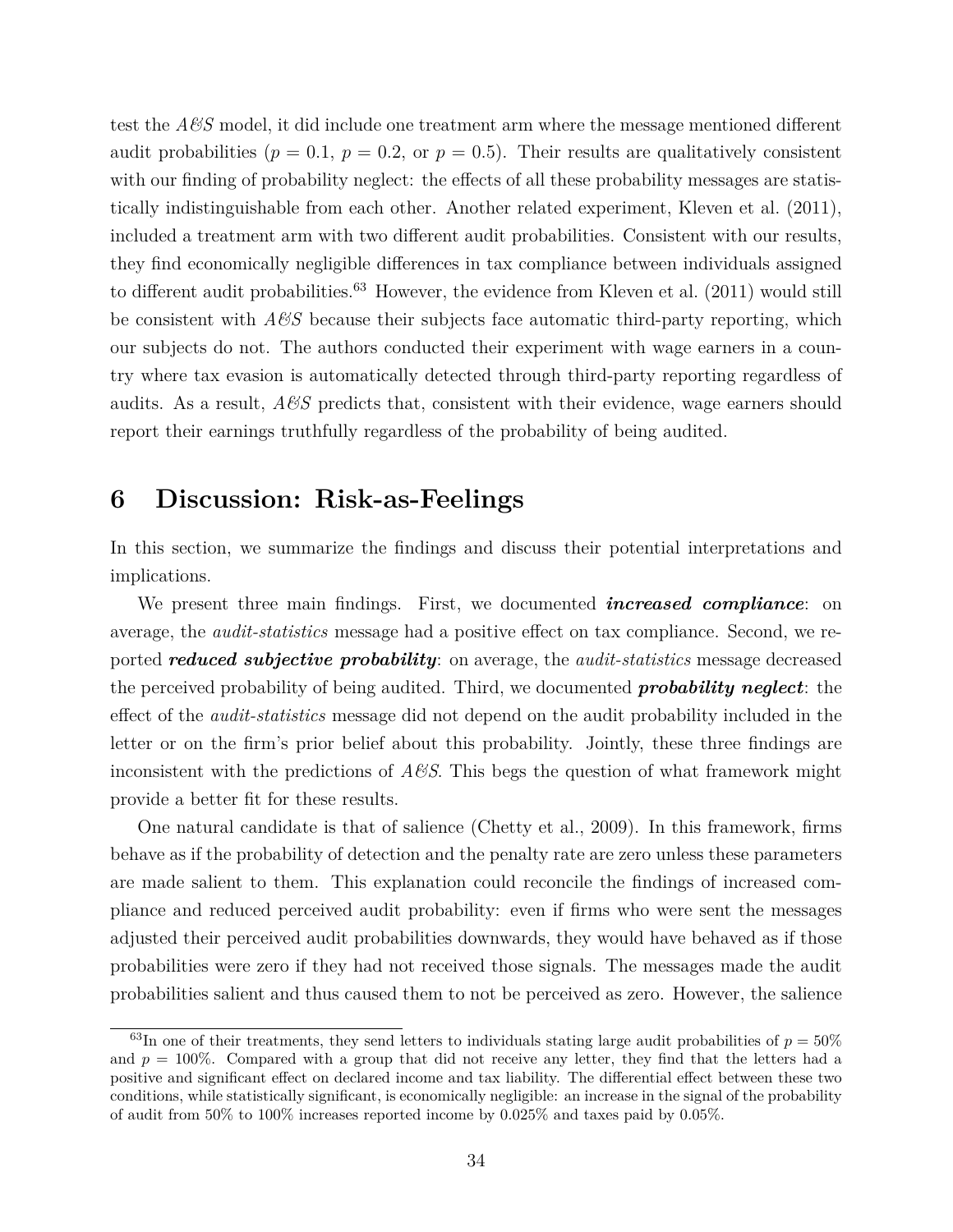model fails to fit other features of our findings. First, by definition, salience models imply short-lived effects. A reminder about a non-salient tax should affect the behavior of an agent only at the time of receiving the information, but not days or months later. Effectively, salience models predict a rapid decay of the effect of information over time. This prediction contradicts our evidence about the persistent increased compliance from firms that received our *audit-statistics* letter. The effect, while decaying, remained in force for months after the messages were transmitted.<sup>[64](#page--1-0)</sup> Salience models are also inconsistent with our finding of *probability neglect* – making a high audit probability salient should have a stronger impact than making a low audit probability salient.<sup>[65](#page--1-0)</sup>

A second natural explanation can be found in agency issues within the firm: for instance, the person receiving the letter may differ from the person deciding how much tax to evade. This type of agency issues would generate insensitivity to the information received (or at least an attenuation effect). However, we find that firms do react to the information received, but in the opposite direction to that predicted by  $A\mathscr{CS}$  (i.e., information on low audit probabilities reduces, rather than increases, evasion). Moreover, agency and information frictions should be weaker in smaller firms, and those in our experimental sample are small: over 75% of firms in our sample have 5 or fewer employees.<sup>[66](#page--1-0)</sup> Moreover, the heterogeneity analysis indicates no substantial or statistically significant difference for firms below and above the median number of employees (1 to 3 employees versus the rest), which further reinforces our intuition that principal-agent and information frictions might not be the decisive factor at play in our context.[67](#page--1-0)

Our preferred interpretation is based on the model of risk-as-feelings [\(Loewenstein et al.,](#page-42-6) [2001\)](#page-42-6). The models used for choice under uncertainty are cognitive in that agents make decisions using some type of expectation-based calculus. The risk-as-feelings model proposes that responses to fearsome situations may differ substantially from cognitive evaluations of the same risks [\(Loewenstein and Lerner, 2003\)](#page-42-19).<sup>[68](#page--1-0)</sup> When fear is involved, agents tend to neglect

 $64$ The informational treatment may still increase salience and cause an instantaneous effect with lasting consequences, for instance if it induces a change in the way the firm deals with evasion in transactions. However, such a change would imply a constant effect over time, whereas we find a substantial decline in evasion over the year following the intervention.

<sup>&</sup>lt;sup>65</sup>Another model from behavioral economics that could be considered here is that of prospect theory [\(Kahneman and Tversky, 1979;](#page-42-4) see for example [Dhami and al Nowaihi, 2007\)](#page-41-14). This extension of the model, however, is unlikely to explain our findings. For example, prospect theory is unlikely to explain our finding of *probability neglect*: although differences between extremely low probabilities can be ignored under prospect theory, the range of probabilities in our context was far from what is normally considered extremely low (e.g., in the *audit-threat* arm, the probabilities were 25% versus 50%).

 $66$ More precisely,  $29.1\%$  of the firms have a single employee,  $46.2\%$  have between 2 and 5 employees, and 15% have between 6 and 10 employees.

<sup>67</sup>Results reported in Appendix B.8.

<sup>68</sup>A related concept, the affect heuristic, corresponds to the quick, automatic and intuitive evaluations of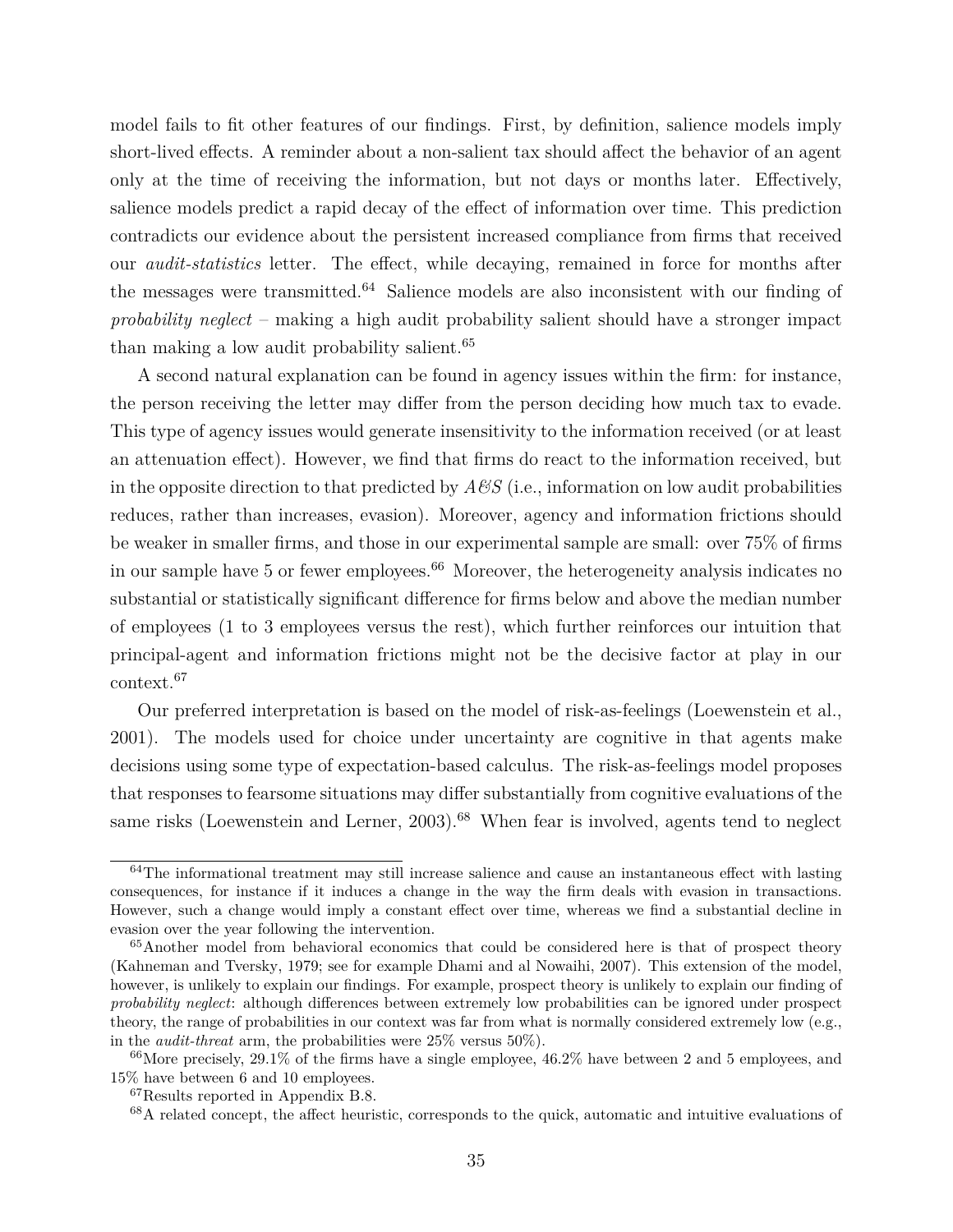the cost-benefit calculus and instead make quick, automatic and intuitive responses to the risks. A key prediction of this model is that feelings about risk will be mostly insensitive to changes in probability, which is known in the literature as probability neglect [\(Sunstein, 2002;](#page-43-8) [Zeckhauser and Sunstein, 2010\)](#page-43-3), or the fear that makes individuals focus on the downside of outcomes and thus ignore the underlying likelihoods. There is evidence of probability neglect in a range of fearsome situations involving electric shocks, arsenic, abandoned hazardous waste dumps, pesticides, and anthrax [\(Sunstein, 2003;](#page-43-2) [Zeckhauser and Sunstein, 2010\)](#page-43-3).

This model of risk-as-feelings can reconcile our three key findings. The model can reconcile the findings of *increased compliance* and *reduced subjective probability*: even if the perceived probability of an audit decreased among the treated subjects, they may still be scared into paying more taxes because they did not rely on cognitive evaluations of probabilities. The risk-as-feelings model predicts *probability neglect* and thus fits out third finding too.

The model of risk-as-feeling suggests that taxpayers overreact to the threat of audits.<sup>[69](#page--1-0)</sup> This interpretation can provide an explanation for the paradox that, despite the low audit probabilities and penalty rates, most taxpayers still report the threat of audits as a major reason for why they report their taxable income truthfully. For example, a survey by the [United States Internal Revenue Service](#page-43-4) [\(2018\)](#page-43-4) indicates that 61% of U.S. taxpayers claim that a "fear of audits" exerts a significant influence on their tax compliance decisions.<sup>[70](#page--1-0)</sup> In comparison, audits are perceived to be as strong of a deterrent as third-party reporting: 66% of respondents identified "third-party reporting (e.g., wages, interest, dividends)" as an important factor for their tax compliance. Moreover, there is some direct evidence that, consistent with the risk-as-feelings model, taxpayers have an emotional reaction when thinking of tax audits and the tax authority more generally. Some of the evidence comes from laboratory experiments. For instance, [Coricelli et al.](#page-41-15) [\(2010\)](#page-41-15) conducted a tax evasion game in the laboratory and measured how emotional arousal affected tax evasion decisions. They showed that the intensity of emotional arousal predicts whether individuals evade and by how much. In a related laboratory study, [Dulleck et al.](#page-41-16) [\(2016\)](#page-41-16) showed a significant correlation between tax compliance and physiological markers of stress during the tax reporting decision. Instances of fear of tax audits can also be found in the media. For example, a

risky situations based on emotions, which might be used as a shortcut for more complex evaluations of risk [\(Slovic et al., 2004\)](#page-43-9). Borrowing [Kahneman'](#page-41-17)s (2003) terminology for the dual system model of the human mind, emotions might influence the intuitive system.

 $^{69}$ Indeed, this excessive caution has been documented in other contexts [\(Loewenstein et al., 2001\)](#page-42-6). For example, a fear of terrorist attacks can make people choose other, more dangerous forms of transport; and a fear of shark attacks can lead to unnecessary legislation [\(Sunstein, 2002,](#page-43-8) [2003;](#page-43-2) [Zeckhauser and Sunstein,](#page-43-3) [2010\)](#page-43-3).

<sup>&</sup>lt;sup>70</sup>More precisely,  $32\%$  of respondents claim that a "fear of audits" exerts "a great deal of an influence" and 29% "somewhat of an influence" on whether they honestly report and pay their taxes.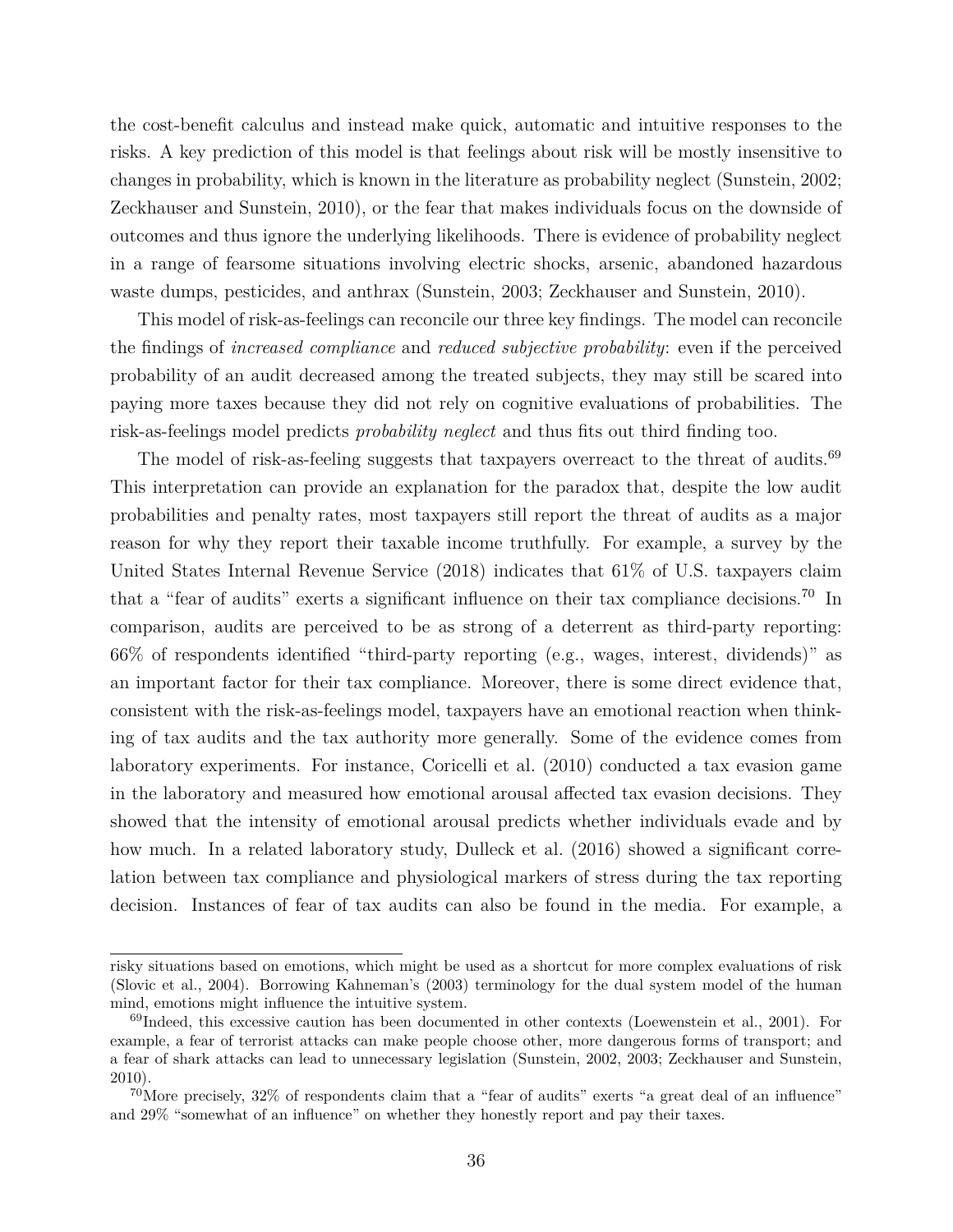[Washington Post](#page-43-10) [\(2016\)](#page-43-10) article claims that "a lot of people are super scared of the Internal Revenue Service" and that its powers "can instill a lot of fear," and The [New York Times](#page-42-20) [\(2009\)](#page-42-20) reported cases where the fear of the tax authority is so extreme that it is considered a phobia.

In other areas of public policy, the risk-as-feelings heuristic can be a problem, because it distorts facts and promotes irrational judgment, leading to suboptimal decisions from a pure risk-assessment perspective. For example, [Zeckhauser and Sunstein](#page-43-3) [\(2010\)](#page-43-3) and others discuss cases involving regulation of nuclear power, vaccines, and other emotion-arousing issues. For tax collection, however, these behavioral biases might have positive implications for the tax authority's goals. Indeed, there is anecdotal evidence that tax authorities use these tactics to foster tax compliance. In the United States, for example, a disproportionately large number of tax enforcement press releases covering criminal convictions and civil injunctions are released during the weeks immediately preceding Tax Day, presumably to scare taxpayers into preparing compliant returns [\(Morse, 2009;](#page-42-21) [Blank and Levin, 2010\)](#page-40-11). Some tax experts even claim that the IRS "likes [targeting] celebrities because they get the most bang for their buck in terms of publicity" to "scare the public into complying" [\(Forbes, 2008\)](#page-41-18).

In particular, the risk-as-feelings framework indicates that vivid imagery can be used to instill fear and bias risk evaluations [\(Slovic et al., 2004;](#page-43-9) [Zeckhauser and Sunstein, 2010\)](#page-43-3). Coincidentally, tax agencies seem to resort to vivid images in some of their advertising campaigns. A TV advertisement in the United States showed the IRS as "something like poltergeist coming out of a TV set and the world falling apart," followed by the phrase, "Have you filed your income tax?" [\(United Press International, 1988\)](#page-43-11). The U.K. tax agency used advertisement campaigns that also rely on fear imagery. One poster features a pair of eyes peeking threateningly through a gash in the paper and reads, "If you've declared all your income you have nothing to fear."[71](#page--1-0) This anecdotal evidence suggests that some tax administrations may be leveraging fear for tax collection.[72](#page--1-0)

# **7 Conclusions**

The canonical model of [Allingham and Sandmo](#page-40-0) [\(1972\)](#page-40-0) predicts that firms evade taxes by optimally trading off the costs and benefits of evasion, but it is unclear whether real-world

<sup>71</sup>This poster is reproduced in Appendix D.

<sup>72</sup>Whether these fear tactics should be used by tax agencies or not, however, is outside the scope of this paper. For example, these tactics may be ethically questionablein the extent to which they rely on deception. Moreover, actively promoting fear could have unintended negative effects, such as imposing negative psychological stress on taxpayers. For a discussion on the ethical and practical issues with the use of communication efforts to increase tax compliance, see for example [Morse](#page-42-21) [\(2009\)](#page-42-21).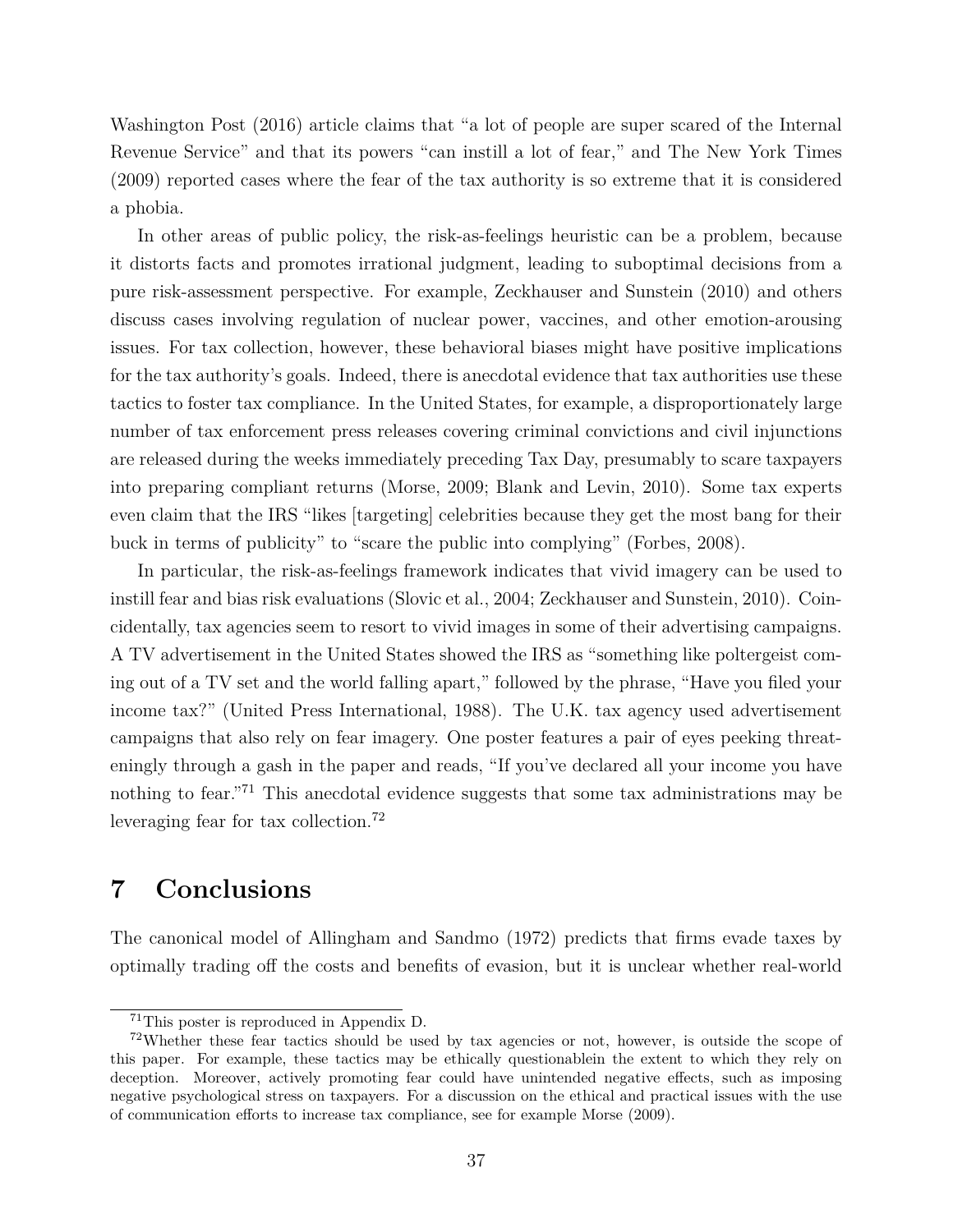firms react to audits in this way. We designed a large-scale field experiment in collaboration with Uruguay's tax authority to assess the factors behind firms' evasion behavior and their reactions to audits. Our findings indicate that firms do increase their tax compliance when informed about the auditing process. However, we do not find this reaction to be consistent with the predictions of *A&S*. For example, the information about audits decreased (rather than increased) the perceived probability of being audited; moreover, the effects of our messages about audit probabilities were independent of the signal we conveyed and of the firms' prior beliefs. Models of salience are consistent with the increased compliance and the reduced perceived perception of audit probabilities that we observed, but they are not consistent with our findings of probability neglect. We argue that all three findings can be reconciled by the risk-as-feelings model, which highlights the role of emotions in decision-making and which predicts that agents might exhibit probability neglect in dreaded or feared situations, like paying taxes.

Our findings also contribute to the more general debate about the determinants of tax compliance. One of the main puzzles in the literature is that evasion rates seem too low. Third-party reporting can explain high compliance for some sources of income, such as wage income [\(Kleven et al., 2011\)](#page-42-1). However, we would expect much higher evasion rates in other contexts, such as self-employed income, where there is limited third-party reporting and low detection probabilities and penalty rates. One traditional explanation for this puzzle is based on tax morale: firms and individuals do not evade taxes because it is the right thing to do [\(Luttmer and Singhal, 2014\)](#page-42-0). Our evidence suggests an alternative explanation for the puzzle: due to the emotional nature of the decision, audits scare taxpayers into compliance in the same way that scarecrows scare birds.

We conclude by discussing some policy implications. In the traditional framework of *A&S*, the relevant policy lever is the number of audits: the tax agency must find the point at which the marginal cost of an additional audit equals the expected marginal benefit (i.e., higher tax revenues). Our findings suggest that small and medium firms face significant information and optimization frictions when reacting to audits. These frictions introduce new levers for policymaking. For example, tax agencies can decide whether to be transparent about the auditing process,[73](#page--1-0) whether to contact taxpayers to remind them of it, and whether to make the costs of being a tax cheat salient and vivid through advertisement campaigns.[74](#page--1-0) Indeed, we

<sup>&</sup>lt;sup>73</sup>On the one hand, our evidence indicates that increasing transparency about the audit probability would reduce the average perceived probability of being audited, which could reduce tax compliance. On the other hand, our finding of probability neglect suggests that, in the end, the reduction in perceived audit probability may not affect tax compliance.

<sup>74</sup>For a practical discussion on how to implement this type of policy, including the drawbacks, see [Morse](#page-42-21) [\(2009\)](#page-42-21). Furthermore, this same principle can be used to improve compliance with other laws. For instance, [Dur and Vollaard](#page-41-19) [\(2019\)](#page-41-19) provide experimental evidence to show that the salience of law enforcement can be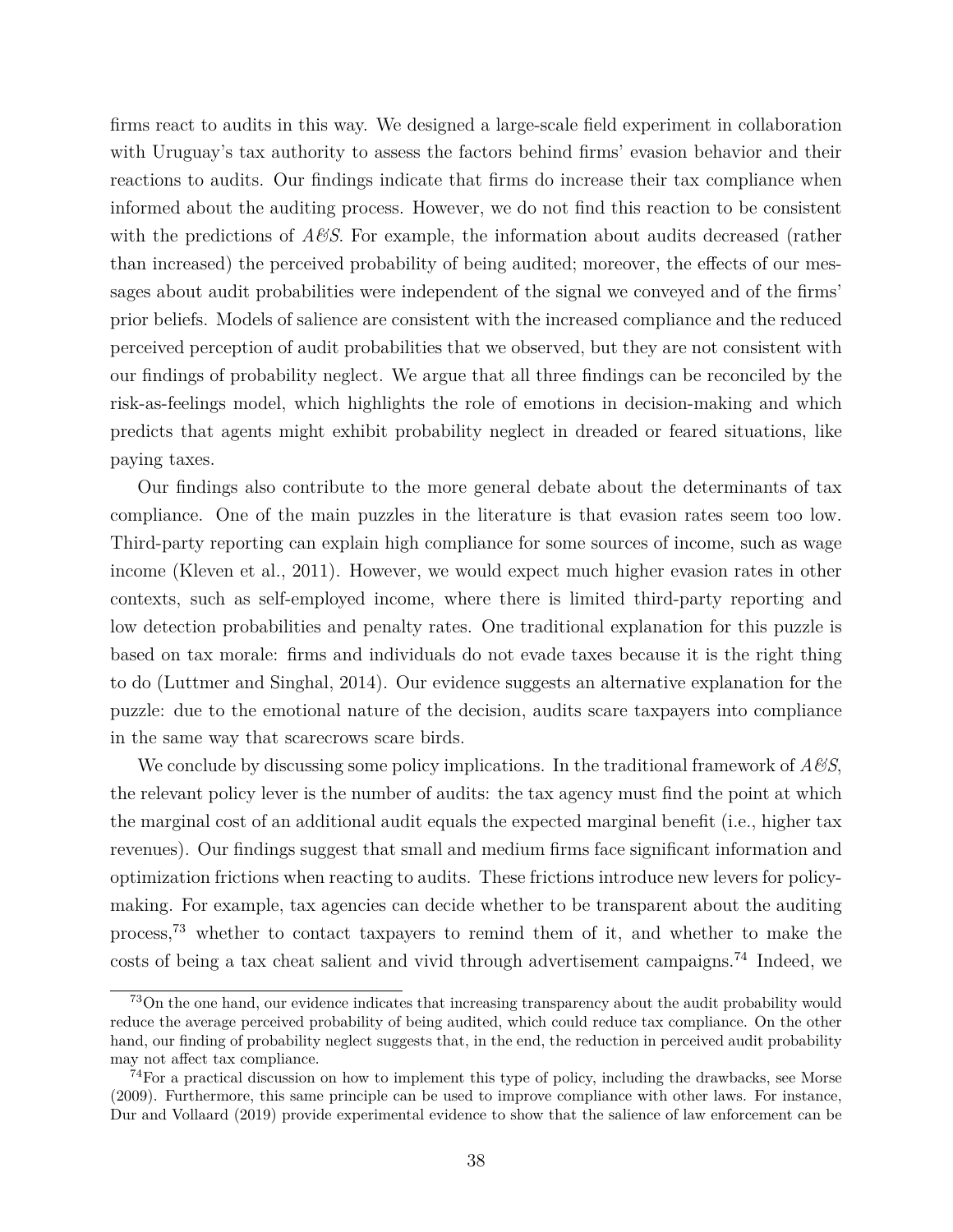discussed anecdotal evidence that some tax agencies may already have a working knowledge of these policy levers. For example, some tax agencies seem to avoid transparency about the auditing process while increasing visibility of enforcement actions around tax day. Some even refer to fear in their advertisement campaigns. However, there is no direct evidence on whether these policies effectively increase tax compliance or whether they have unintended effects, such as instigating so much fear in taxpayers that their anxiety and unhappiness trump the positive effects of increased tax revenues. As stated by [Alm](#page-40-4) [\(2019\)](#page-40-4) in a recent review of the literature, "the role of emotions in tax compliance decisions remains largely unexamined." Our results highlight the need for more research on probability neglect in the decision to pay taxes. Moreover, additional research should examine the role of emotions on other important economic choices beyond tax compliance.

# **References**

- <span id="page-40-10"></span>Acemoglu, D. and M. O. Jackson (2017). Social Norms and the Enforcement of Laws. *Journal of the European Economic Association 15* (2), 245–295.
- <span id="page-40-0"></span>Allingham, M. G. and A. Sandmo (1972). Income Tax Evasion: A Theoretical Analysis. *Journal of Public Economics 1*, 323–338.
- <span id="page-40-4"></span>Alm, J. (2019). What motivates tax compliance? *Journal of Economic Surveys 33* (2), 353–388.
- <span id="page-40-5"></span>Alm, J., B. Jackson, and M. McKee (1992). Estimating the Determinants of Taxpayer Compliance with Experimental Data. *National Tax Journal 45* (1), 107–114.
- <span id="page-40-2"></span>Alm, J., G. H. McClelland, and W. Schulze (1992). Why do people pay taxes? *Journal of Public Economics 48* (1), 21–38.
- <span id="page-40-1"></span>Becker, G. S. (1968). Crime and Punishment: An Economic Approach. *Journal of Political Economy 76* (2), 169–217.
- <span id="page-40-3"></span>Bergman, M. and A. Nevarez (2006). Do Audits Enhance Compliance? An Empirical Assessment of VAT Enforcement. *National Tax Journal 59* (4), 817–832.
- Bergolo, M., R. Ceni, G. Cruces, M. Giaccobasso, and R. Perez-Truglia (2018). Misperceptions about Tax Audits. *AEA Papers and Proceedings 108*, 83–87.
- <span id="page-40-11"></span>Blank, J. D. and D. Z. Levin (2010). When Is Tax Enforcement Publicized? *Virginia Tax Review 30*.
- <span id="page-40-7"></span>Blumenthal, M., C. Christian, and J. Slemrod (2001). Do Normative Appeals Affect Tax Compliance? Evidence From a Controlled Experiment in Minnesota. *National Tax Journal 54* (1), 125–138.
- <span id="page-40-6"></span>Bott, K. M., A. W. Cappelen, E. Ø. Sørensen, and B. Tungodden (2020). You've got mail: A randomized field experiment on tax evasion. *Management Science 66* (7), 2801–2819.
- <span id="page-40-9"></span>Bottan, N. L. and R. Perez-Truglia (2017). Choosing Your Pond: Location Choices and Relative Income. *NBER Working Paper* (23615).
- <span id="page-40-8"></span>Bruine de Bruin, W. and K. G. Carman (2012). Measuring Risk Perceptions: What Does the Excessive Use of 50% Mean? *Medical Decision Making 32* (2), 232–236.

used to reduce illegal garbage disposal.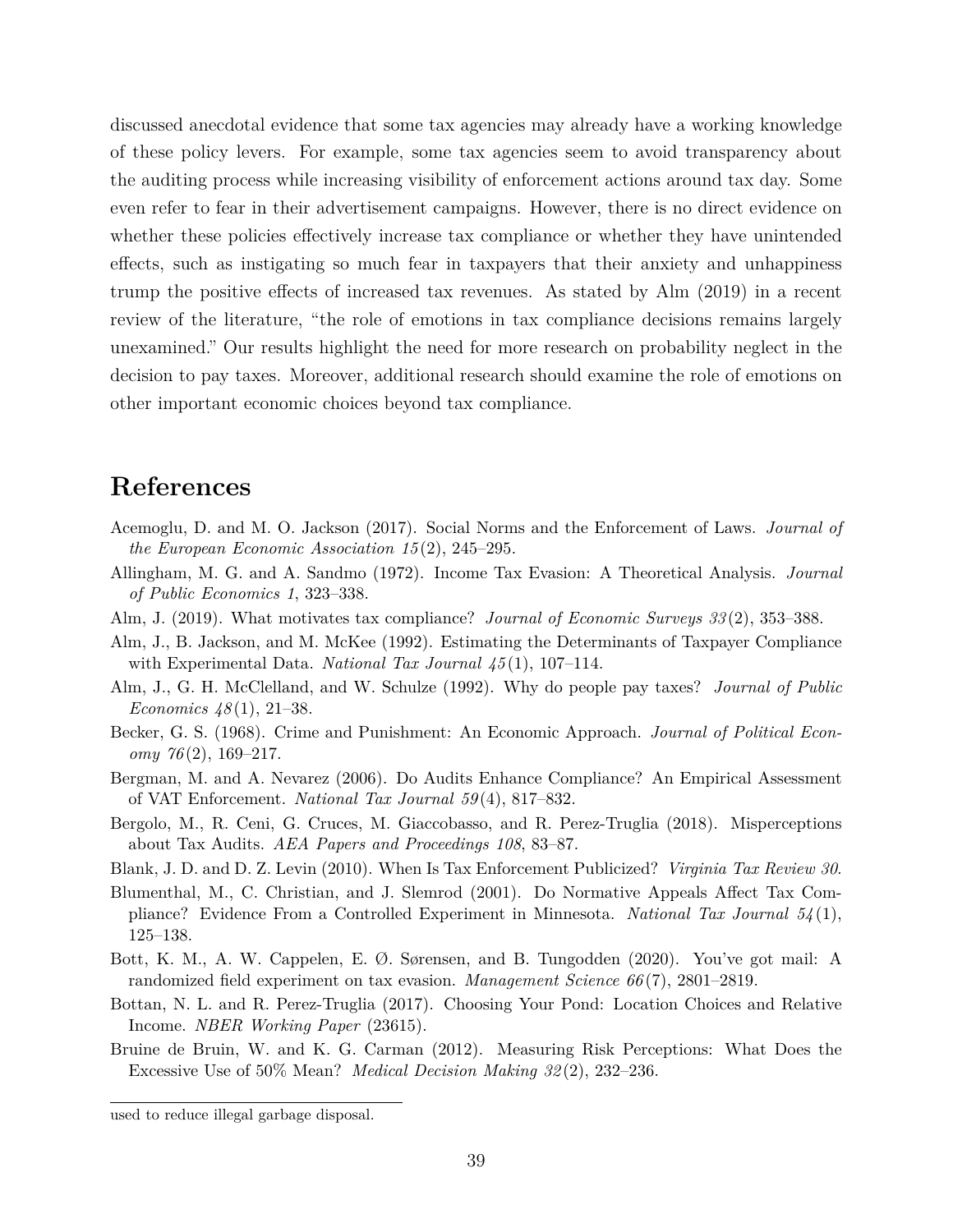- <span id="page-41-11"></span>Bruine de Bruin, W., P. S. Fischbeck, N. A. Stiber, and B. Fischhoff (2002). What number is "fifty-fifty"? Redistributing excess 50% responses in risk perception studies. *Risk Analysis 22* (4), 725–735.
- <span id="page-41-3"></span>Castro, L. and C. Scartascini (2015). Tax Compliance and Enforcement in the Pampas Evidence From a Field Experiment. *Journal of Economic Behavior & Organization 116*, 65–82.
- <span id="page-41-12"></span>Cavallo, A., G. Cruces, and R. Perez-Truglia (2017, July). Inflation Expectations, Learning, and Supermarket Prices: Evidence from Survey Experiments. *American Economic Journal: Macroeconomics 9* (3), 1–35.
- <span id="page-41-1"></span>Chetty, R., A. Looney, and K. Kroft (2009). Salience and Taxation: Theory and Evidence. *The American Economic Review 99* (4), 1145–77.
- <span id="page-41-15"></span>Coricelli, G., M. Joffily, C. Montmarquette, and M. C. Villeval (2010). Cheating, Emotions, and Rationality: An Experiment on Tax Evasion. *Experimental Economics 13* (2), 226–247.
- <span id="page-41-5"></span>Cowell, F. A. and J. P. F. Gordon (1988). Unwillingness to pay: Tax evasion and public good provision. *Journal of Public Economics 36* (3), 305–321.
- <span id="page-41-14"></span>Dhami, S. and A. al Nowaihi (2007). Prospect theory versus expected utility theory: Why Do People Pay Taxes? *Journal of Economic Behavior and Organization 64* (1), 171–192.
- <span id="page-41-16"></span>Dulleck, U., J. Fooken, C. Newton, A. Ristl, M. Schaffner, and B. Torgler (2016). Tax compliance and psychic costs: Behavioral experimental evidence using a physiological marker. *Journal of Public Economics 134*, 9 – 18.
- <span id="page-41-19"></span>Dur, R. and B. Vollaard (2019). Salience of law enforcement a field experiment. *Journal of Environmental Economics and Management 93* (C), 208–220.
- <span id="page-41-4"></span>Dwenger, N., H. Kleven, I. Rasul, and J. Rincke (2016). Extrinsic and Intrinsic Motivations for Tax Compliance: Evidence from a Field Experiment in Germany. *American Economic Journal: Economic Policy 8* (3), 203–232.
- <span id="page-41-9"></span>Erard, B. and J. S. Feinstein (1994). The Role of Moral Sentiment and Audit Perceptions in Tax Compliance. *Public Finance 49*, 70–89.
- <span id="page-41-2"></span>Fellner, G., R. Sausgruber, and C. Traxler (2013). Testing Enforcement Strategies in the Field: Threat, Moral Appeal and Social Information. *Journal of the European Economic Association 11* (3), 634–660.
- <span id="page-41-18"></span>Forbes (2008, July). Pity The Celebrity Taxpayer. *Forbes*.
- <span id="page-41-13"></span>Fuster, A., R. Perez-Truglia, and B. Zafar (2018). Expectations with Endogenous Information Acquisition: An Experimental Investigation. *NBER Working Paper*.
- <span id="page-41-0"></span>Gomez-Sabaini, J. C. and J. P. Jimenez (2012). Tax structure and tax evasion in Latin America. *Macroeconomics of Development Series 118*.
- <span id="page-41-6"></span>Gomez-Sabaini, J. C. and D. Moran (2014). Tax policy in Latin America Assessment and guidelines for a second generation of reforms. *Macroeconomics of Development Series 133*.
- <span id="page-41-7"></span>Hallsworth, M., J. A. List, R. D. Metcalfe, and I. Vlaev (2017). The behavioralist as tax collector: Using natural field experiments to enhance tax compliance. *Journal of Public Economics 148*, 14–31.
- <span id="page-41-8"></span>Harris, L. and I. Associates (1988). 1987 taxpayer opinion survey. *Washington, DC: Internal Revenue Service Document*.
- <span id="page-41-17"></span>Kahneman, D. (2003). A Perspective on Judgement and Choice: Mapping Bounded Rationality. *American Psychologist 58* (9), 697–720.
- <span id="page-41-10"></span>Kahneman, D., P. Slovic, and A. Tversky (Eds.) (1982). *Judgment under uncertainty: heuristics and biases*. Cambridge ; New York: Cambridge University Press.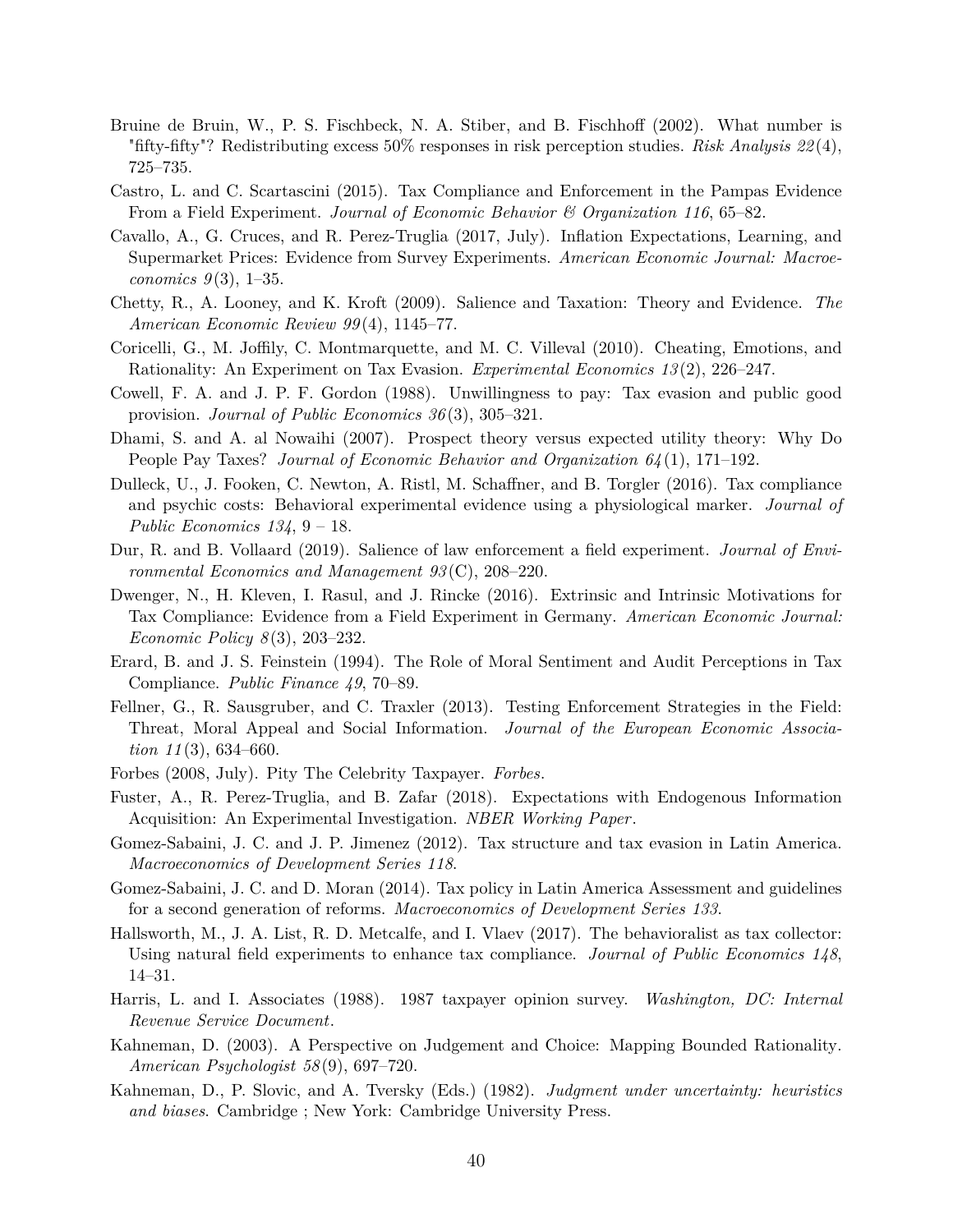- <span id="page-42-17"></span>Kahneman, D. and A. Tversky (1974). Judgment under Uncertainty: Heuristics and Biases. *Science 185* (4157), 1124–1131.
- <span id="page-42-4"></span>Kahneman, D. and A. Tversky (1979). Prospect Theory: An Analysis of Decision under Risk. *Econometrica 47* (2), 263–291.
- <span id="page-42-1"></span>Kleven, H. J., M. B. Knudsen, T. Kreiner, S. Pedersen, and E. Saez (2011). Unwilling or Unable to Cheat? Evidence from a Randomized Tax Audit Experiment in Denmark. *Econometrica 79* (3), 651–692.
- <span id="page-42-5"></span>Kleven, H. J., C. Kreiner, and E. Saez (2016). Why Can Modern Governments Tax So Much? An Agency Model of Firms as Fiscal Intermediaries. *Economica 83*, 2016.
- <span id="page-42-10"></span>Konrad, K. A., T. Lohse, and S. Qari (2016). Compliance With Endogenous Audit Probabilities. *Scandinavian Journal of Economics*.
- <span id="page-42-18"></span>Lichtenstein, S., P. Slovic, B. Fischho, M. Layman, and B. Combs (1978). Judged frequency of lethal events. *Journal of experimental psychology: Human learning and memory 4* (6), 551.
- <span id="page-42-19"></span>Loewenstein, G. and S. Lerner (2003). The role of affect in decision making. In R. Davidson, K. Scherer, and H. Goldsmith (Eds.), *Handbook of Affictive Sciences*. Oxford: Oxford University Press.
- <span id="page-42-6"></span>Loewenstein, G. F., E. U. Weber, C. K. Hsee, and N. Welch (2001). Risk as feelings. *Psychological Bulletin 127* (2), 267–286.
- <span id="page-42-0"></span>Luttmer, E. F. P. and M. Singhal (2014). Tax Morale. *Journal of Economic Perspectives 28* (4), 149–168.
- <span id="page-42-13"></span>McKenzie, D. (2012). Beyond baseline and follow-up: The case for more T in experiments. *Journal of Development Economics 99* (2), 210–221.
- <span id="page-42-15"></span>Meiselman, B. S. (2018). Ghostbusting in detroit: Evidence on nonfilers from a controlled field experiment. *Journal of Public Economics 158*, 180 – 193.
- <span id="page-42-21"></span>Morse, S. C. (2009). Using Salience and Influence to Narrow the Tax Gap. *Loyola University Chicago Law Journal 40*, 483.
- <span id="page-42-2"></span>Naritomi, J. (2019, September). Consumers as tax auditors.
- <span id="page-42-14"></span>Nathan, B., R. Perez-Truglia, and A. Zentner (2020). My taxes are too darn high: Tax protests as revealed preferences for redistribution. *NBER Working Paper No. 27816* .
- <span id="page-42-20"></span>New York Times (2009, April). A Paralyzing Fear of Filing Taxes. *New York Times*.
- <span id="page-42-8"></span>Perez-Truglia, R. and U. Troiano (2018). Shaming tax delinquents. *Journal of Public Economics 167*, 120–137.
- <span id="page-42-3"></span>Pomeranz, D. (2015). No Taxation Without Information: Deterrence and Self-Enforcement in the Value Added Tax. *The American Economic Review 105* (8), 2539–2569.
- <span id="page-42-7"></span>Pomeranz, D. and J. Vila-Belda (2018). Taking State-Capacity Research to the Field: Insights from Collaborations with Tax Authorities.
- <span id="page-42-9"></span>Reinganum, J. F. and L. L. Wilde (1985). Income tax compliance in a principal agent framework. *Journal of Public Economics 26* (1), 1–18.
- <span id="page-42-12"></span>Saez, E., J. Slemrod, and S. Giertz (2012). The elasticity of taxable income with respect to marginal tax rates: A critical review. *Journal of Economic Literature 50* (1), 3–50.
- <span id="page-42-16"></span>Scholz, J. T. and N. Pinney (1995). Duty, Fear, and Tax Compliance: The heuristic basis of citizenship behavior. *American Journal of Political Science 39*, 2.
- <span id="page-42-11"></span>Slemrod, J. (2008). Does It Matter Who Writes the Check to the Government? The Economics of Tax Remittance. *National Tax Journal 61*.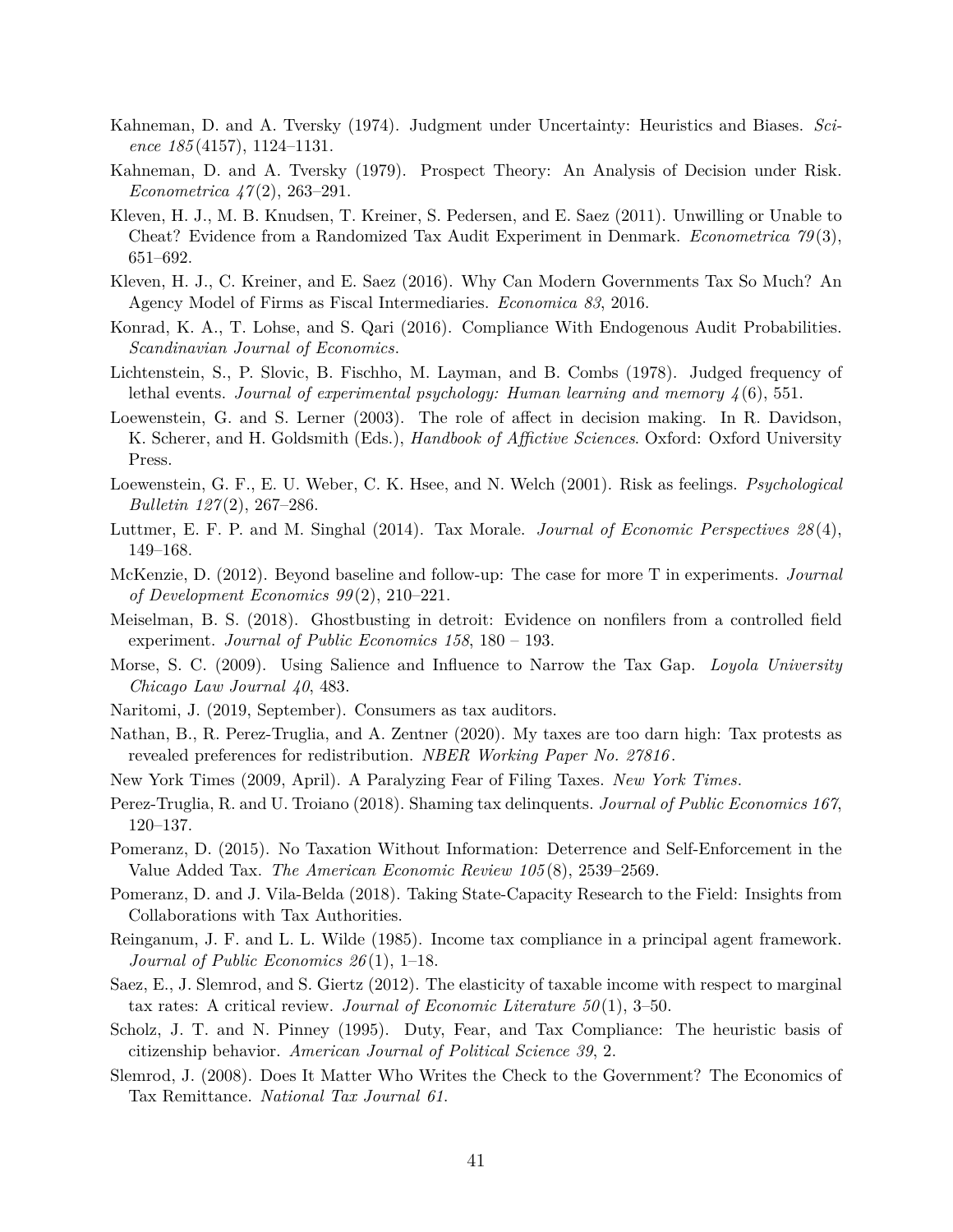<span id="page-43-0"></span>Slemrod, J. (2018). Tax Compliance and Enforcement. *Journal of Eonomic Literature Forthcoming*.

- <span id="page-43-1"></span>Slemrod, J., M. Blumenthal, and C. Christian (2001). Taxpayer Response to an Increased Probability of Audit: Evidence from a Controlled Experiment in Minnesota. *Journal of Public Economics 79* (3), 455–483.
- <span id="page-43-9"></span>Slovic, P., M. L. Finucane, E. Peters, and D. G. MacGregor (2004). Risk as analysis and risk as feelings: some thoughts about affect, reason, risk, and rationality. *Risk Analysis: An Official Publication of the Society for Risk Analysis 24* (2), 311–322.
- <span id="page-43-5"></span>Srinivasan, T. N. (1973). Tax Evasion: A Model. *Journal of Public Economics 2* (4), 339–346.
- <span id="page-43-8"></span>Sunstein, C. (2002). Probability Neglect: Emotions, Worst Cases, and Law. *Yale Law Journal 112* (1), 61–107.
- <span id="page-43-2"></span>Sunstein, C. R. (2003). Terrorism and probability neglect. *Journal of Risk and Uncertainty 26* (2-3), 121–136.
- <span id="page-43-11"></span>United Press International (1988). Psychologist takes issue with irs scare tactic. *UPI-United Press International*.
- <span id="page-43-4"></span>United States Internal Revenue Service (2018). Comprehensive Taxpayer Attitude Survey (CTAS) 2017 Executive Report. Publication 5296 (Rev. 3-2018) Catalog Number 71353Y, Department of Treasury, Washington, D.C.
- <span id="page-43-10"></span>Washington Post (2016, August). That is NOT the IRS Calling You! *The Washington Post*.
- <span id="page-43-6"></span>Wooldridge, J. M. (2010). *Econometric analysis of cross section and panel data*. MIT press.
- <span id="page-43-7"></span>Yitzhaki, S. (1987). On the Excess Burden of Tax Evasion. *Public Finance Review 15* (2), 123–137.
- <span id="page-43-3"></span>Zeckhauser, R. and C. R. Sunstein (2010). Dreadful Possibilities, Neglected Probabilities. In E. Michel-Kerjan and P. Slovic (Eds.), *The Irrational Economist: Making Decisions in a Dangerous World*, pp. 116–123. New York: Public Affairs Press.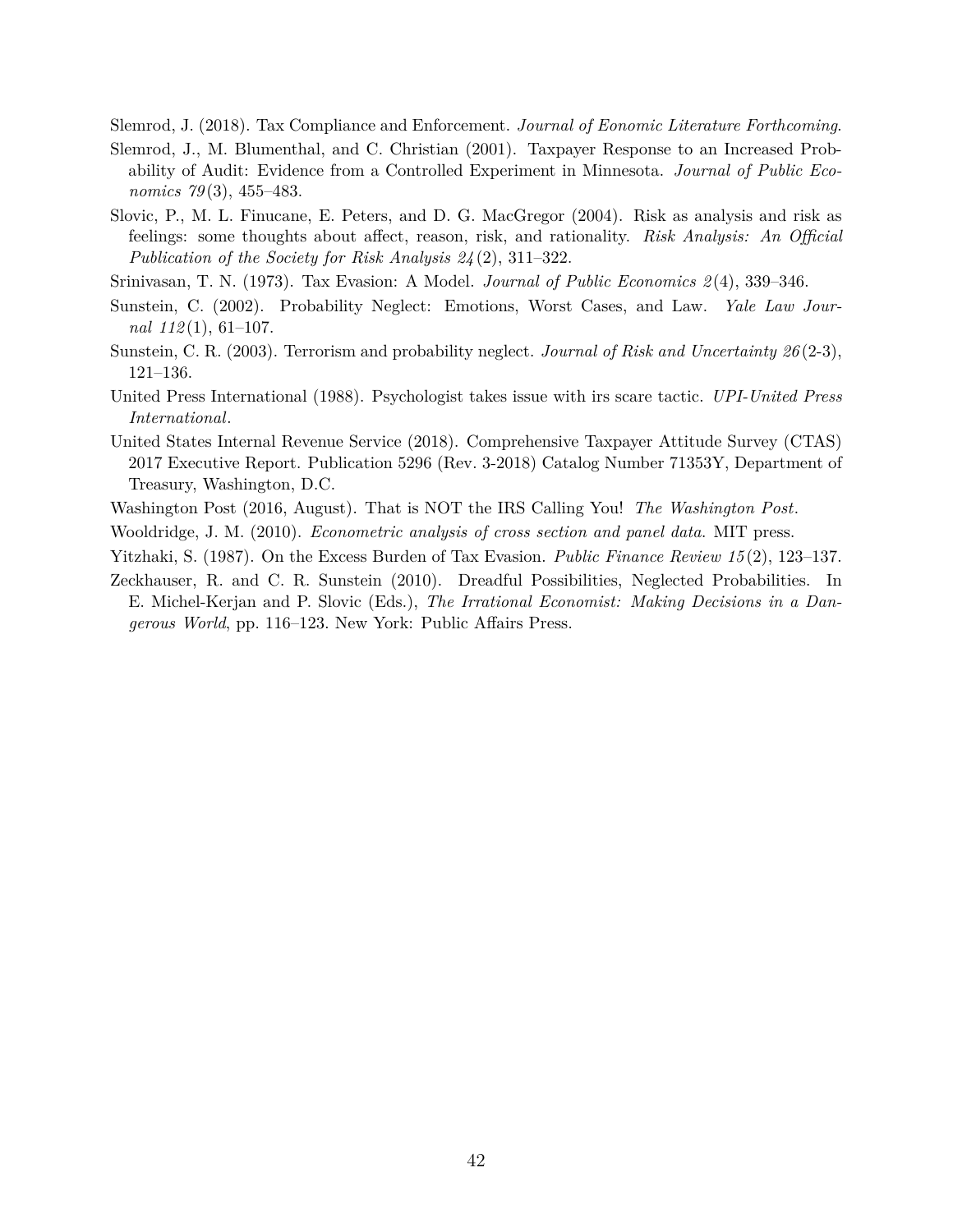#### Figure 1: Structure of the Field Experiment

#### <span id="page-44-0"></span>**a.** Samples and Treatment Arms





Notes: Panel (a) reports the key features of the experimental design. Panel (b) reports the key dates of the field experiment and the survey.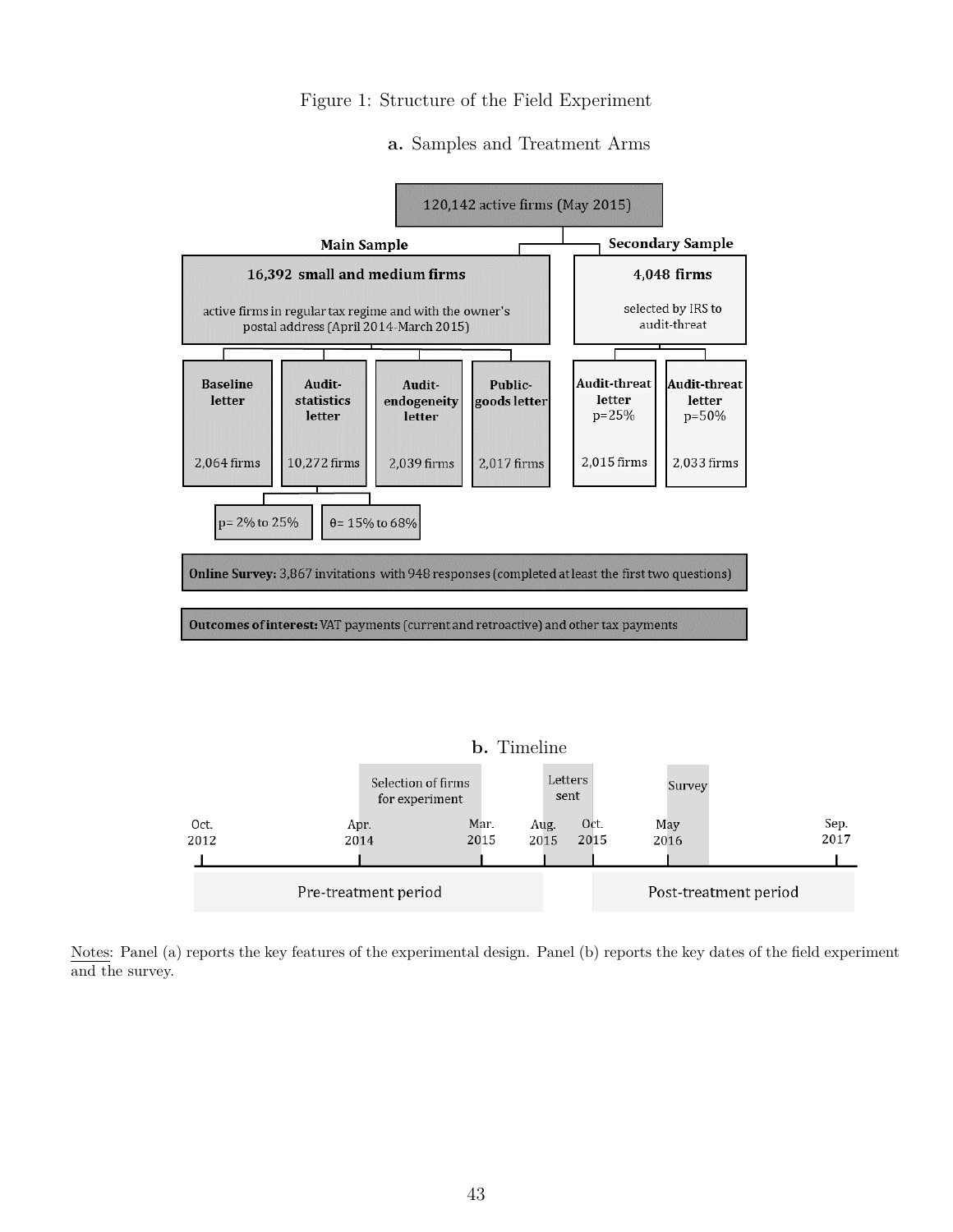<span id="page-45-0"></span>**DIRECCIÓN** Montevideo, August 20<sup>th</sup> 2015 Mr../Ms. Taxpayer: The DGI has the authority to perform inspections (see Art. 68 of the tax code) and routine audits of taxpayers on the basis of crosschecks and assessment of data compiled to detect oversights and inconsistency on tax returns as well as pending tax debts. **MESSAGE** The aim of the DGI, and the primary challenge it faces, is to ensure the collection of revenue to sustain life in society. Additionally, its task is to generate a framework of fair and transparent competition where the failure of some to meet their obligations does not have an unfavorable impact on honest taxpayers. In order to meet these goals, inspections are performed in a routine fashion. Your micro, small, or medium-sized business has been randomly selected to receive this information. *It is solely for your information and its receipt does not require you to present any documentation to the DGI offices.*  We ask you to comply with your tax obligations for the sake of the country we all want, a more and more developed Uruguay with greater and greater social cohesion. Sincerely, wal de Réntas El Director:Ge Lic. Joaquín Serra Collection and Controls Division Internal Revenues Services

Notes: The *baseline* letter contains information about the goals and responsibilities of the tax authority. In the space with the text MESSAGE, the baseline letter is empty (See A.1 for the full letter). In the *audit-statistics* letter, we added a paragraph to the baseline letter that provided information about the audit probabilities and tax evasion penalty rates (Appendix A.2). In the *audit-threat* letter, we randomly assigned firms to groups with different probabilities (25% and 50%) of being audited in the following year (Appendix A.3). The *audit-endogeneity* letter included information about how evading taxes typically doubles the probability of being audited (Appendix A.4). Finally, the *public-goods* letter included a message providing information about the cost of evasion in terms of the provision of public goods (Appendix A.5).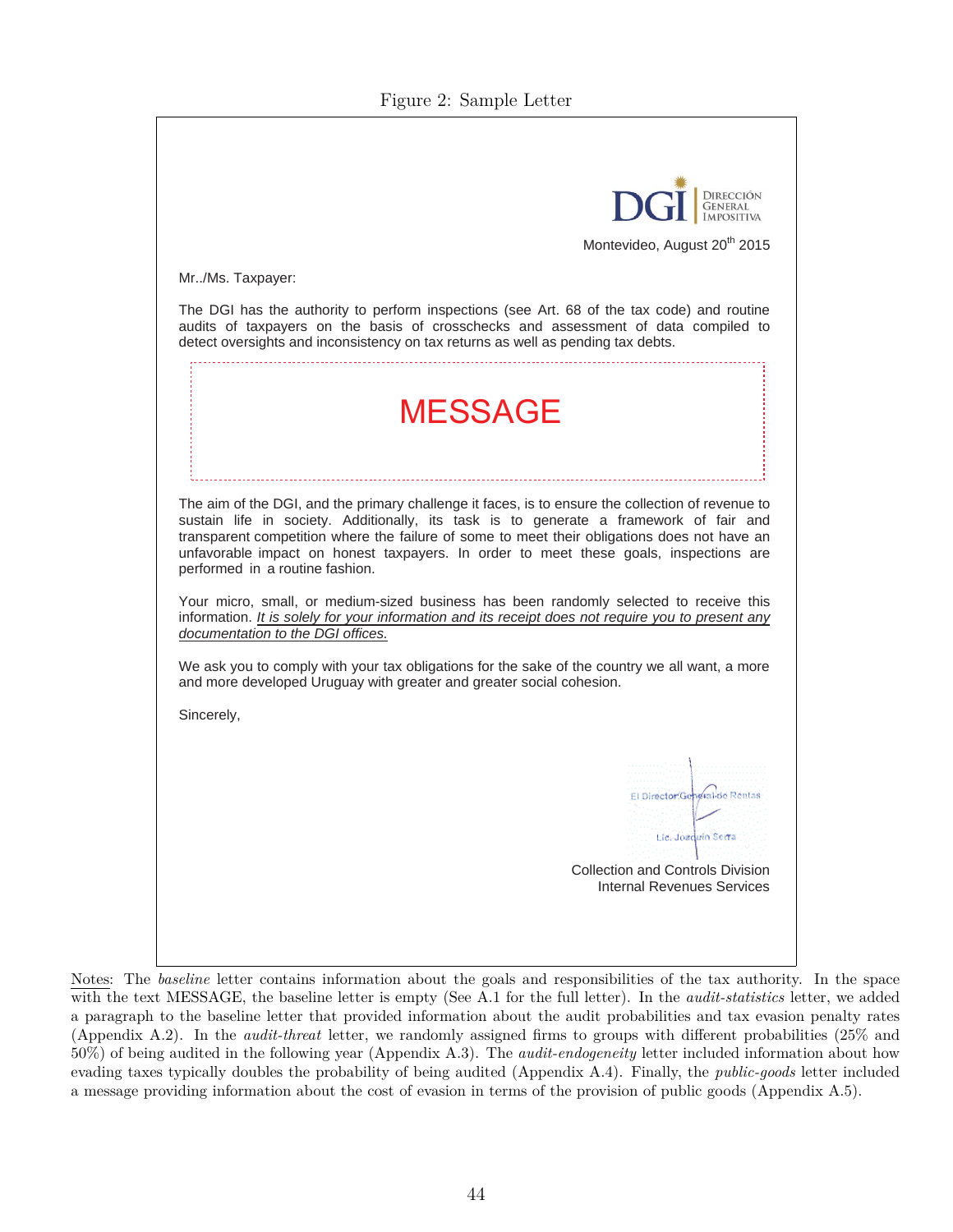<span id="page-46-0"></span>

Figure 3: Distribution of Statistics Shown in *Audit-Statistics* Letters by VAT Payment Quintiles

Notes: N=10,272. These panels show the information provided in the *audit-statistics* letter, including the probability of being audited  $(p, \text{ in panel } (a))$  and the penalty rate  $(\theta, \text{ in panel } (b))$ . Groups 1 through 5 correspond to each of the pre-treatment VAT payment quintiles (group 1 being the bottom quintile and group 5 being the top quintile). In each panel, the red vertical line denotes the average audit probability or penalty rate for all the members in the group.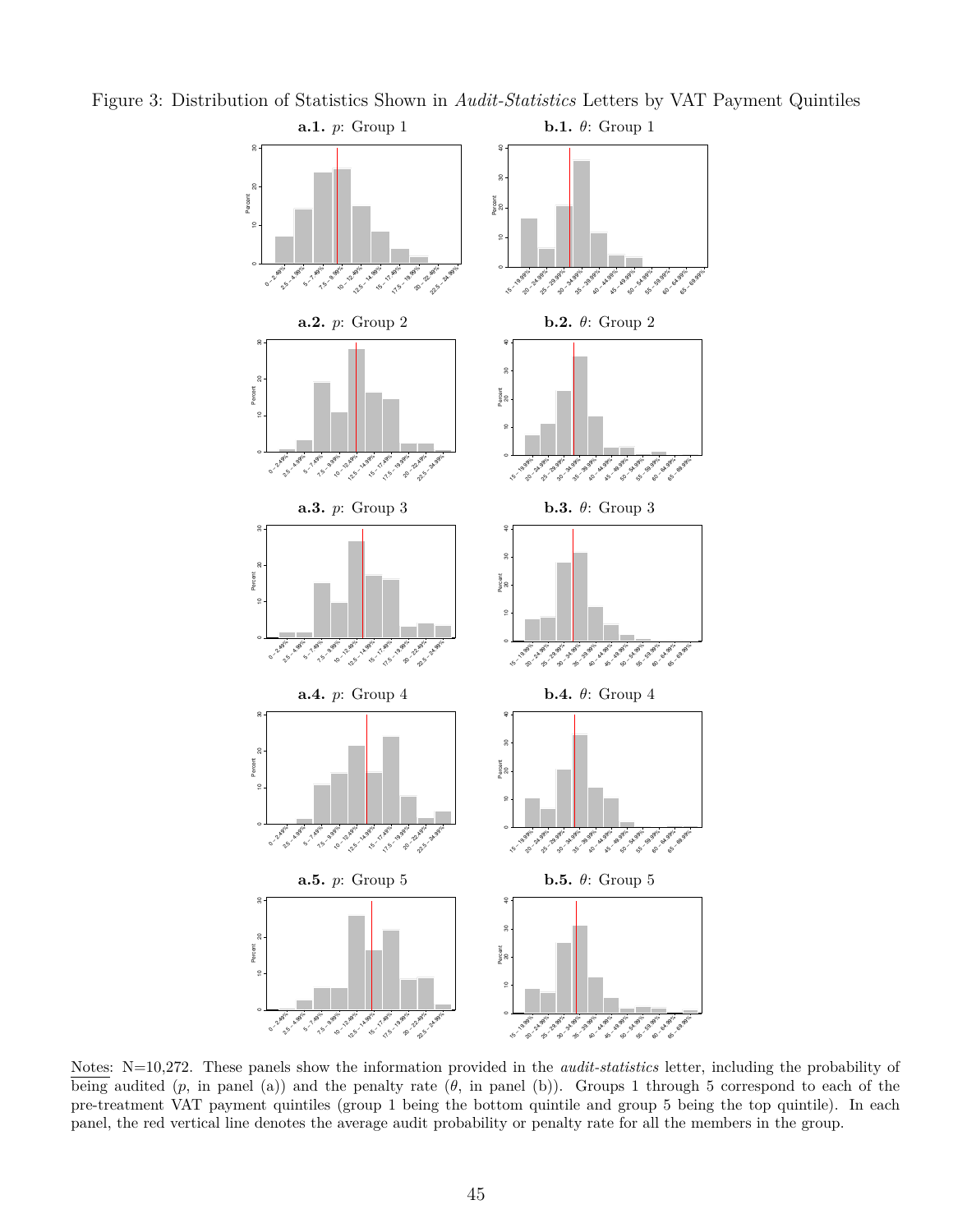<span id="page-47-0"></span>Figure 4: Effects of *Audit-Statistics*, *Audit-Endogeneity, Public-Goods* and *Audit-Threat* Messages on VAT Payments



Notes: These figures plot the percentage difference in bi-monthly total VAT payments between treatment and control groups, normalized by the average pre-treatment percentage difference (i.e. between months -35 and 0) for the same outcome. The data covers the period from October 2012 to September 2017. The months of August and September 2015 – when most of the letters were delivered – are defined as the reference bi-monthly period (and marked with the dashed vertical line). Panel (a) presents the effect of the *audit-statistics* message (i.e., the difference between *audit-statistics* and *baseline* letters), while panel (b) represents the effect of the *audit-endogeneity* message and panel (c) depicts the effect of the *public-goods* message. Panel (d) presents the difference between being assigned a 50% probability of being audited (*p* =50%) and a 25% probability of being audited (*p* =25%) in the *audit-threat* letters. For each pair of months, VAT payments are top-coded at the 99.99% percentile to avoid the contamination of the results by outliers..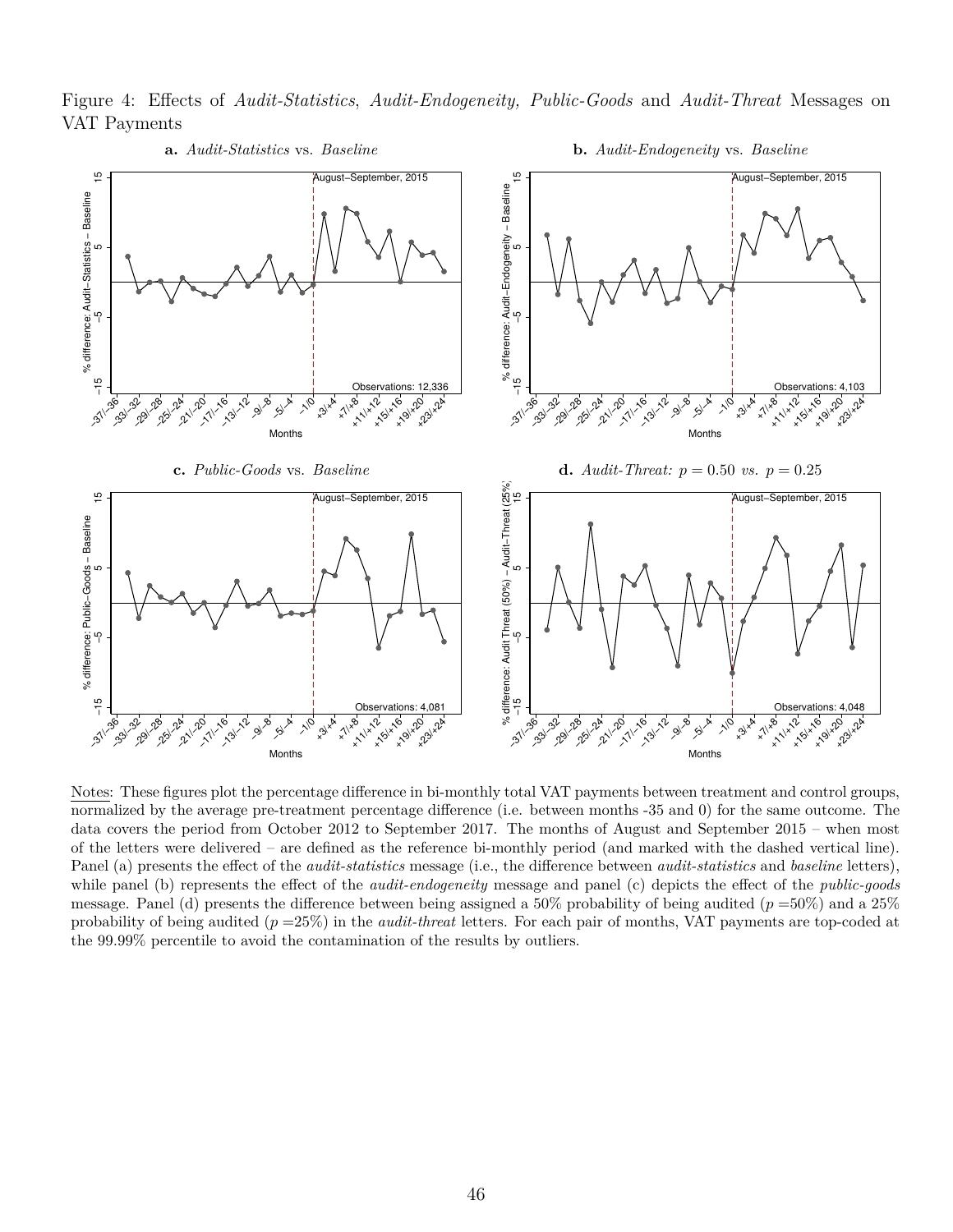<span id="page-48-0"></span>Figure 5: Survey Results: Perception of Audit Probabilities and of Tax Evasion Penalty Rates by Treatment Group



Notes: The histograms are based on the survey responses of individuals who did not self-identify as non-owners in the survey. *Perceived (pooled control group)* (N=137) refers to to survey respondents who received the *baseline* (N=69) or the *public-goods* (N=68) letters during the experimental stage (neither of those two letters contained any information about audit probabilities or penalty rates). *Perceived (audit–statistics)* refers to respondents who received the *audit-statistics* letters (N=365). In panel (a) the x-axis represents the probability of being audited; in panel (b) it represents the average penalty rate. We report the mean responses and the p-value of the difference between the two groups. The answers correspond to questions Q2 and Q4 in the survey (see full survey questionnaire in Appendix A.7). The red line represents the density function of the information displayed in the *audit-statistics* letters, measured in the right y-axis (hidden for the sake clarity).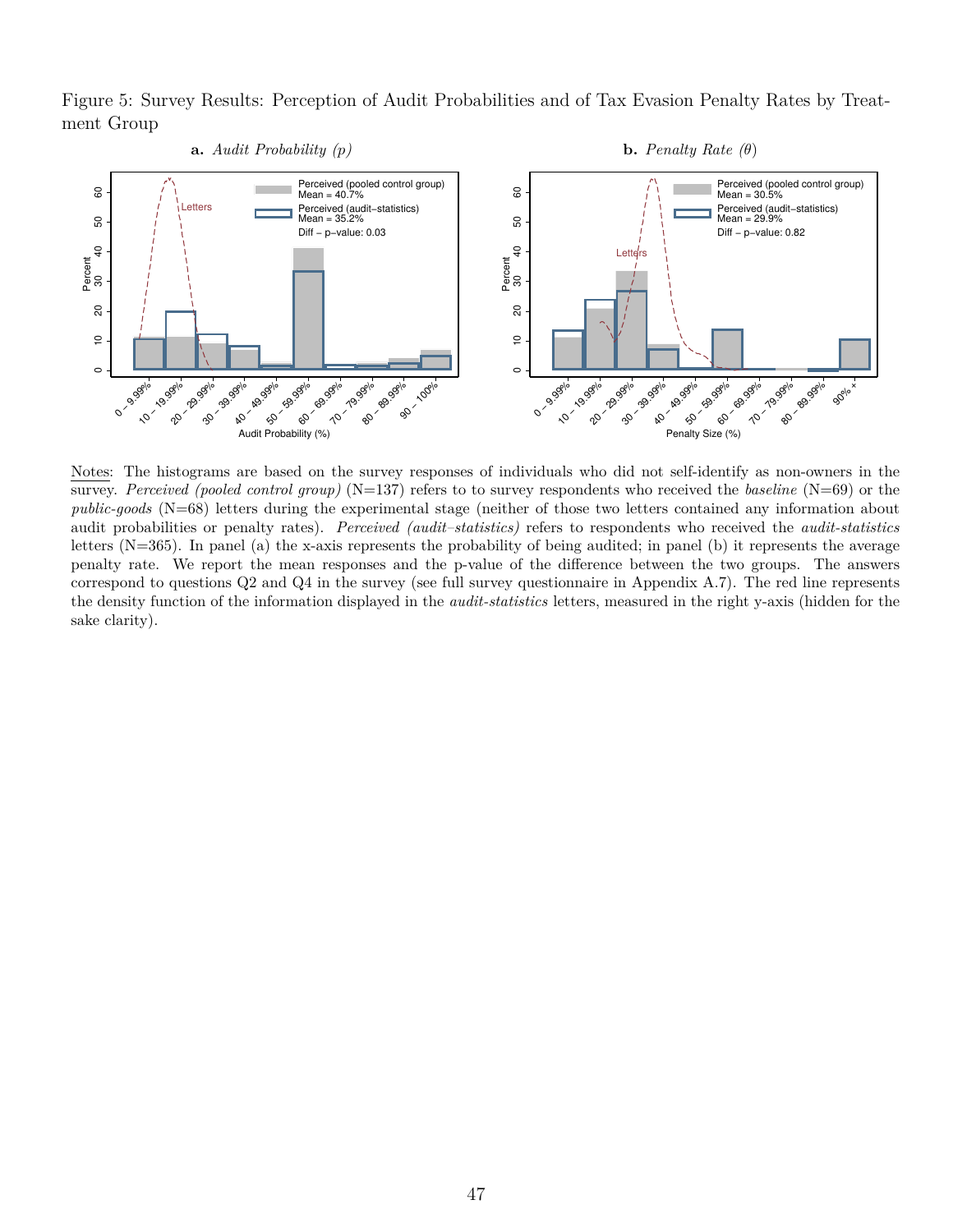

<span id="page-49-0"></span>Figure 6: Effect of *Audit-Statistics* vs. *Baseline* by Deciles of *p* and *θ* **a.** *Audit Probability (p)* **b.** *Penalty Rate (θ*)

Notes: Panel (a) plots the effect of the *audit-statistics* letter on total VAT payments by decile of *p* in the first year posttreatment (October 2015 – September 2016), while panel (b) reports the results from the same regressions by decile of *θ* (N=10,272). In both panels, each dot represents the estimated treatment effect for each decile of the parameter considered. These effects are estimated using a regression similar to the one reported in equation [\(1\)](#page-19-0) but with two differences. First, instead of including a single treatment variable, we include 10 dummy variables, one for each decile of *p* or *θ*. These dummies take the value of 1 if the signal specified in the letter belongs to the corresponding decile in the *p* or *θ* distribution, and 0 if the signal corresponds to a different decile, or if the firm was assigned to the baseline treatment. Second, we include an additional set of dummies for quintiles of the pre-treatment VAT payments, which are the groups from which we drew the sample of "similar firms" to calculate *p* and *θ,* and the corresponding interactions with the post-treatment indicator. All effects are depicted with a 95% confidence interval. The results are based on Poisson regressions, so the coefficients can be interpreted directly as semi-elasticities. Confidence intervals are computed with standard errors clustered at the firm level. The dashed line represents the linear fit that results from regressing the treatment effect on the average signal within the decile.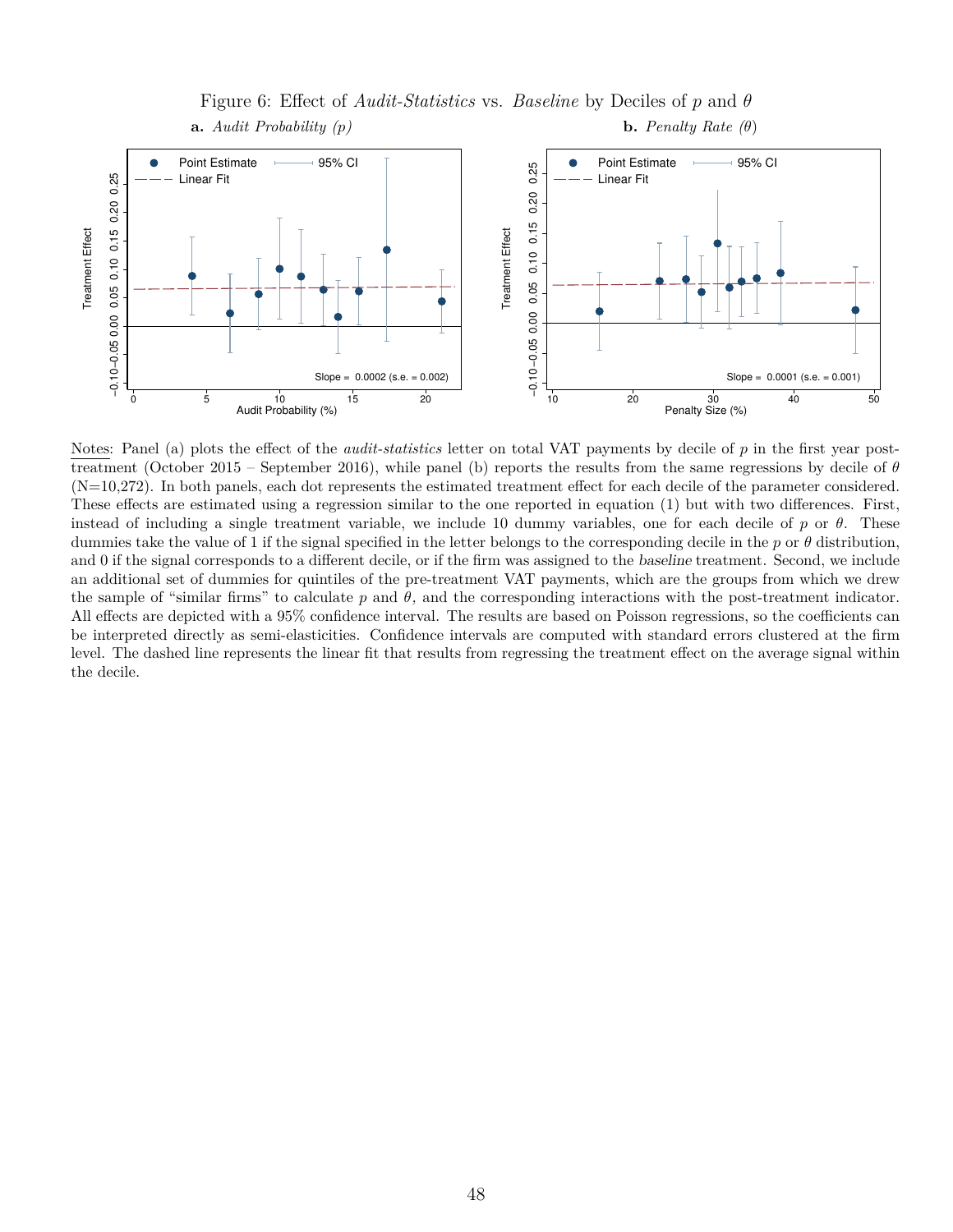|                                              | Main Sample                |                        |                             |                        | Secondary Sample    |                                 |                                 |                     |
|----------------------------------------------|----------------------------|------------------------|-----------------------------|------------------------|---------------------|---------------------------------|---------------------------------|---------------------|
|                                              | Audit<br>Statistics<br>(1) | Public<br>Goods<br>(2) | Audit<br>Endogeneity<br>(3) | <b>Baseline</b><br>(4) | p-value test<br>(5) | Audit<br>Threat $(25\%)$<br>(6) | Audit<br>Threat $(50\%)$<br>(7) | p-value test<br>(8) |
| Share paid VAT (3 months pre-mailing)        | 0.925                      | 0.939                  | 0.926                       | 0.928                  | 0.181               | 0.897                           | 0.891                           | 0.538               |
|                                              | (0.003)                    | (0.005)                | (0.006)                     | (0.006)                |                     | (0.007)                         | (0.007)                         |                     |
| Amount of VAT paid (3 months pre-mailing)    | 1.872                      | 1.963                  | 1.926                       | 1.906                  | 0.557               | 1.739                           | 1.748                           | 0.950               |
|                                              | (0.027)                    | (0.067)                | (0.069)                     | (0.059)                |                     | (0.097)                         | (0.092)                         |                     |
| Years registered with tax agency             | 15.338                     | 14.746                 | 15.704                      | 15.009                 | 0.268               | 19.453                          | 19.425                          | 0.944               |
|                                              | (0.170)                    | (0.224)                | (0.538)                     | (0.225)                |                     | (0.285)                         | (0.286)                         |                     |
| Share audited between 2013-2015              | 0.106                      | 0.097                  | 0.089                       | 0.101                  | 0.302               | 0.134                           | 0.147                           | 0.382               |
|                                              | (0.004)                    | (0.009)                | (0.009)                     | (0.009)                |                     | (0.010)                         | (0.010)                         |                     |
| Number of employees                          | 4.814                      | 4.658                  | 4.880                       | 5.089                  | $\,0.962\,$         | 4.835                           | 4.880                           | 0.795               |
|                                              | (0.264)                    | (0.538)                | (0.566)                     | (0.635)                |                     | (0.126)                         | (0.117)                         |                     |
| Share filed comprehensive tax return in 2013 | 0.682                      | 0.687                  | 0.691                       | 0.687                  | 0.871               | 0.999                           | 1.000                           | 0.558               |
|                                              | (0.005)                    | (0.010)                | (0.010)                     | (0.010)                |                     | (0.001)                         | (0.000)                         |                     |
| Share no retail goods sector                 | 0.289                      | 0.293                  | 0.283                       | 0.300                  | 0.621               | 0.431                           | 0.434                           | 0.845               |
|                                              | (0.004)                    | (0.010)                | (0.010)                     | (0.010)                |                     | (0.011)                         | (0.011)                         |                     |
| Share retail goods sector                    | 0.218                      | 0.219                  | 0.214                       | 0.227                  | 0.775               | 0.334                           | 0.322                           | 0.398               |
|                                              | (0.004)                    | (0.009)                | (0.009)                     | (0.009)                |                     | (0.011)                         | (0.010)                         |                     |
| Share services sector                        | 0.493                      | 0.488                  | 0.504                       | 0.473                  | 0.232               | 0.235                           | 0.244                           | 0.482               |
|                                              | (0.005)                    | (0.011)                | (0.011)                     | (0.011)                |                     | (0.009)                         | (0.010)                         |                     |
| $\mathbf N$                                  | 10,272                     | 2,017                  | 2,039                       | 2,064                  |                     | 2,015                           | 2,033                           |                     |

<span id="page-50-0"></span>Table 1: Balance of Firm Characteristics across Treatment Groups

Notes: Averages for different pre-treatment firm-level characteristics, disaggregated by treatment group and type of sample (robust standard errors are reported in parentheses). The main sample includes all firms selected as described in section [3.2.](#page-14-0) The secondary sample includes high-risk firms selected by the IRS for the *audit-threat* treatment. The last column of each sample reports the p-value of <sup>a</sup> test in which the null hypothesis is that the mean is equa<sup>l</sup> for all the treatment groups. Data on the VAT amount and firm characteristics comes from administrative tax records (including monthly payments, annual tax returnsand auditing registers). The amount of VAT reported in row <sup>2</sup> is expressed in constant thousands of U.S. dollars as of August 2015.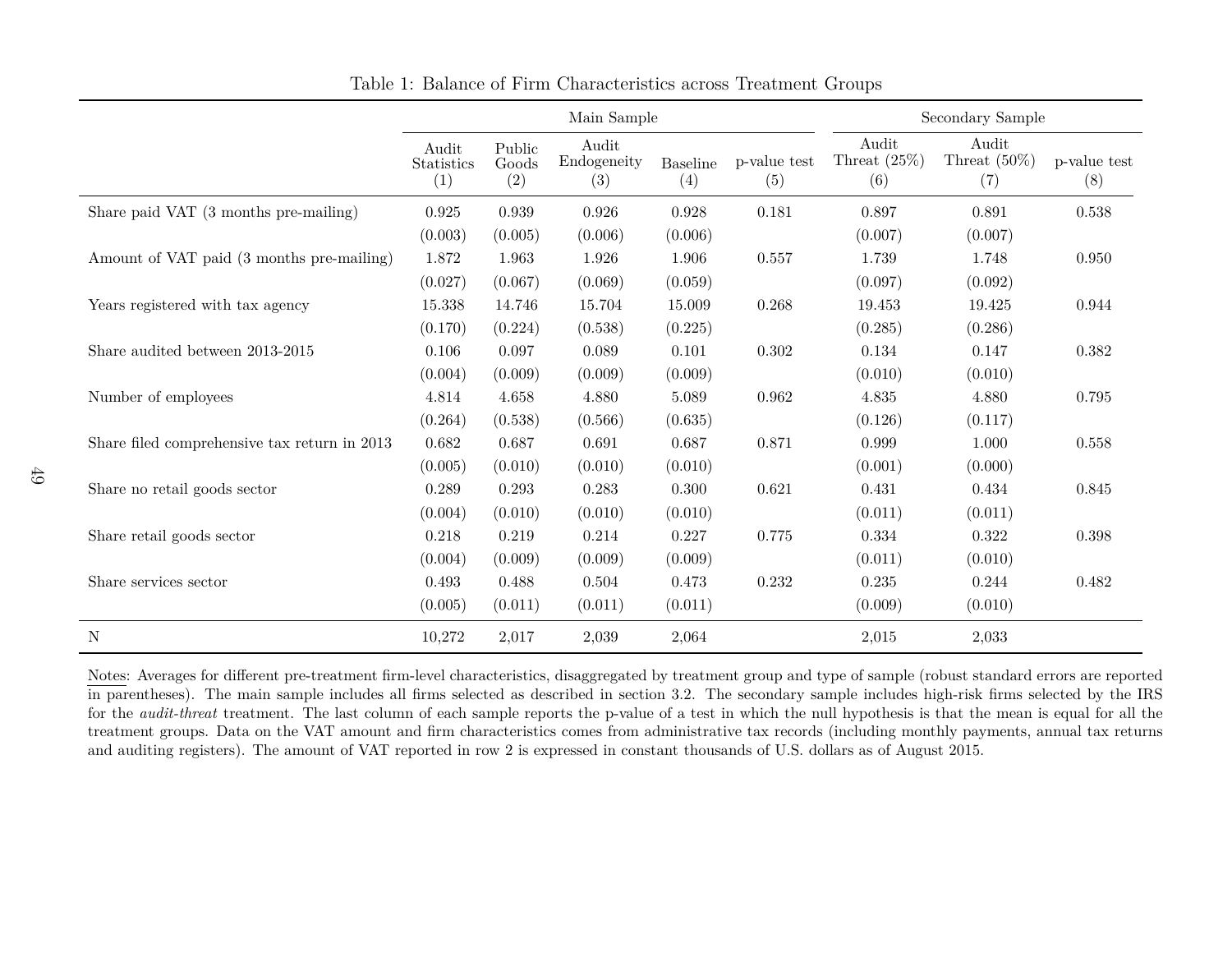|    |                                                                               | By Time Horizon   |                    |                    | By Payment Timing | By Tax Type    |                           |  |
|----|-------------------------------------------------------------------------------|-------------------|--------------------|--------------------|-------------------|----------------|---------------------------|--|
|    |                                                                               | First Year<br>(1) | Second Year<br>(2) | Retroactive<br>(3) | Concurrent<br>(4) | Non-VAT<br>(5) | $VAT +$<br>Non-VAT<br>(6) |  |
| a. | Audit-Statitstics (10,272 firms) vs Baseline (2,064 firms)                    |                   |                    |                    |                   |                |                           |  |
|    | Post-Treatment                                                                | $0.070***$        | 0.032              | $0.383***$         | $0.053**$         | $0.086**$      | $0.073***$                |  |
|    |                                                                               | (0.021)           | (0.027)            | (0.140)            | (0.021)           | (0.037)        | (0.020)                   |  |
|    | Pre-Treatment                                                                 | 0.009             | 0.004<br>$-0.048$  |                    | 0.012             | 0.008          | 0.014                     |  |
|    |                                                                               | (0.020)           | (0.026)            | (0.118)            | (0.020)           | (0.043)        | (0.021)                   |  |
| b. | Audit-Endogeneity $(2,039 \text{ firms})$ vs Baseline $(2,064 \text{ firms})$ |                   |                    |                    |                   |                |                           |  |
|    | Post-Treatment                                                                | $0.071***$        | $\,0.032\,$        | $0.264*$           | $0.061**$         | $0.090*$       | $0.078***$                |  |
|    |                                                                               | (0.028)           | (0.036)            | (0.160)            | (0.028)           | (0.054)        | (0.028)                   |  |
|    | Pre-Treatment                                                                 | $-0.005$          | $-0.009$           | 0.097              | $-0.010$          | 0.056          | 0.017                     |  |
|    |                                                                               | (0.028)           | (0.035)            | (0.164)            | (0.028)           | (0.055)        | (0.028)                   |  |
| c. | <i>Public-Goods</i> $(2,017$ firms) vs <i>Baseline</i> $(2,064$ firms)        |                   |                    |                    |                   |                |                           |  |
|    | Post-Treatment                                                                | $0.051**$         | 0.004              | 0.208              | $0.043*$          | 0.067          | $0.056**$                 |  |
|    |                                                                               | (0.025)           | (0.032)            | (0.170)            | (0.025)           | (0.043)        | (0.024)                   |  |
|    | Pre-Treatment                                                                 | $-0.003$          | $-0.017$           | $-0.088$           | 0.001             | $-0.038$       | $-0.015$                  |  |
|    |                                                                               | (0.024)           | (0.033)            | (0.163)            | (0.024)           | (0.054)        | (0.026)                   |  |

<span id="page-51-0"></span>Table 2: Average Effects of *Audit-Statistics*, *Audit-Endogeneity* and *Public-Goods* Messages on VAT and Other Tax Payments by Time Horizon and Payment Timing

Notes: \* significant at the 10% level, \*\* at the 5% level, \*\*\* at the 1% level. Standard errors reported in parentheses are clustered at the firm level. Treatment effects are estimated using the difference-in-differences specification reported in equation [\(1\)](#page-19-0) which compares treated firms to control firms and pre-treatment to post-treatment periods, using yearly aggregated variables. The results are based on Poisson regressions, so the coefficients can be interpreted directly as semielasticities. Panel (a) compares the *audit-statistics* message with the *baseline* letter, while panels (b) and (c) replicate the comparison for the *audit-endogeneity* and *public-goods* messages respectively. In the first row of each panel ("Post-Treatment"), the coefficient reported corresponds to a comparison between a post-treatment period and a pre-treatment period. The second row ("Pre-Treatment") presents a falsification test where two pre-treatment periods are compared. Columns (1) and (2) report the effect of treatment by time horizon. The post-treatment effect reported in column (1) corresponds to the difference-in-differences estimate that compares October 2015 – September 2016 to October 2014 - September 2015. The post-treatment effect reported in column (2) is analogous but uses the second year after the treatment as the post-treatment period (i.e., October 2016 – September 2017). For the falsification tests, column (1) is based on a comparison between October 2014 – September 2015 and October 2013 - September 2014, while column (2) compares October 2014 – September 2015 to October 2012 - September 2013. Columns (3) and (4) present the first year effect of treatment on retroactive (3) and concurrent (4) VAT payments. Columns (5) and (6) report the first year results by type of tax. Column (5) presents the effect of the treatment on other (non-VAT) tax payments, while column (6) reports the effect on the total amount of taxes paid by the firms during the same period. In all cases, we restrict the analysis to firms that effectively received the letter as reported by the postal service.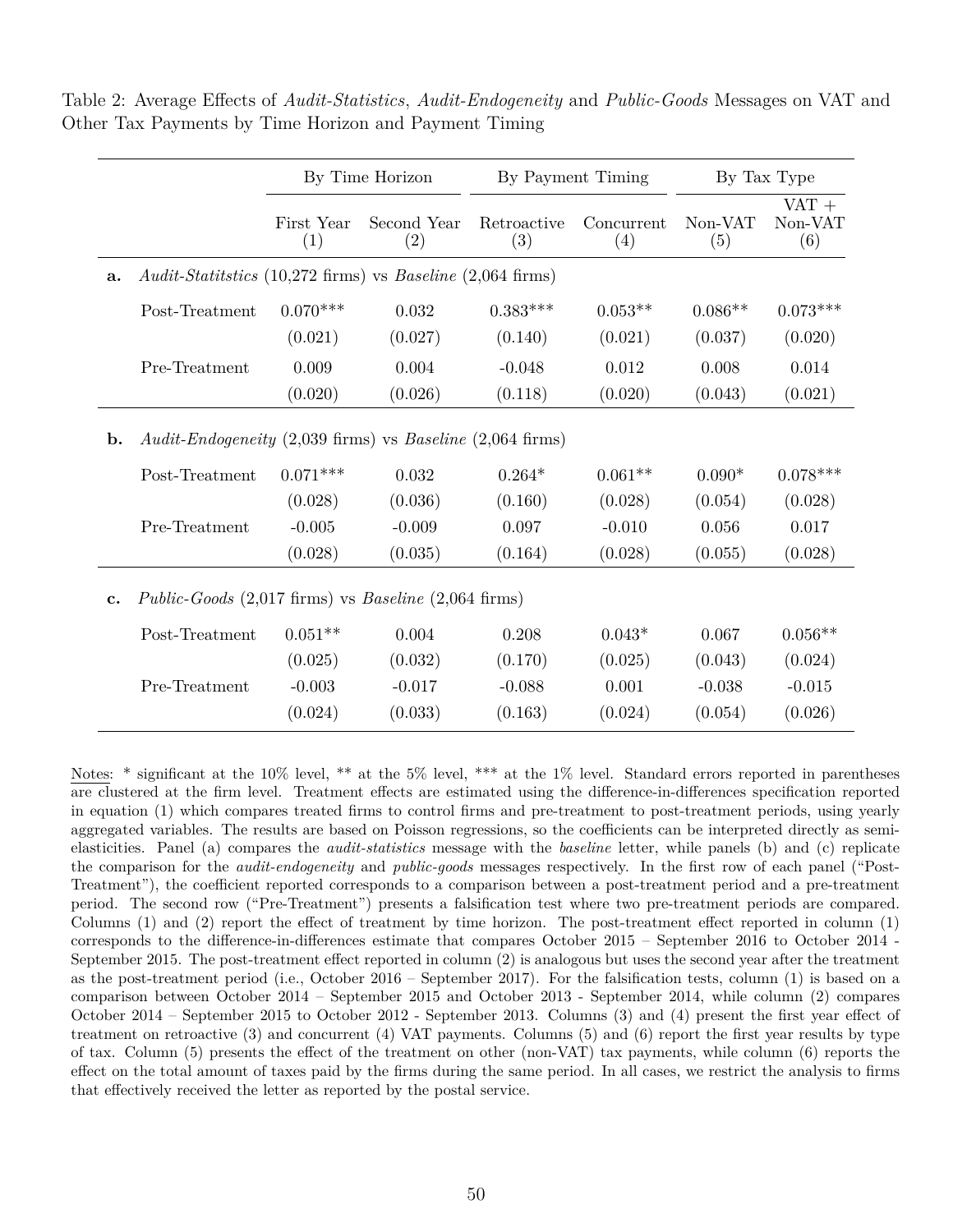|                                               | By Time Horizon   |                    | By Payment Timing  |                   | By Tax Type    |                           |
|-----------------------------------------------|-------------------|--------------------|--------------------|-------------------|----------------|---------------------------|
|                                               | First Year<br>(1) | Second Year<br>(2) | Retroactive<br>(3) | Concurrent<br>(4) | Non-VAT<br>(5) | $VAT +$<br>Non-VAT<br>(6) |
| <i>Audit-Statitstics</i> (10,272 firms)<br>a. |                   |                    |                    |                   |                |                           |
| Audit Probability $(\%)$                      |                   |                    |                    |                   |                |                           |
| Post-Treatment                                | $-0.063$          | 0.076              | 0.009              | $-0.040$          | 0.109          | 0.038                     |
|                                               | (0.242)           | (0.232)            | (1.103)            | (0.249)           | (0.240)        | (0.208)                   |
| Pre-Treatment                                 | 0.141             | 0.018              | $-1.709$           | 0.229             | $-0.035$       | 0.063                     |
|                                               | (0.164)           | (0.203)            | (1.118)            | (0.162)           | (0.230)        | (0.147)                   |
| Penalty Size $(\%)$                           |                   |                    |                    |                   |                |                           |
| Post-Treatment                                | $-0.033$          | $-0.175$           | 0.928              | $-0.098$          | 0.061          | $-0.001$                  |
|                                               | (0.118)           | (0.134)            | (0.763)            | (0.114)           | (0.103)        | (0.092)                   |
| Pre-Treatment                                 | $-0.128$          | $-0.163$           | 0.204              | $-0.145$          | 0.018          | $-0.078$                  |
|                                               | (0.108)           | (0.127)            | (0.524)            | (0.111)           | (0.119)        | (0.087)                   |
| b.<br>Audit-Threat $(4,048$ firms)            |                   |                    |                    |                   |                |                           |
| Audit Probability $(\%)$                      |                   |                    |                    |                   |                |                           |
| Post-Treatment                                | 0.217             | 0.250              | $-0.347$           | 0.205             | 0.002          | $0.233**$                 |
|                                               | (0.142)           | (0.175)            | (0.676)            | (0.209)           | (0.176)        | (0.111)                   |
| Pre-Treatment                                 | $-0.185$          | $-0.193$           | $-0.432$           | $-0.149$          | $-0.067$       | $-0.257$                  |
|                                               | (0.157)           | (0.171)            | (0.676)            | (0.125)           | (0.148)        | (0.164)                   |

<span id="page-52-0"></span>Table 3: Elasticities of Tax Payments with Respect to Audit Probability and Penalty Rate, *Audit-Statistics* and *Audit-Threat* Sub-Treatments

Notes: \* significant at the 10% level, \*\* at the 5% level, \*\*\* at the 1% level. Standard errors reported in parentheses are clustered at the firm level. Treatment effects are estimated using the difference-in-differences specification reported in equation [\(2\)](#page-29-0) which compares treated firms that received different signals about  $p$  and  $\theta$ . In all cases, we include an additional set of dummies for quintiles of the pre-treatment VAT payments, which are the groups from which we drew the sample of "similar firms" to calculate *p* and *θ,* and the corresponding interactions with the time variable. The results are based on Poisson regressions with variables expressed in percentage terms, so the coefficients can be interpreted directly as elasticities. Panel (a) presents the effect of providing different information regarding *p* and *θ* in the *audit-statistics* message. Panel (b) compares the two *audit-threat* messages, i.e. the 50% threat of audit vs. the 25% threat of audit. For example, rows (1) and (3) of panel (a) present the effect of an additional percentage point of  $p$  and  $\theta$  (respectively) in the information included in the letters on post-treatment VAT payments. In the "Post-Treatment" rows, the coefficient reported corresponds to a comparison between a post-treatment period and a pre-treatment period. In the "Pre-Treatment" rows we present a falsification test where two pre-treatment periods are compared. Columns (1) and (2) report the effect of treatment by time horizon. The post-treatment effect reported in column (1) corresponds to the difference-in-differences estimate that compares October 2015 – September 2016 to October 2014 - September 2015. The post-treatment effect reported in column (2) is analogous but uses the second year after the treatment as the post-treatment period (i.e., October 2016 – September 2017). For the falsification tests, column (1) is based on a comparison between October 2014 – September 2015 and October 2013 - September 2014, while column (2) compares October 2014 – September 2015 to October 2012 - September 2013. Columns (3) and (4) present the first year effect of treatment on retroactive (3) and concurrent (4) VAT payments. Columns (5) and (6) report the first year results by type of tax. Column (5) presents the effect of the treatment on other (non-VAT) tax payments, while column (6) reports the effect on the total amount of taxes paid by the firms during the same period. In all cases, we restrict the analysis to firms that effectively received the letter as reported by the postal service.